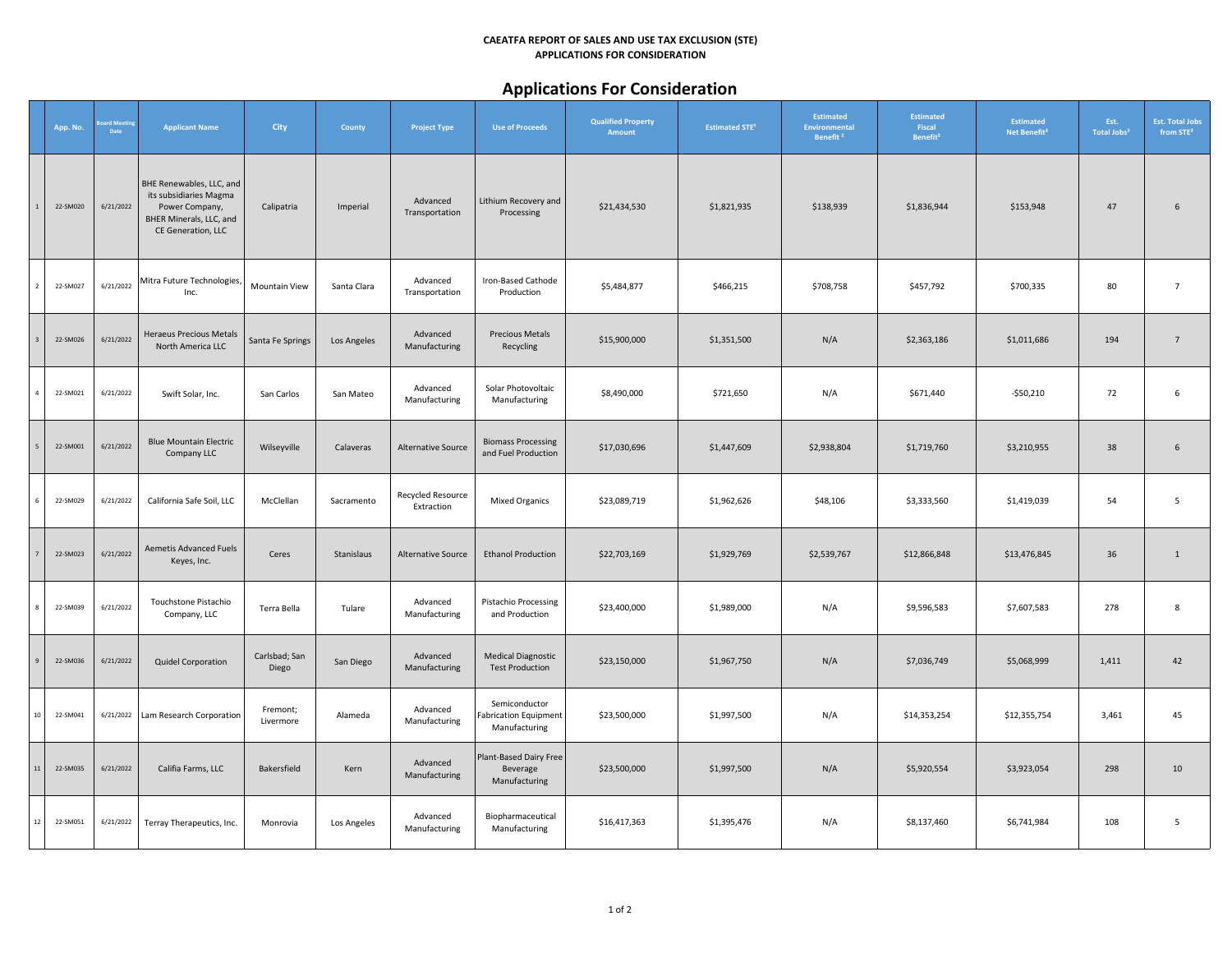### **CAEATFA REPORT OF SALES AND USE TAX EXCLUSION (STE) APPLICATIONS FOR CONSIDERATION**

|        | App. No. | ard Mee<br>Date | <b>Applicant Name</b>                                                                         | <b>City</b>             | County                  | <b>Project Type</b>                    | <b>Use of Proceeds</b>                                                 | <b>Qualified Property</b><br>Amount | <b>Estimated STE<sup>1</sup></b> | <b>Estimated</b><br><b>Environmental</b><br>Benefit <sup>2</sup> | Estimated<br>Fiscal<br>Benefit <sup>2</sup> | <b>Estimated</b><br>Net Benefit <sup>2</sup> | Est.<br>Total Jobs <sup>2</sup> | <b>Est. Total Jobs</b><br>from STE <sup>2</sup> |
|--------|----------|-----------------|-----------------------------------------------------------------------------------------------|-------------------------|-------------------------|----------------------------------------|------------------------------------------------------------------------|-------------------------------------|----------------------------------|------------------------------------------------------------------|---------------------------------------------|----------------------------------------------|---------------------------------|-------------------------------------------------|
| 13     | 22-SM003 | 6/21/2022       | Best Express Foods, Inc.                                                                      | Stockton                | San Joaquin             | Advanced<br>Manufacturing              | Advanced Food<br>Production                                            | \$6,795,730                         | \$577,637                        | N/A                                                              | \$4,096,277                                 | \$3,518,640                                  | 75                              | 5                                               |
| 14     | 22-SM006 | 6/21/2022       | Paradigm Packaging West,<br>LLC                                                               | Rancho<br>Cucamonga     | San Bernardino          | Advanced<br>Manufacturing              | Medical Device and<br>Component<br>Manufacturing                       | \$8,354,110                         | \$710,099                        | N/A                                                              | \$861,039                                   | \$150,939                                    | 321                             | 31                                              |
| 15     | 22-SM019 | 6/21/2022       | BHE Renewables, LLC, and<br>its subsidiaries Magma<br>Power Company<br>and CE Generation, LLC | Calipatria              | Imperial                | Alternative Source                     | Geothermal Steam<br>Production                                         | \$188,422,290                       | \$16,015,895                     | \$9,631,034                                                      | \$21,719,219                                | \$15,334,358                                 | 602                             | 77                                              |
| 16     | 22-SM032 | 6/21/2022       | Ampaire, Inc.                                                                                 | Hawthorne;<br>Camarillo | Los Angeles;<br>Ventura | Advanced<br>Transportation             | Aircraft Hybrid Electric<br>Powertrain Production                      | \$29,889,143                        | \$2,540,577                      | \$13,497,790                                                     | \$4,413,720                                 | \$15,370,933                                 | 112                             | 6                                               |
| 17     | 22-SM028 | 6/21/2022       | Trojan Battery Company,<br><b>LLC</b>                                                         | Santa Fe Springs        | Los Angeles             | Advanced<br>Manufacturing              | Lithium-ion Battery<br>Manufacturing                                   | \$36,566,109                        | \$3,108,119                      | N/A                                                              | \$14,315,313                                | \$11,207,193                                 | 509                             | 23                                              |
| 18     | 22-SM044 | 6/21/2022       | Archer Aviation, Inc.                                                                         | Palo Alto               | Santa Clara             | Advanced<br>Transportation             | <b>Electric Vertical</b><br>Takeoff and Landing<br>Aircraft Production | \$44,360,877                        | \$3,770,675                      | \$2,973,327                                                      | \$22,165,537                                | \$21,368,189                                 | 557                             | 33                                              |
| 19     | 22-SM030 | 6/21/2022       | <b>National Carbon</b><br>Technologies California,<br><b>LLC</b>                              | Williams                | Colusa                  | <b>Alternative Source</b>              | <b>Biocarbon Pellets</b><br>Production                                 | \$123,720,000                       | \$10,516,200                     | \$16,365,146                                                     | \$8,953,287                                 | \$14,802,234                                 | 307                             | 37                                              |
| 20     | 22-SM031 | 6/21/2022       | Phillips 66 Company                                                                           | Rodeo                   | Contra Costa            | Alternative Source                     | Renewable Diesel                                                       | \$195,834,944.70                    | \$16,645,970                     | \$53,648,295                                                     | \$37,500,207                                | \$74,502,532                                 | 677                             | 42                                              |
| $21\,$ | 22-SM038 | 6/21/2022       | CASS, Inc.                                                                                    | Oakland                 | Alameda                 | <b>Recycled Resource</b><br>Extraction | <b>Mixed Metals</b><br>Recycling                                       | \$23,750,000                        | \$2,018,750                      | \$341,858                                                        | \$4,185,039                                 | \$2,508,147                                  | 171                             | 15                                              |
| 22     | 22-SM010 | 6/21/2022       | QuantumScape Battery,<br>Inc.                                                                 | San Jose                | Santa Clara             | Advanced<br>Manufacturing              | Lithium Battery Cell<br>Manufacturing                                  | \$114,844,599                       | \$9,761,791                      | N/A                                                              | \$59,767,963                                | \$50,006,172                                 | 610                             | 596                                             |
| 23     | 22-SM014 | 6/21/2022       | Sugar Valley Energy, LLC                                                                      | Brawley                 | Imperial                | Advanced<br>Manufacturing              | <b>Biomass Processing</b><br>and Fuel Production                       | \$117,647,058.82                    | \$10,000,000                     | N/A                                                              | \$35,469,579                                | \$25,469,579                                 | 421                             | 39                                              |
|        |          |                 |                                                                                               |                         |                         |                                        | Totals:                                                                | \$1,114,285,216                     | \$94,714,243                     | \$102,831,824                                                    | \$281,741,310                               | \$289,858,888                                | 10,439                          | 1,052                                           |

<sup>1</sup> Under the Program the value of a specific project's sales and use tax exclusion is calculated using the statewide sales and use tax wereage. The statewide average was estimated at 9.1% through June 2011 and changed to

² These benefits are estimates that are calculated under the Program's evaluation system at the time of Board approval. Applicants are required to provide annual reports to CAEATFA on actual project activity.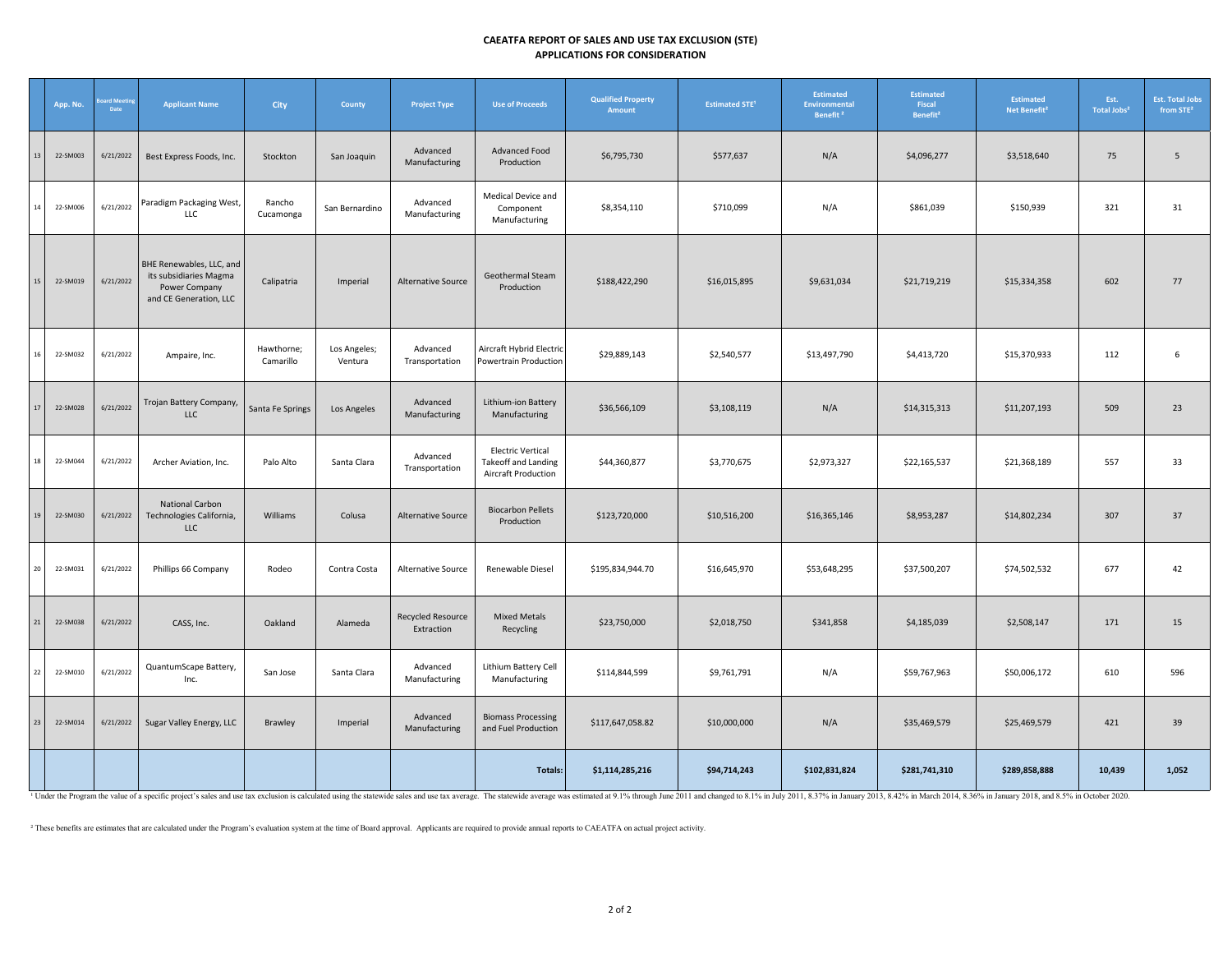# **Applications Previously Considered and Approved**

|                         | App. No. | <b>Date Approve</b> | <b>Applicant Name</b>                                   | City                 | <b>County</b>  | <b>Project Type</b>       | <b>Use of Proceeds</b>                                  | <b>Qualified Property</b><br><b>Amount Approved</b> | <b>Estimated STE<sup>1</sup></b> | <b>Estimated STE</b><br><b>Used</b><br>to Date | <b>Qualified Property</b><br><b>Amount Reported</b> | $\frac{9}{6}$<br>eporte | <b>Estimated</b><br><b>Environmental</b><br><b>Benefit</b> | <b>Estimated</b><br>Fiscal<br>Benefit <sup>2</sup> | <b>Estimated</b><br>Net Benefit <sup>2</sup> | Est.<br><b>Total Jobs<sup>2</sup></b> | Est. Jobs<br>from STE <sup>2</sup> | Project<br><b>Status</b> |
|-------------------------|----------|---------------------|---------------------------------------------------------|----------------------|----------------|---------------------------|---------------------------------------------------------|-----------------------------------------------------|----------------------------------|------------------------------------------------|-----------------------------------------------------|-------------------------|------------------------------------------------------------|----------------------------------------------------|----------------------------------------------|---------------------------------------|------------------------------------|--------------------------|
| $\mathbf{1}$            | 16-SM004 | 1/19/16             | rPlanet Earth, LLC                                      | Vernon               | Los Angeles    | Advanced<br>Manufacturing | <b>Plastic Recycling</b>                                | \$119,800,000                                       | \$10,087,160                     | \$7,587,552                                    | \$90,419,983                                        | 75%                     | N/A                                                        | \$34,955,481                                       | \$24,868,321                                 | 625                                   | 59                                 | Active                   |
| $\overline{2}$          | 16-SM006 | 1/19/16             | California Safe Soil                                    | McClellan            | Sacramento     | Advanced<br>Manufacturing | Soil Amendments<br>Production                           | \$3,750,000                                         | \$315,750                        | \$205,824                                      | \$2,446,850                                         | 65%                     | N/A                                                        | \$1,623,748                                        | \$1,307,998                                  | 22                                    | $\overline{2}$                     | Active                   |
| $\overline{\mathbf{3}}$ | 17-SM001 | 1/17/17             | North Fork<br><b>Community Power</b>                    | North Fork           | Madera         | <b>Alternative Source</b> | iomass Processing and<br><b>Fuel Production</b>         | \$6,819,733                                         | \$574,222                        | \$263,524                                      | \$3,132,567                                         | 46%                     | \$276,774                                                  | \$940,730                                          | \$643,283                                    | 24                                    | $\overline{3}$                     | Active                   |
| $\overline{4}$          | 17-SM002 | 1/17/17             | Atara<br>Biotherpeutics, Inc.                           | <b>Thousand Oaks</b> | Ventura        | Advanced<br>Manufacturing | Biopharmaceutical<br>Manufacturing                      | \$16,285,217                                        | \$1,371,215                      | \$1,207,154                                    | \$14,336,389                                        | 88%                     | N/A                                                        | \$8,830,079                                        | \$7,458,864                                  | 103                                   | 6                                  | Active                   |
| $\sqrt{5}$              | 17-SM043 | 5/16/17             | Boehringer<br>Ingelheim<br>Fremont, Inc.                | Fremont              | Alameda        | Advanced<br>Manufacturing | Biopharmaceutical<br>Manufacturing                      | \$214,040,484                                       | \$18,022,209                     | \$16,407,573                                   | \$195,375,661                                       | 91%                     | N/A                                                        | \$58,787,003                                       | \$40,764,795                                 | 747                                   | 14                                 | Active                   |
| 6                       | 17-SM023 | 6/20/17             | Organic Energy<br>Solutions, LLC                        | San Bernardino       | San Bernardino | Alternative Source        | <b>Biomass Processing and</b><br><b>Fuel Production</b> | \$24,440,000                                        | \$2,057,848                      | \$1,909,275                                    | \$22,830,143                                        | 93%                     | \$602,601                                                  | \$1,552,332                                        | \$97,085                                     | 106                                   | 17                                 | Active                   |
| $\overline{7}$          | 17-SM049 | 6/20/17             | <b>Circular Polymers</b><br><b>LLC</b>                  | Lincoln              | Placer         | Advanced<br>Manufacturing | <b>Advanced Carpet</b><br>Recycling                     | \$7,548,500                                         | \$635,584                        | \$335,173                                      | \$4,047,900                                         | 54%                     | N/A                                                        | \$1,177,470                                        | \$541,886                                    | 78                                    | 6                                  | Active                   |
| $\bf{8}$                | 17-SM050 | 6/20/17             | eco.logic brands,<br>inc.                               | Manteca              | San Joaquin    | Advanced<br>Manufacturing | <b>Recycled Paper Bottles</b><br>Manufacturing          | \$6,944,000                                         | \$584,685                        | \$585,739                                      | \$6,944,001                                         | 100%                    | N/A                                                        | \$757,657                                          | \$172,972                                    | 66                                    | 5                                  | Active                   |
| $\mathsf g$             | 17-SM052 | 7/18/17             | <b>Sanitation Districts</b><br>of Los Angeles<br>County | Whittier; Carsor     | Los Angeles    | <b>Alternative Source</b> | iomass Processing and<br><b>Fuel Production</b>         | \$11,928,310                                        | \$1,004,364                      | \$711,437                                      | \$8,504,957                                         | 71%                     | \$95,175                                                   | \$2,099,961                                        | \$1,190,772                                  | 41                                    | $\overline{4}$                     | Active                   |
| $10\,$                  | 17-SM057 | 9/19/17             | Lollicup USA, Inc.                                      | Chino                | San Bernardino | Advanced<br>Manufacturing | Food Grade Recycled<br>Packaging<br>Manufacturing       | \$10,345,200                                        | \$871,066                        | \$532,798                                      | \$6,365,561                                         | 62%                     | N/A                                                        | \$4,455,345                                        | \$3,584,279                                  | 396                                   | 9                                  | Active                   |
| $11\,$                  | 17-SM061 | 11/14/17            | Ontario CNG<br>Station, Inc.                            | Ontario              | San Bernardino | Alternative Source        | Renewable Hydrogen<br>Production                        | \$2,000,000                                         | \$168,400                        | \$153,833                                      | \$1,827,000                                         | 91%                     | \$3,715                                                    | \$260,821                                          | \$96,136                                     | 13                                    | $\overline{2}$                     | Active                   |
| 12                      | 17-SM062 | 11/14/17            | Trademark<br>Brewing, LLC                               | Long Beach           | Los Angeles    | Advanced<br>Manufacturing | <b>Beverage Production</b>                              | \$1,854,741                                         | \$156,169                        | \$87,414                                       | \$1,045,618                                         | 56%                     | N/A                                                        | \$808,675                                          | \$652,506                                    | 50                                    | $\overline{4}$                     | Active                   |

1 Under the Program the value of a specific project's sales and use tax exclusion is calculated using the statewide sales and use tax average. The statewide average was estimated at 9.1% through June 2011 and changed to 8. October 2020.

² These benefits are estimates that are calculated under the Program's evaluation system at the time of Board approval. Applicants are required to provide annual reports to CAEATFA on actual project activity.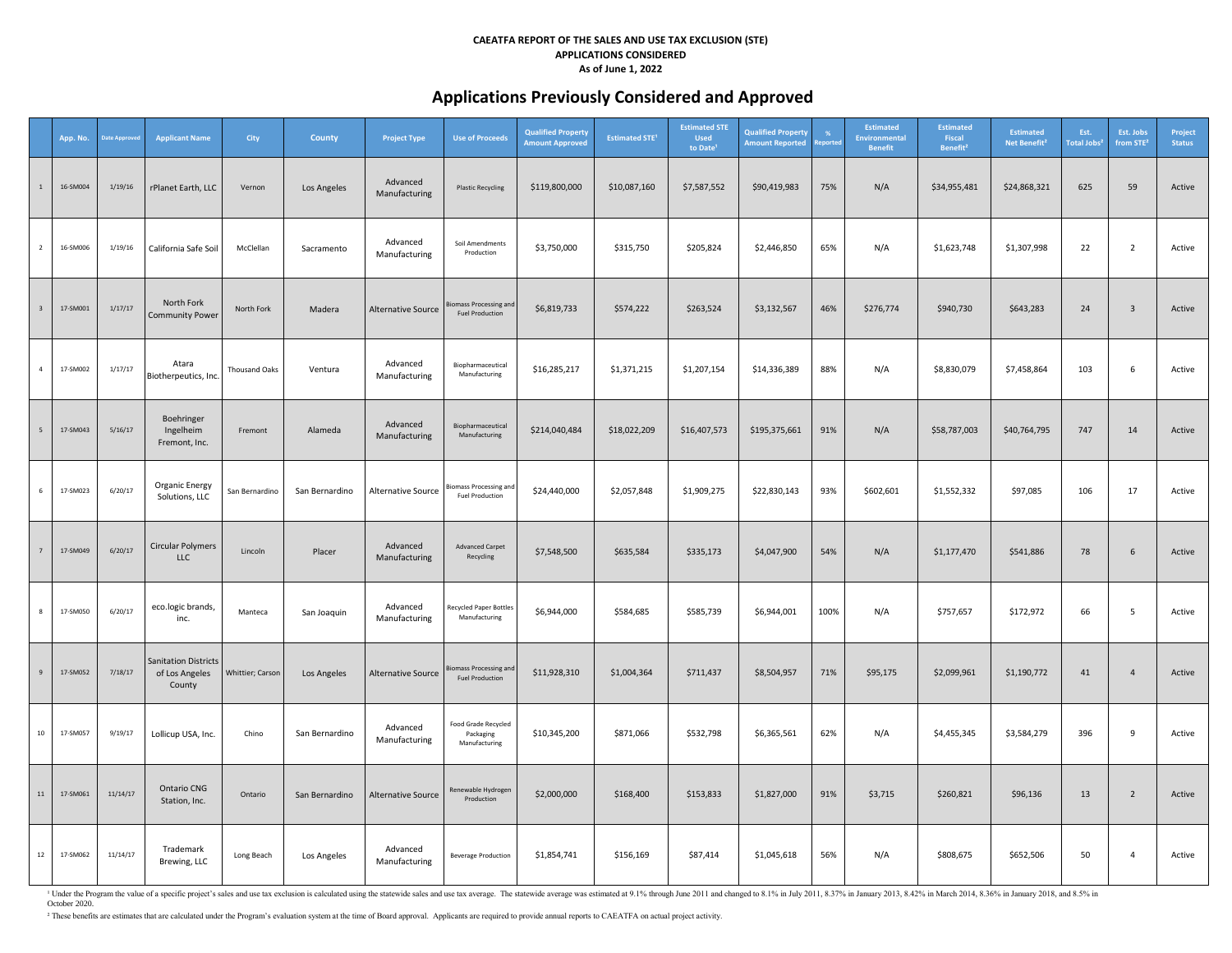|        | App. No. | ate Approve | <b>Applicant Name</b>                                                                        | City                            | County                             | <b>Project Type</b>                                     | <b>Use of Proceeds</b>                                   | <b>Qualified Property</b><br><b>Amount Approved</b> | <b>Estimated STE<sup>1</sup></b> | <b>Estimated STE</b><br><b>Used</b><br>to Date <sup>1</sup> | <b>Qualified Property</b><br><b>Amount Reported</b> | eporte | Estimated<br><b>Environmental</b><br><b>Benefit</b> | <b>Estimated</b><br>Fiscal<br>Benefit <sup>2</sup> | <b>Estimated</b><br>Net Benefit <sup>2</sup> | Est.<br><b>Total Jobs<sup>2</sup></b> | Est. Jobs<br>from STE <sup>2</sup> | Project<br><b>Status</b> |
|--------|----------|-------------|----------------------------------------------------------------------------------------------|---------------------------------|------------------------------------|---------------------------------------------------------|----------------------------------------------------------|-----------------------------------------------------|----------------------------------|-------------------------------------------------------------|-----------------------------------------------------|--------|-----------------------------------------------------|----------------------------------------------------|----------------------------------------------|---------------------------------------|------------------------------------|--------------------------|
| $13\,$ | 18-SM002 | 1/16/18     | IF CoPack, LLC, dba<br>Initative Foods                                                       | Sanger                          | Fresno                             | Advanced<br>Manufacturing                               | Advanced Food<br>Production                              | \$17,115,645                                        | \$1,430,868                      | \$709,906                                                   | \$8,490,516                                         | 50%    | N/A                                                 | \$3,266,279                                        | \$1,835,411                                  | 113                                   | 11                                 | Active                   |
| 14     | 18-SM008 | 4/17/18     | Faraday&Future<br>Inc.                                                                       | Hanford;<br>Compton;<br>Gardena | Kings; Los Angeles;<br>Los Angeles | Advanced<br>Transportation                              | Electric Vehicle<br>Manufacturing                        | \$239,234,449                                       | \$20,000,000                     | \$13,482,556                                                | \$161,260,525                                       | 67%    | \$1,008,206                                         | \$38,031,362                                       | \$19,039,568                                 | 1,244                                 | 85                                 | Active                   |
| 15     | 18-SM018 | 6/19/18     | <b>WET</b>                                                                                   | Sun Valley                      | Los Angeles                        | Advanced<br>Manufacturing                               | <b>Water Feature</b><br>Manufacturing                    | \$4,927,301                                         | \$411,922                        | \$289,619                                                   | \$3,452,744                                         | 70%    | N/A                                                 | \$873,330                                          | \$461,408                                    | 280                                   | 5                                  | Active                   |
| 16     | 18-SM026 | 10/16/18    | CalBioGas Kern LLC                                                                           | Bakersfield                     | Kern                               | Alternative Source Dairy Biogas Production              |                                                          | \$31,909,025                                        | \$2,667,595                      | \$1,540,988                                                 | \$18,412,720                                        | 58%    | \$359,810                                           | \$6,333,623                                        | \$4,025,838                                  | 100                                   | 8                                  | Active                   |
| 17     | 18-SM027 | 10/16/18    | CalBioGas Hanford<br><b>LLC</b>                                                              | Hanford                         | Kings                              | Alternative Source Dairy Biogas Production              |                                                          | \$20,422,826                                        | \$1,707,348                      | \$1,578,269                                                 | \$18,855,334                                        | 92%    | \$208,263                                           | \$3,690,904                                        | \$2,191,818                                  | 67                                    | $6\overline{6}$                    | Active                   |
| 18     | 18-SM028 | 10/16/18    | CalBioGas West<br>Visalia LLC                                                                | Tulare                          | Tulare                             | Alternative Source Dairy Biogas Production              |                                                          | \$22,172,277                                        | \$1,853,602                      | \$942,362                                                   | \$11,271,965                                        | 51%    | \$202,638                                           | \$3,655,350                                        | \$2,004,386                                  | 71                                    | 6                                  | Active                   |
| 19     | 18-SM038 | 12/18/18    | Drink, Inc.                                                                                  | Richmond                        | Contra Costa                       | Advanced<br>Manufacturing                               | <b>Beverage Bottling</b><br>Manufacturing                | \$3,636,029                                         | \$303,972                        | \$90,126                                                    | \$1,078,061                                         | 30%    | N/A                                                 | \$1,897,358                                        | \$1,593,386                                  | 62                                    | $\overline{4}$                     | Active                   |
| 20     | 19-SM001 | 2/19/19     | Biogas Energy, Inc.                                                                          | Roseville                       | Placer                             | Alternative Source                                      | <b>Biomass Processing and</b><br><b>Fuel Production</b>  | \$3,867,000                                         | \$323,281                        | \$275,052                                                   | \$3,287,018                                         | 85%    | \$75,504                                            | \$359,170                                          | \$111,392                                    | 8                                     | $\mathbf{1}$                       | Active                   |
| 21     | 19-SM003 | 2/19/19     | Watonga RNG 1,<br><b>LLC</b>                                                                 | San Diego                       | San Diego                          | Alternative Source                                      | <b>Biogas Capture and</b><br>Production                  | \$5,500,000                                         | \$459,800                        | \$445,722                                                   | \$5,328,568                                         | 97%    | \$80,989                                            | \$1,000,104                                        | \$621,293                                    | $\mathsf{O}\xspace$                   | $\mathsf{O}\xspace$                | Active                   |
| 22     | 19-SM004 | 2/19/19     | <b>Sanitation Districts</b><br>of Los Angeles<br>County                                      | Whittier                        | Los Angeles                        | Recycled Resource<br>Extraction                         | <b>Mixed Recycling</b>                                   | \$15,212,203                                        | \$1,271,749                      | \$972,389                                                   | \$11,617,222                                        | 76%    | \$39,199                                            | \$2,747,895                                        | \$1,515,345                                  | 65                                    | $\overline{4}$                     | Active                   |
| 23     | 19-SM005 | 2/19/19     | CR&R Incorporated Perris; Lakeview                                                           |                                 | Riverside                          | Recycled Resource   Mixed Paper and Mixed<br>Extraction | Organics                                                 | \$5,130,235                                         | \$428,888                        | \$239,927                                                   | \$2,869,937                                         | 56%    | \$99,915                                            | \$334,778                                          | \$5,805                                      | 54                                    | $\overline{2}$                     | Active                   |
| 24     | 19-SM006 | 2/19/19     | Intuitive Surgical,<br>Inc. and its<br>Subsidiary,<br>Intuitive Surgical<br>Operations, Inc. | Sunnyvale                       | Santa Clara                        | Advanced<br>Manufacturing                               | <b>Advanced Robotic</b><br>Surgical Systems and<br>Tools | \$96,875,430                                        | \$8,098,786                      | \$3,703,078                                                 | \$44,215,875                                        | 46%    | N/A                                                 | \$13,591,326                                       | \$5,492,540                                  | 1,272                                 | 33                                 | Active                   |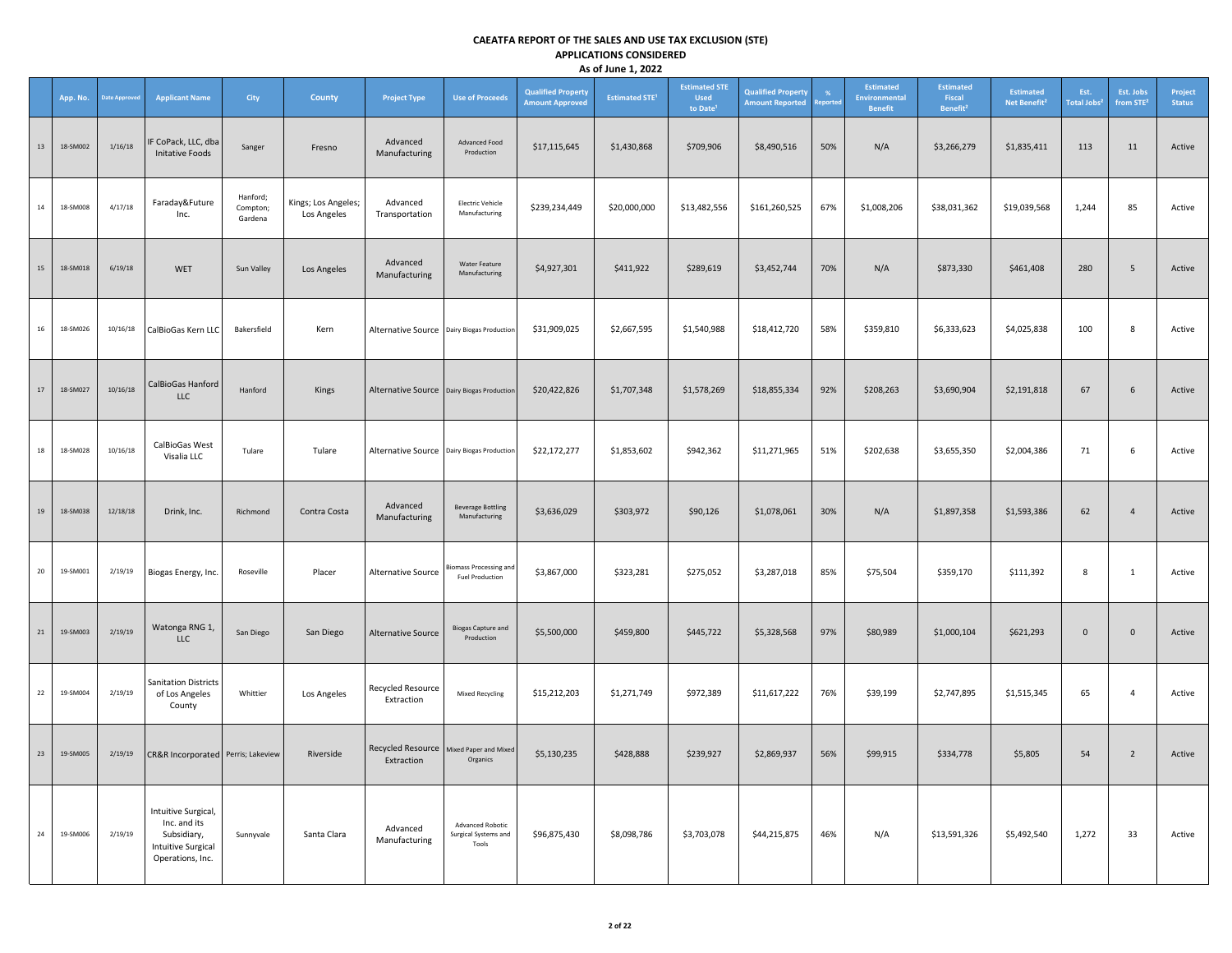|    | App. No. | Date Approve | <b>Applicant Name</b>                             | <b>City</b>  | <b>County</b>  | <b>Project Type</b>                    | <b>Use of Proceeds</b>                                                          | <b>Qualified Property</b><br><b>Amount Approved</b> | <b>Estimated STE<sup>1</sup></b> | <b>Estimated STE</b><br><b>Used</b><br>to Date <sup>1</sup> | <b>Qualified Property</b><br><b>Amount Reported</b> | %<br>eporte | Estimated<br><b>Environmental</b><br><b>Benefit</b> | <b>Estimated</b><br>Fiscal<br>Benefit <sup>2</sup> | <b>Estimated</b><br>Net Benefit <sup>2</sup> | Est.<br><b>Total Jobs<sup>2</sup></b> | Est. Jobs<br>from STE <sup>2</sup> | Project<br><b>Status</b> |
|----|----------|--------------|---------------------------------------------------|--------------|----------------|----------------------------------------|---------------------------------------------------------------------------------|-----------------------------------------------------|----------------------------------|-------------------------------------------------------------|-----------------------------------------------------|-------------|-----------------------------------------------------|----------------------------------------------------|----------------------------------------------|---------------------------------------|------------------------------------|--------------------------|
| 25 | 19-SM025 | 5/21/19      | <b>Fortis Solution</b><br>Group West, LLC         | Napa         | Napa           | Advanced<br>Manufacturing              | <b>Advanced Packaging</b><br><b>Label Production</b>                            | \$7,045,460                                         | \$589,000                        | \$359,016                                                   | \$4,294,451                                         | 61%         | N/A                                                 | \$1,071,413                                        | \$482,413                                    | 59                                    | $\overline{4}$                     | Active                   |
| 26 | 19-SM027 | 6/18/19      | Joby Aero, Inc.                                   | Marina       | Monterey       | Advanced<br>Transportation             | Electric Vertical Take-<br>Off and Landing<br>(eVTOL) Aircraft<br>Manufacturing | \$73,473,675                                        | \$6,142,399                      | \$2,857,497                                                 | \$33,903,719                                        | 46%         | \$151,181                                           | \$31,297,045                                       | \$25,305,827                                 | 1,457                                 | 85                                 | Active                   |
| 27 | 19-SM028 | 6/18/19      | Touchstone<br>Pistachio<br>Company, LLC           | Cantua Creek | Fresno         | Advanced<br>Manufacturing              | <b>Pistachio Processing</b><br>and Production                                   | \$79,196,100                                        | \$6,620,794                      | \$6,016,576                                                 | \$71,800,895                                        | 91%         | N/A                                                 | \$15,571,185                                       | \$8.950.391                                  | 192                                   | 14                                 | Active                   |
| 28 | 19-SM029 | 6/18/19      | Edwards<br>Lifesciences LLC                       | Irvine       | Orange         | Advanced<br>Manufacturing              | Cardiovascular<br>Technology<br>Manufacturing                                   | \$239,234,449                                       | \$20,000,000                     | \$15,719,676                                                | \$186,467,026                                       | 78%         | N/A                                                 | \$20,979,059                                       | \$979,059                                    | 1,064                                 | 48                                 | Active                   |
| 29 | 19-SM030 | 6/18/19      | Sioneer Stockton,<br><b>LLC</b>                   | Stockton     | San Joaquin    | <b>Recycled Resource</b><br>Extraction | Glass Recycling and<br>Pozzolan Manufacturing                                   | \$15,370,837                                        | \$1,285,002                      | \$350,352                                                   | \$4,180,611                                         | 27%         | \$231,501                                           | \$1,672,361                                        | \$618,859                                    | 28                                    | $\overline{4}$                     | Active                   |
| 30 | 19-SM031 | 6/18/19      | Entekra, LLC                                      | Modesto      | Stanislaus     | Advanced<br>Manufacturing              | Pre-Engineered<br><b>Structural Shell</b><br>Production                         | \$20,750,000                                        | \$1,734,700                      | \$1,066,113                                                 | \$12,747,479                                        | 61%         | N/A                                                 | \$13,737,134                                       | \$12,002,434                                 | 268                                   | 17                                 | Active                   |
| 31 | 19-SM032 | 7/16/19      | South Bayside<br>Waste<br>Management<br>Authority | San Carlos   | San Mateo      | <b>Alternative Source</b>              | <b>Organics and Municipal</b><br>Solid Waste                                    | \$11,260,000                                        | \$941,336                        | \$87,675                                                    | \$1,048,747                                         | 9%          | \$69,820                                            | \$1,932,190                                        | \$1,060,674                                  | 22                                    | $\overline{2}$                     | Active                   |
| 32 | 19-SM033 | 7/16/19      | Allogene<br>Therapeutics, Inc.                    | Newark       | Alameda        | Advanced<br>Manufacturing              | Biopharmaceutical<br>Manufacturing                                              | \$36,351,130                                        | \$3,038,954                      | \$2,094,960                                                 | \$24,965,883                                        | 69%         | N/A                                                 | \$6,892,248                                        | \$3,853,294                                  | 206                                   | 12                                 | Active                   |
| 33 | 19-SM034 | 7/16/19      | Lakeside Pipeline<br><b>LLC</b>                   | Hanford      | Kings          | <b>Alternative Source</b>              | Dairy Biogas<br>Production                                                      | \$16,508,315                                        | \$1,380,095                      | \$1,042,853                                                 | \$12,422,389                                        | 75%         | \$451,076                                           | \$7,864,837                                        | \$6,935,818                                  | 31                                    | $\overline{2}$                     | Active                   |
| 34 | 20-SM001 | 1/21/20      | <b>Best Express</b><br>Foods, Inc.                | Stockton     | San Joaquin    | Advanced<br>Manufacturing              | Advanced Food<br>Production                                                     | \$5,568,292                                         | \$465,509                        | \$333,565                                                   | \$3,954,311                                         | 71%         | N/A                                                 | \$2,711,411                                        | \$2,245,902                                  | 61                                    | $\overline{4}$                     | Active                   |
| 35 | 20-SM003 | 1/21/20      | East Valley Water<br>District                     | Highland     | San Bernardino | <b>Alternative Source</b>              | <b>Biogas Capture and</b><br>Production                                         | \$60,328,000                                        | \$5,043,421                      | \$2,358,907                                                 | \$28,158,643                                        | 47%         | \$729,069                                           | \$7,918,079                                        | \$3,603,727                                  | 79                                    | 12                                 | Active                   |
| 36 | 20-SM005 | 1/21/20      | Merced Pipeline<br>LLC                            | Merced       | Merced         | Alternative Source                     | Dairy Biogas<br>Production                                                      | \$31,922,542                                        | \$2,668,725                      | \$1,747,476                                                 | \$20,766,790                                        | 65%         | \$437,234                                           | \$7,835,465                                        | \$5,603,974                                  | 73                                    | 5                                  | Active                   |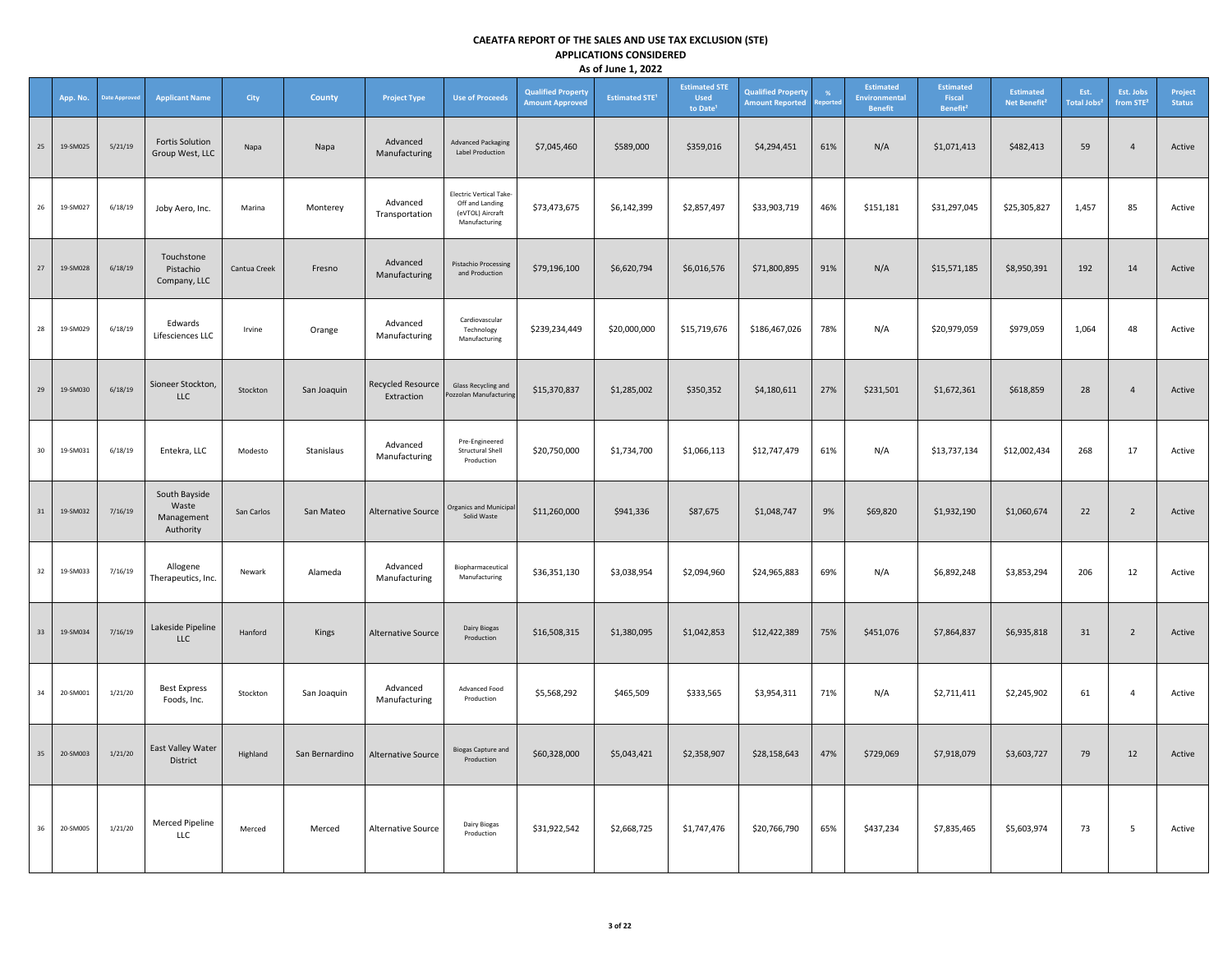|    | App. No. | <b>Date Approved</b> | <b>Applicant Name</b>                           | <b>City</b>               | County         | <b>Project Type</b>                          | <b>Use of Proceeds</b>                                                                          | <b>Qualified Property</b><br><b>Amount Approved</b> | <b>Estimated STE<sup>1</sup></b> | <b>Estimated STE</b><br><b>Used</b><br>to Date | <b>Qualified Property</b><br><b>Amount Reported</b> | -%<br>eported | <b>Estimated</b><br>Environmental<br><b>Benefit</b> | <b>Estimated</b><br>Fiscal<br>Benefit <sup>2</sup> | <b>Estimated</b><br>Net Benefit <sup>2</sup> | Est.<br>Total Jobs <sup>2</sup> | Est. Jobs<br>from STE <sup>2</sup> | Project<br><b>Status</b> |
|----|----------|----------------------|-------------------------------------------------|---------------------------|----------------|----------------------------------------------|-------------------------------------------------------------------------------------------------|-----------------------------------------------------|----------------------------------|------------------------------------------------|-----------------------------------------------------|---------------|-----------------------------------------------------|----------------------------------------------------|----------------------------------------------|---------------------------------|------------------------------------|--------------------------|
| 37 | 20-SM006 | 1/21/20              | <b>Five Points Pipeline</b><br>LLC              | Riverdale                 | Fresno         | Alternative Source                           | Dairy Biogas<br>Production                                                                      | \$15,017,114                                        | \$1,255,431                      | \$856,517                                      | \$10,189,648                                        | 68%           | \$213,374                                           | \$3,816,474                                        | \$2,774,417                                  | 33                              | $\overline{2}$                     | Active                   |
| 38 | 20-SM007 | 1/21/20              | Aemetis Biogas LLC                              | Ceres                     | Stanislaus     | Alternative Source                           | Dairy Biogas<br>Production                                                                      | \$8,772,605                                         | \$733,390                        | \$724,131                                      | \$8,624,154                                         | 98%           | \$86,121                                            | \$2,157,797                                        | \$1,510,529                                  | 29                              | $\overline{2}$                     | Active                   |
| 39 | 20-SM008 | 3/17/20              | Applied Materials,<br>Inc.                      | Santa Clara;<br>Sunnyvale | Santa Clara    | Advanced<br>Manufacturing                    | Semiconductor and<br><b>Related Industries</b><br><b>Fabrication Equipment</b><br>Manufacturing | \$118,692,224                                       | \$9,922,670                      | \$8,994,081                                    | \$105,991,355                                       | 89%           | N/A                                                 | \$20,897,003                                       | \$10,974,333                                 | 3,199                           | 67                                 | Active                   |
| 40 | 20-SM009 | 3/17/20              | <b>GCE Holdings</b><br>Acquisitions, LLC        | Bakersfield               | Kern           | Alternative Source                           | Renewable Diesel<br>Production                                                                  | \$119,617,224                                       | \$10,000,000                     | \$5,057,394                                    | \$59,827,680                                        | 50%           | \$3,361,461                                         | \$17,223,213                                       | \$10,584,674                                 | 161                             | 12                                 | Active                   |
| 41 | 20-SM010 | 3/17/20              | <b>Tandem Diabetes</b><br>Care, Inc.            | San Diego                 | San Diego      | Advanced<br>Manufacturing                    | Insulin Pumps and<br><b>Related Products</b><br>Manufacturing                                   | \$60,000,000                                        | \$5,016,000                      | \$608,893                                      | \$7,239,699                                         | 12%           | N/A                                                 | \$5,767,662                                        | \$751,662                                    | 676                             | 34                                 | Active                   |
| 42 | 20-SM012 | 3/17/20              | Virgin Orbit, LLC                               | Long Beach                | Los Angeles    | Advanced<br>Manufacturing                    | Aerospace<br>Manufacturing                                                                      | \$18,001,109                                        | \$1,504,893                      | \$669,584                                      | \$7,907,746                                         | 44%           | N/A                                                 | \$5,301,512                                        | \$3,796,619                                  | 707                             | 16                                 | Active                   |
| 43 | 20-SM013 | 3/17/20              | Zanker Road<br>Resource<br>Management, LLC      | Gilroy                    | Santa Clara    | <b>Recycled Resource</b><br>Extraction       | <b>Mixed Organics</b>                                                                           | \$24,395,182                                        | \$2,039,437                      | \$0                                            | \$0                                                 | 0%            | \$64,373                                            | \$7,133,532                                        | \$5,158,468                                  | 70                              | 6                                  | Active                   |
| 44 | 20-SM015 | 3/17/20              | Lockheed Martin<br>Corporation                  | Palmdale                  | Los Angeles    | Advanced<br>Manufacturing                    | Aerospace<br>Manufacturing                                                                      | \$119,617,224                                       | \$10,000,000                     | \$3,228,283                                    | \$38,303,439                                        | 32%           | N/A                                                 | \$20,464,377                                       | \$10,464,377                                 | 2,830                           | 80                                 | Active                   |
| 45 | 20-SM016 | 3/17/20              | <b>Inland Empire</b><br><b>Utilities Agency</b> | Chino                     | San Bernardino | <b>Alternative Source</b>                    | Wastewater and Food<br>Waste Biogas Capture<br>and Production                                   | \$76,377,224                                        | \$6,385,136                      | \$4,322,855                                    | \$51,517,004                                        | 67%           | \$127,703                                           | \$9,416,157                                        | \$3,158,724                                  | 323                             | 57                                 | Active                   |
| 46 | 20-SM018 | 3/17/20              | <b>Hat Creek</b><br>Bioenergy, LLC              | Burney                    | Shasta         | Alternative Source                           | <b>Biomass Processing and</b><br><b>Fuel Production</b>                                         | \$12,680,000                                        | \$1,060,048                      | \$151,664                                      | \$1,807,461                                         | 14%           | \$897,448                                           | \$2,061,725                                        | \$1,899,124                                  | 15                              | $\overline{2}$                     | Active                   |
| 47 | 20-SM020 | 3/17/20              | Bar 20 Dairy<br>Biogas, LLC                     | Kerman                    | Fresno         | Alternative Source Dairy Biogas Production   |                                                                                                 | \$9,573,170                                         | \$800,317                        | \$527,890                                      | \$6,252,498                                         | 65%           | \$94,401                                            | \$1,358,931                                        | \$653,015                                    | 70                              | $7\overline{ }$                    | Active                   |
| 48 | 20-SM022 | 3/17/20              | CalBioGas South<br>Tulare LLC                   | Tulare                    | Tulare         | Alternative Source                           | Lakeside Pipeline                                                                               | \$52,471,257                                        | \$4,386,597                      | \$2,188,398                                    | \$26,091,623                                        | 50%           | \$585,588                                           | \$13,489,899                                       | \$9,688,890                                  | 243                             | 20                                 | Active                   |
| 49 | 20-SM023 | 3/17/20              | CalBioGas North<br>Visalia LLC                  | Visalia                   | Tulare         | Alternative Source   Dairy Biogas Production |                                                                                                 | \$37,529,013                                        | \$3,137,425                      | \$1,374,311                                    | \$16,377,846                                        | 44%           | \$340,070                                           | \$8,030,185                                        | \$5,232,829                                  | 184                             | 16                                 | Active                   |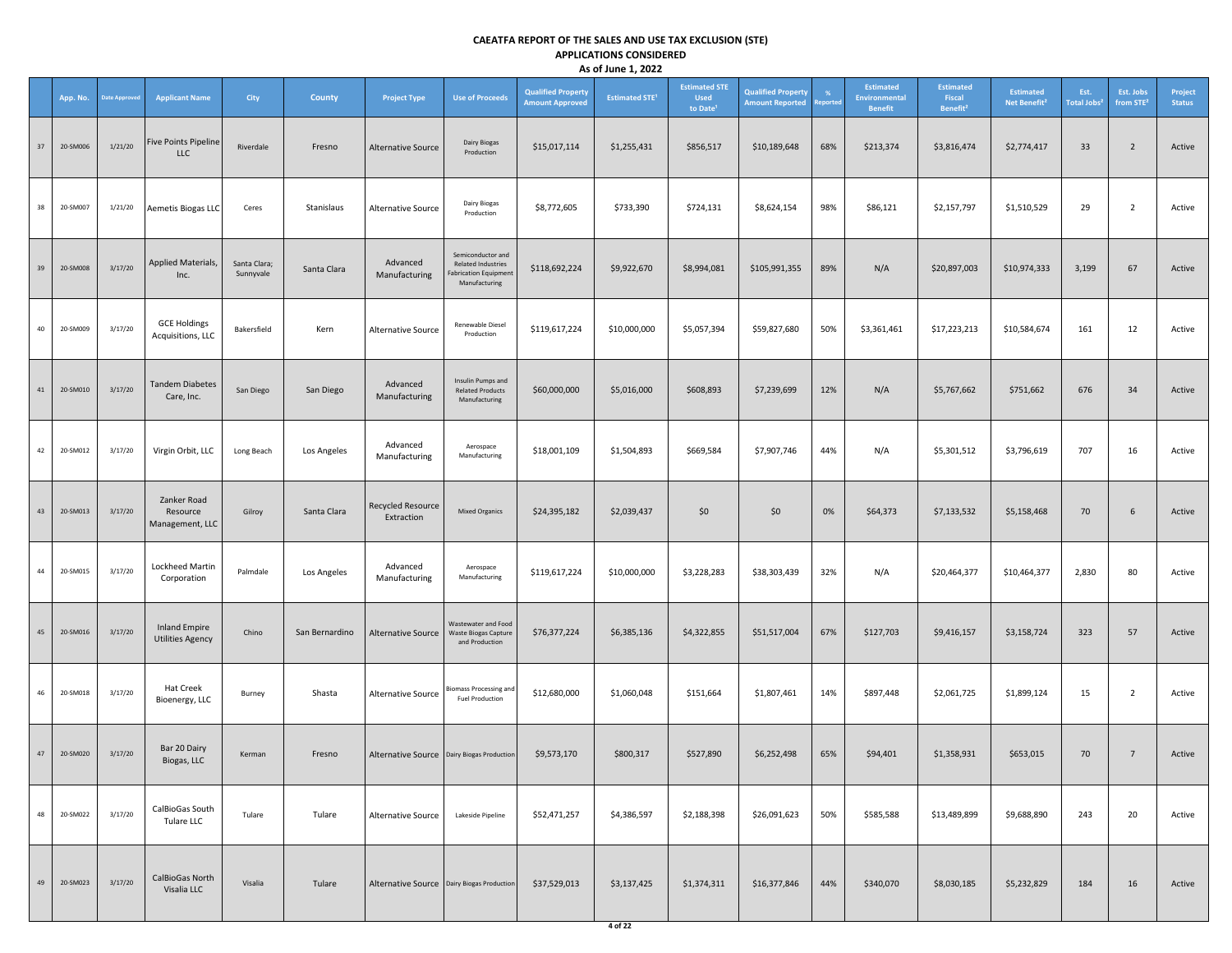|    | App. No.            | <b>Date Approved</b> | <b>Applicant Name</b>                                                                               | City                      | <b>County</b> | <b>Project Type</b>                          | <b>Use of Proceeds</b>                                                                   | <b>Qualified Property</b><br><b>Amount Approved</b> | <b>Estimated STE<sup>1</sup></b> | <b>Estimated STE</b><br><b>Used</b><br>to Date <sup>1</sup> | <b>Qualified Property</b><br><b>Amount Reported</b> | $\frac{9}{6}$<br>eported | <b>Estimated</b><br>Environmental<br><b>Benefit</b> | <b>Estimated</b><br>Fiscal<br>Benefit <sup>2</sup> | <b>Estimated</b><br>Net Benefit <sup>2</sup> | Est.<br>Total Jobs <sup>2</sup> | Est. Jobs<br>from STE <sup>2</sup> | Project<br><b>Status</b> |
|----|---------------------|----------------------|-----------------------------------------------------------------------------------------------------|---------------------------|---------------|----------------------------------------------|------------------------------------------------------------------------------------------|-----------------------------------------------------|----------------------------------|-------------------------------------------------------------|-----------------------------------------------------|--------------------------|-----------------------------------------------------|----------------------------------------------------|----------------------------------------------|---------------------------------|------------------------------------|--------------------------|
| 50 | 20-SM024            | 3/17/20              | CalBioGas<br><b>Buttonwillow LLC</b>                                                                | Buttonwillow              | Kern          | Alternative Source   Dairy Biogas Production |                                                                                          | \$21,123,032                                        | \$1,765,885                      | \$802,610                                                   | \$9,469,815                                         | 45%                      | \$191,126                                           | \$4,508,054                                        | \$2,933,294                                  | 110                             | 9                                  | Active                   |
| 51 | 20-SM027            | 3/17/20              | Intuitive Surgical,<br>Inc. and its<br>Subsidiary,<br><b>Intuitive Surgical</b><br>Operations, Inc. | Sunnyvale                 | Santa Clara   | Advanced<br>Manufacturing                    | Advanced Robotic<br>Surgical Systems and<br>Tools                                        | \$82,500,000                                        | \$6,897,000                      | \$1,131,913                                                 | \$13,515,170                                        | 16%                      | N/A                                                 | \$20,416,918                                       | \$13,519,918                                 | 2,064                           | 56                                 | Active                   |
| 52 | 21-SM001            | 3/16/21              | Garaventa<br>Enterprises, Inc.                                                                      | Pittsburg                 | Contra Costa  | Recycled Resource<br>Extraction              | <b>Mixed Recycling</b>                                                                   | \$11,600,000                                        | \$986,000                        | \$762,433                                                   | \$8,969,800                                         | 77%                      | \$311,144                                           | \$2,304,863                                        | \$1,630,007                                  | 120                             | 10                                 | Active                   |
| 53 | 21-SM003            | 3/16/21              | Recology Sonoma<br>Marin                                                                            | Santa Rosa                | Sonoma        | Recycled Resource<br>Extraction              | <b>Mixed Recycling</b>                                                                   | \$15,266,032                                        | \$1,297,613                      | \$0                                                         | \$0                                                 | 0%                       | \$140,202                                           | \$1,514,673                                        | \$357,263                                    | 77                              | 9                                  | Active                   |
| 54 | 21-SM004            | 3/16/21              | Blue Line Transfer,<br>Inc.                                                                         | South San<br>Francisco    | San Mateo     | Recycled Resource<br>Extraction              | Mixed Recycling                                                                          | \$5,500,000                                         | \$467,500                        | \$322,208                                                   | \$3,790,687                                         | 69%                      | \$61,252                                            | \$1,894,035                                        | \$1,487,787                                  | 36                              | $\overline{4}$                     | Active                   |
| 55 | 21-SM005            | 3/16/21              | ENV-TWO, LLC                                                                                        | Hanford                   | Kings         | Alternative Source   Dairy Biogas Production |                                                                                          | \$7,983,153                                         | \$678,568                        | \$0                                                         | \$0                                                 | 0%                       | \$143,388                                           | \$761,158                                          | \$225,978                                    | 47                              | 5                                  | Active                   |
| 56 | 21-SM006            | 3/16/21              | ENV-FOUR, LLC                                                                                       | Hanford                   | Kings         | Alternative Source Dairy Biogas Production   |                                                                                          | \$8,216,553                                         | \$698,407                        | \$0                                                         | \$0                                                 | 0%                       | \$163,244                                           | \$849,582                                          | \$314,419                                    | 47                              | 5                                  | Active                   |
| 57 | 21-SM007            | 3/16/21              | ENV-THREE, LLC                                                                                      | Corcoran                  | Kings         | Alternative Source   Dairy Biogas Production |                                                                                          | \$8,784,628                                         | \$746,693                        | \$0                                                         | \$0                                                 | 0%                       | \$169,593                                           | \$887,199                                          | \$310,098                                    | 47                              | $6\overline{6}$                    | Active                   |
| 58 | 21-SM008            | 3/16/21              | Aemetis Biogas,<br>LLC                                                                              | Crows Landing             | Stanislaus    | Alternative Source Dairy Biogas Production   |                                                                                          | \$13,561,890                                        | \$1,152,761                      | \$85,233                                                    | \$1,002,747                                         | 7%                       | \$1,237,725                                         | \$6,228,632                                        | \$6,313,597                                  | 31                              | $\overline{2}$                     | Active                   |
| 59 | 21-SM009            | 3/16/21              | <b>MSBG Partners,</b><br><b>LLC</b>                                                                 | Goleta                    | Santa Barbara | Alternative Source                           | Landfill Gas to<br>Renewable Natural Gas<br>Production                                   | \$11,252,500                                        | \$956,463                        | \$0                                                         | \$0                                                 | 0%                       | \$736,177                                           | \$2,189,741                                        | \$1,969,455                                  | 12                              | $\mathbf{1}$                       | Active                   |
|    | 60 21-SM010 3/16/21 |                      | QuantumScape<br>Corporation                                                                         | San Jose                  | Santa Clara   | Advanced<br>Manufacturing                    | <b>Electric Vehicle Battery</b><br>Manufacturing                                         | \$19,999,333                                        | \$1,699,943                      | \$1,697,182                                                 | \$19,966,849 100%                                   |                          | N/A                                                 | \$2,040,086                                        | \$340,143                                    | 474                             | 39                                 | Active                   |
| 61 | 21-SM011            | 3/16/21              | Rocket Lab USA,<br>Inc.                                                                             | Long Beach                | Los Angeles   | Advanced<br>Manufacturing                    | Aerospace<br>Manufacturing                                                               | \$6,443,921                                         | \$547,733                        | \$129,324                                                   | \$1,521,464                                         | 24%                      | N/A                                                 | \$2,213,498                                        | \$1,665,765                                  | 55                              | $\overline{3}$                     | Active                   |
| 62 | 21-SM013            | 3/16/21              | Applied Materials,<br>Inc.                                                                          | Santa Clara;<br>Sunnyvale | Santa Clara   | Advanced<br>Manufacturing                    | Semiconductor and<br>Related Industries<br><b>Fabrication Equipment</b><br>Manufacturing | \$23,225,000                                        | \$1,974,125                      | \$533,630                                                   | \$6,278,000                                         | 27%                      | N/A                                                 | \$6,657,625                                        | \$4,683,500                                  | 3,599                           | 22                                 | Active                   |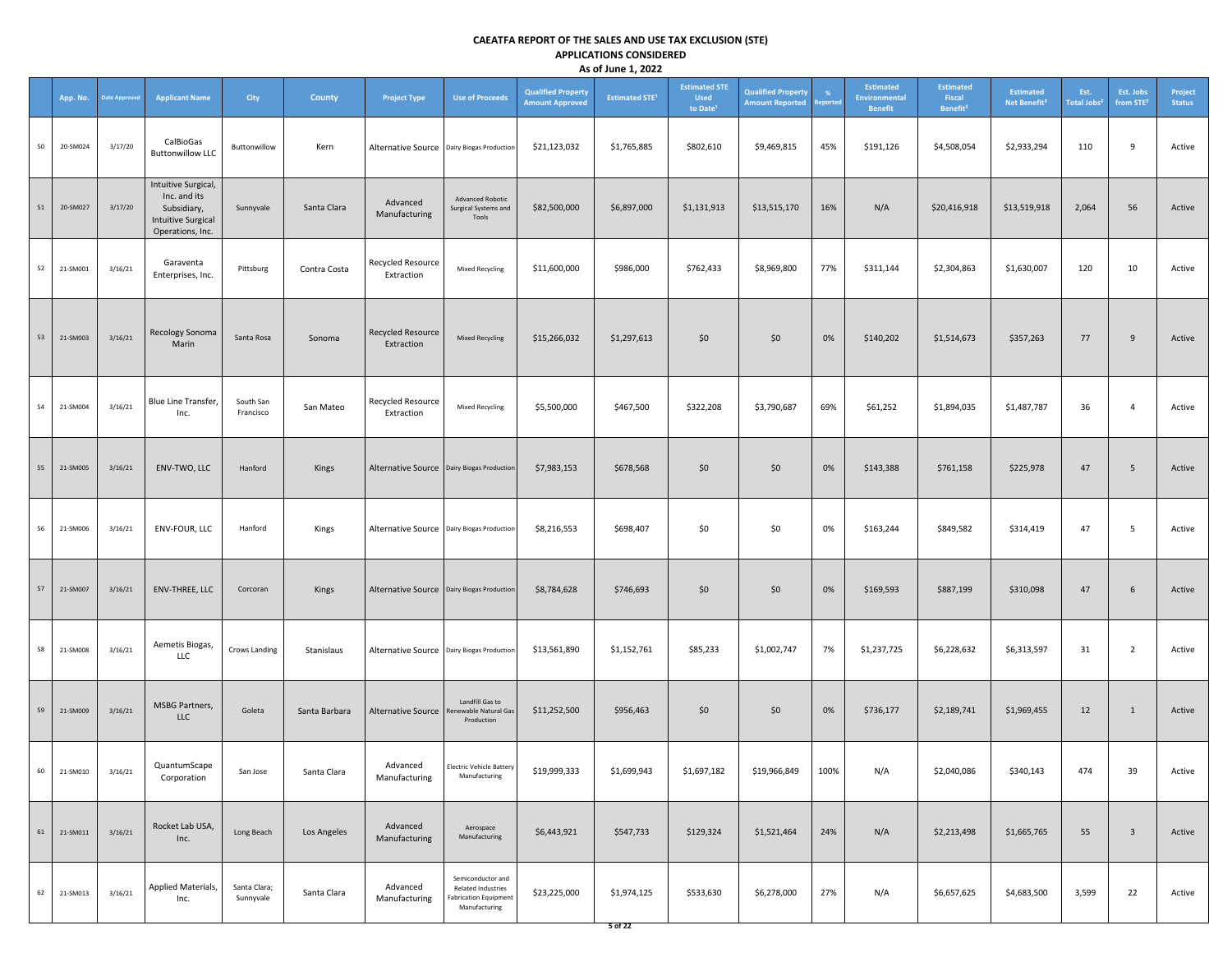|    | App. No. | Date Approve | <b>Applicant Name</b>                              | City                       | <b>County</b>                        | <b>Project Type</b>                          | <b>Use of Proceeds</b>                                 | <b>Qualified Property</b><br><b>Amount Approved</b> | <b>Estimated STE<sup>1</sup></b> | <b>Estimated STE</b><br><b>Used</b><br>to Date <sup>1</sup> | <b>Qualified Property</b><br><b>Amount Reported</b> | porte | Estimated<br><b>Environmental</b><br><b>Benefit</b> | <b>Estimated</b><br>Fiscal<br>Benefit <sup>2</sup> | <b>Estimated</b><br>Net Benefit <sup>2</sup> | Est.<br><b>Total Jobs<sup>2</sup></b> | Est. Jobs<br>from STE <sup>2</sup> | Project<br><b>Status</b> |
|----|----------|--------------|----------------------------------------------------|----------------------------|--------------------------------------|----------------------------------------------|--------------------------------------------------------|-----------------------------------------------------|----------------------------------|-------------------------------------------------------------|-----------------------------------------------------|-------|-----------------------------------------------------|----------------------------------------------------|----------------------------------------------|---------------------------------------|------------------------------------|--------------------------|
| 63 | 21-SM018 | 3/16/21      | MP Materials Corp.                                 | San Bernardino             | San Bernardino                       | Advanced<br>Manufacturing                    | Rare Earth Materials<br>Production                     | \$23,527,500                                        | \$1,999,838                      | \$479,765                                                   | \$5,644,298                                         | 24%   | N/A                                                 | \$4,996,721                                        | \$2,996,883                                  | 670                                   | $\bf 8$                            | Active                   |
| 64 | 21-SM019 | 3/16/21      | <b>Rialto Bioenergy</b><br>Facility, LLC           | Bloomington                | San Bernardino                       | Alternative Source                           | <b>Biogas Capture and</b><br>Production                | \$38,259,725                                        | \$3,252,077                      | \$3,202,867                                                 | \$37,680,789                                        | 98%   | \$4,876,767                                         | \$5,647,833                                        | \$7,272,523                                  | 19                                    | $\overline{\mathbf{3}}$            | Active                   |
| 65 | 21-SM020 | 3/16/21      | Ameresco Forward<br>RNG, LLC                       | Manteca                    | San Joaquin                          | <b>Alternative Source</b>                    | Landfill Gas to<br>enewable Natural Gas<br>Production  | \$26,374,850                                        | \$2,241,862                      | \$0                                                         | \$0                                                 | 0%    | \$3,084,347                                         | \$6,041,020                                        | \$6,883,505                                  | 31                                    | $\overline{\mathbf{3}}$            | Active                   |
| 66 | 21-SM021 | 3/16/21      | Ameresco Keller<br>Canyon RNG, LLC                 | Pittsburg                  | Contra Costa                         | Alternative Source                           | Landfill Gas to<br>enewable Natural Gas<br>Production  | \$27,722,495                                        | \$2,356,412                      | \$2,184,178                                                 | \$25,696,210                                        | 93%   | \$3,231,711                                         | \$6,286,445                                        | \$7,161,744                                  | 31                                    | $\overline{\mathbf{3}}$            | Active                   |
| 67 | 21-SM022 | 3/16/21      | Ameresco Chiquita<br>RNG, LLC                      | Castaic                    | Los Angeles                          | Alternative Source                           | Landfill Gas to<br>Renewable Natural Gas<br>Production | \$27,722,495                                        | \$2,356,412                      | \$0\$                                                       | \$0                                                 | 0%    | \$3,244,711                                         | \$6,300,673                                        | \$7,188,972                                  | 31                                    | $\overline{\mathbf{3}}$            | Active                   |
| 68 | 21-SM023 | 3/16/21      | HZI Lancaster, LLC                                 | Lancaster                  | Los Angeles                          | Alternative Source                           | <b>Biogas Capture and</b><br>Production                | \$27,231,400                                        | \$2,314,669                      | \$0                                                         | \$0                                                 | 0%    | \$1,678,109                                         | \$5,215,414                                        | \$4,578,854                                  | 63                                    | 6                                  | Active                   |
| 69 | 21-SM024 | 3/16/21      | Tesoro Refining &<br>Marketing<br>Company, LLC     | Martinez                   | Contra Costa                         | <b>Alternative Source</b>                    | Renewable Diesel and<br>Propane Production             | \$127,223,954                                       | \$10,814,036                     | \$5,773,911                                                 | \$67,928,360                                        | 53%   | \$22,217,044                                        | \$54,645,815                                       | \$66,048,823                                 | 745                                   | 16                                 | Active                   |
| 70 | 21-SM025 | 3/16/21      | <b>Applied Medical</b><br>Resources<br>Corporation | Rancho Santa<br>Margarita  | Orange                               | Advanced<br>Manufacturing                    | <b>Medical Device</b><br>Manufacturing                 | \$150,547,889                                       | \$12,796,571                     | \$2,190,826                                                 | \$25,774,423                                        | 17%   | N/A                                                 | \$29,076,792                                       | \$16,280,222                                 | 5,608                                 | 300                                | Active                   |
| 71 | 21-SM026 | 3/16/21      | Cepheid                                            | Lodi; Sunnyvale;<br>Newark | San Joaquin; Santa<br>Clara; Alameda | Advanced<br>Manufacturing                    | <b>Medical Device</b><br>Manufacturing                 | \$209,750,000                                       | \$17,828,750                     | \$4,488,399                                                 | \$52,804,693                                        | 25%   | N/A                                                 | \$20,528,309                                       | \$2,699,559                                  | 3,435                                 | 182                                | Active                   |
| 72 | 21-SM027 | 3/16/21      | Pacesetter, Inc                                    | Sylmar                     | Los Angeles                          | Advanced<br>Manufacturing                    | Medical Device<br>Manufacturing                        | \$34,950,000                                        | \$2,970,750                      | \$283,044                                                   | \$3,329,933                                         | 10%   | N/A                                                 | \$2,656,610                                        | $-$ \$314,140                                | 1,063                                 | 30                                 | Active                   |
| 73 | 21-SM028 | 3/16/21      | <b>Brightmark Vlot</b><br>RNG LLC                  | Chowchilla                 | Madera                               | Alternative Source   Dairy Biogas Production |                                                        | \$29,698,976                                        | \$2,524,413                      | \$0                                                         | \$0                                                 | 0%    | \$1,496,092                                         | \$6,589,610                                        | \$5,561,289                                  | 96                                    | 9                                  | Active                   |
| 74 | 21-SM029 | 3/16/21      | DexCom, Inc.                                       | San Diego                  | San Diego                            | Advanced<br>Manufacturing                    | <b>Medical Device</b><br>Manufacturing                 | \$69,450,000                                        | \$5,903,250                      | \$1,038,902                                                 | \$12,222,378                                        | 18%   | N/A                                                 | \$20,125,937                                       | \$14,222,687                                 | 2,815                                 | 123                                | Active                   |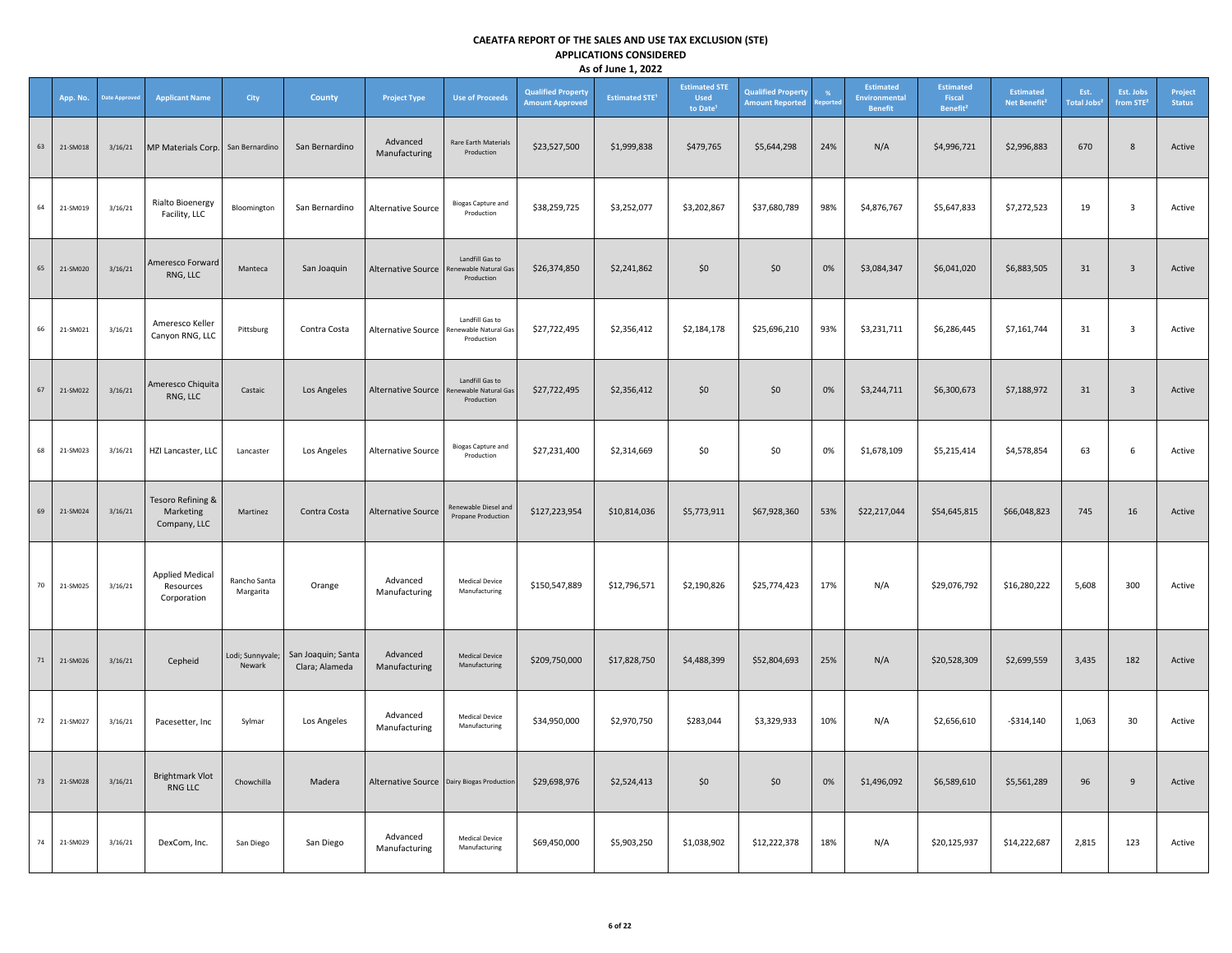|        | App. No. | <b>Date Approve</b> | <b>Applicant Name</b>                | <b>City</b>                   | County         | <b>Project Type</b>       | <b>Use of Proceeds</b>                                | <b>Qualified Property</b><br><b>Amount Approved</b> | <b>Estimated STE<sup>1</sup></b> | <b>Estimated STE</b><br><b>Used</b><br>to Date <sup>1</sup> | <b>Qualified Property</b><br><b>Amount Reported</b> | %<br>eporte | Estimated<br><b>Environmental</b><br><b>Benefit</b> | <b>Estimated</b><br>Fiscal<br>Benefit <sup>2</sup> | <b>Estimated</b><br>Net Benefit <sup>2</sup> | Est.<br>Total Jobs <sup>2</sup> | Est. Jobs<br>from STE <sup>2</sup> | Project<br><b>Status</b> |
|--------|----------|---------------------|--------------------------------------|-------------------------------|----------------|---------------------------|-------------------------------------------------------|-----------------------------------------------------|----------------------------------|-------------------------------------------------------------|-----------------------------------------------------|-------------|-----------------------------------------------------|----------------------------------------------------|----------------------------------------------|---------------------------------|------------------------------------|--------------------------|
| 75     | 21-SM030 | 5/18/21             | RNG Moovers, LLC                     | Chowchilla;<br>Madera; Pixley | Madera; Tulare | Alternative Source        | Dairy Biogas                                          | \$29,475,049.00                                     | \$2,505,379                      | \$2,308,439                                                 | \$27,158,106                                        | 92%         | \$1,322,255                                         | \$5,965,660                                        | \$4,782,536                                  | 60                              | $5\phantom{.0}$                    | Active                   |
| 76     | 21-SM032 | 5/18/21             | CertainTeed, LLC                     | Chowchilla                    | Madera         | Advanced<br>Manufacturing | Residential Insulation<br>Manufacturing               | \$22,300,000.00                                     | \$1,895,500                      | \$1,300,471                                                 | \$15,299,664                                        | 69%         | N/A                                                 | \$3,721,318                                        | \$1,825,818                                  | 227                             | $\overline{4}$                     | Active                   |
| 77     | 21-SM033 | 5/18/21             | <b>Enovix Corporation</b>            | Fremont                       | Alameda        | Advanced<br>Manufacturing | <b>Lithium Ion Batteries</b>                          | \$49,075,888.00                                     | \$4,171,450                      | \$1,793,421                                                 | \$21,099,071                                        | 43%         | N/A                                                 | \$6,749,817                                        | \$2,578,366                                  | 169                             | 13                                 | Active                   |
| 78     | 10-SM002 | 11/17/10            | <b>ABEC Bidart</b><br>Stockdale, LLC | Bakersfield                   | Kern           | Alternative Source        | <b>Biogas Capture and</b><br>Production               | \$1,131,584                                         | \$102,974                        | \$90,622                                                    | \$1,118,794                                         | 99%         | \$228,808                                           | \$73,809                                           | \$199,643                                    | 26                              | $\mathbf{3}$                       | Complete                 |
| 79     | 10-SM004 | 11/17/10            | First Solar, Inc.                    | Santa Clara                   | Santa Clara    | <b>Alternative Source</b> | Solar Photovoltaic<br>Manufacturing                   | \$37,700,000                                        | \$3,430,700                      | \$3,409,567                                                 | \$37,692,991                                        | 100%        | \$1,668,971                                         | \$1,971,559                                        | \$209,831                                    | 174                             | 17                                 | Complete                 |
| $80\,$ | 10-SM007 | 11/17/10            | The Solaria<br>Corporation           | Fremont                       | Alameda        | Alternative Source        | Solar Photovoltaic<br>Manufacturing                   | \$7,800,000                                         | \$709,800                        | \$375,885                                                   | \$4,474,135                                         | 57%         | \$834,403                                           | \$1,564,665                                        | \$1,689,268                                  | 180                             | 17                                 | Complete                 |
| 81     | 10-SM013 | 11/17/10            | NuvoSun<br>Incorporated              | Milpitas                      | Santa Clara    | Alternative Source        | Solar Photovoltaic<br>Manufacturing                   | \$20,000,000                                        | \$1,820,000                      | \$1,736,128                                                 | \$19,996,323                                        | 100%        | \$2,137,232                                         | \$2,594,509                                        | \$2,911,741                                  | 160                             | 18                                 | Complete                 |
| 82     | 10-SM015 | 11/17/10            | <b>Bloom Energy</b><br>Corporation   | Sunnyvale                     | Santa Clara    | Alternative Source        | Solid Oxide Fuel Cell<br><b>Systems Manufacturing</b> | \$37,447,693                                        | \$3,407,740                      | \$2,978,510                                                 | \$35,340,433                                        | 94%         | \$562,054                                           | \$11,144,189                                       | \$8,298,503                                  | 1,004                           | 83                                 | Complete                 |
| 83     | 10-SM012 | 12/15/10            | SunPower<br>Corporation              | Milpitas                      | Santa Clara    | <b>Alternative Source</b> | Solar Photovoltaic<br>Manufacturing                   | \$8,000,000                                         | \$728,000                        | \$704,816                                                   | \$7,745,227                                         | 97%         | \$903,595                                           | \$1,877,730                                        | \$2,053,325                                  | 94                              | 11                                 | Complete                 |
| 84     | 10-SM020 | 12/15/10            | Ameresco Butte<br>County LLC         | Paradise                      | Butte          | <b>Alternative Source</b> | Landfill Gas Capture and<br>Production                | \$1,085,554                                         | \$98,785                         | \$62,105                                                    | \$759,410                                           | 70%         | \$71,701                                            | \$185,955                                          | \$158,870                                    | 12                              | $\mathbf{1}$                       | Complete                 |
| 85     | 10-SM022 | 12/15/10            | Ameresco Forward<br><b>LLC</b>       | Manteca                       | San Joaquin    | <b>Alternative Source</b> | andfill Gas Capture and<br>Production                 | \$2,227,596                                         | \$202,711                        | \$119,409                                                   | \$1,447,556                                         | 65%         | \$37,823                                            | \$277,169                                          | \$112,281                                    | 11                              | $\mathbf{1}$                       | Complete                 |
| 86     | 10-SM023 | 12/15/10            | Ameresco Johnson<br>Canyon LLC       | Gonzales                      | Monterey       | Alternative Source        | andfill Gas Capture and<br>Production                 | \$766,293                                           | \$69,733                         | \$53,372                                                    | \$658,910                                           | 86%         | \$33,124                                            | \$168,912                                          | \$132,303                                    | 12                              | $\mathbf{1}$                       | Complete                 |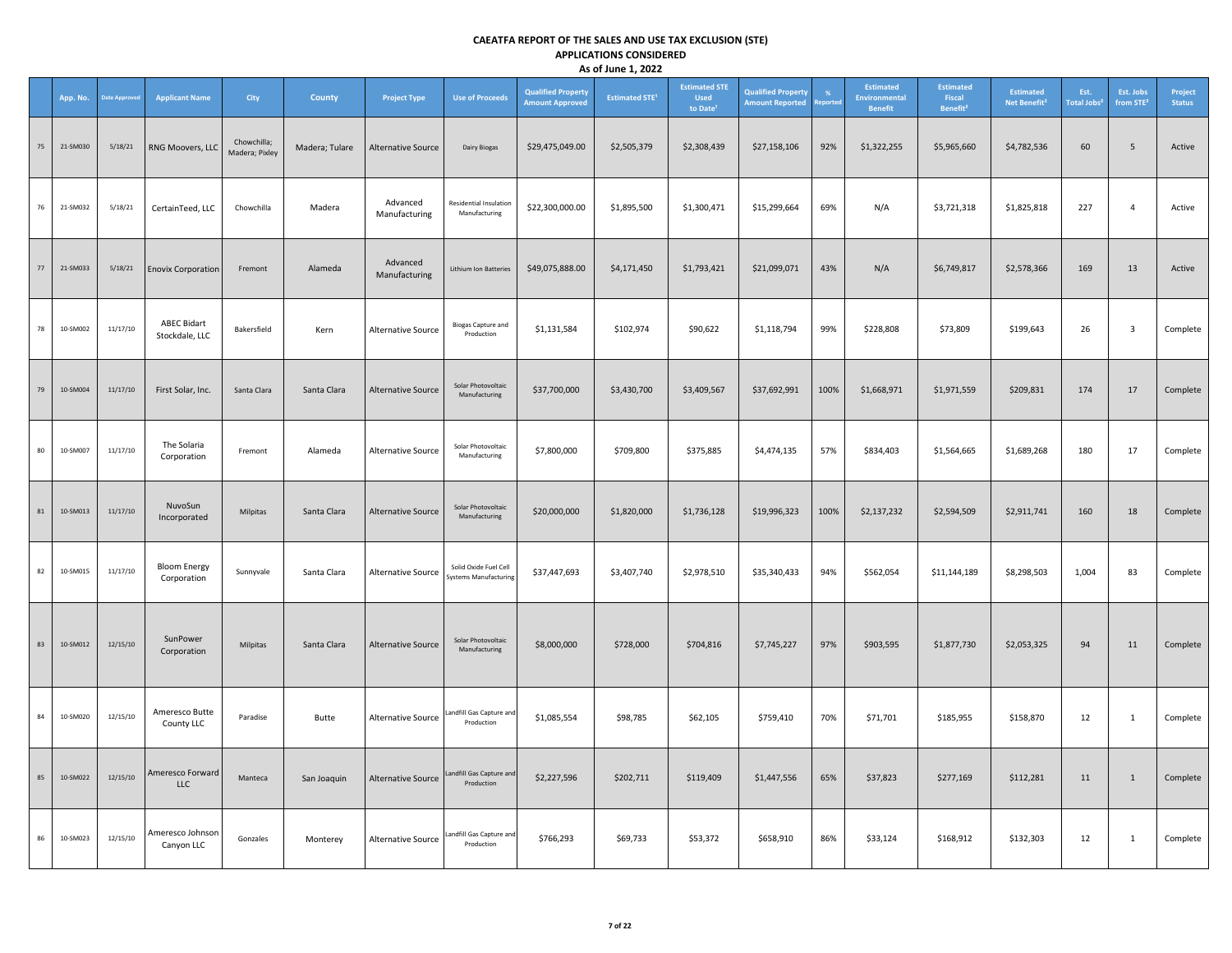|    | App. No. | <b>Date Approved</b> | <b>Applicant Name</b>                            | City                                               | <b>County</b>                                         | <b>Project Type</b>        | <b>Use of Proceeds</b>                                          | <b>Qualified Property</b><br><b>Amount Approved</b> | <b>Estimated STE<sup>1</sup></b> | <b>Estimated STE</b><br><b>Used</b><br>to Date <sup>1</sup> | <b>Qualified Property</b><br><b>Amount Reported</b> | <b>eported</b> | <b>Estimated</b><br>Environmental<br><b>Benefit</b> | <b>Estimated</b><br>Fiscal<br>Benefit <sup>2</sup> | <b>Estimated</b><br>Net Benefit <sup>2</sup> | Est.<br><b>Total Jobs</b> | Est. Jobs<br>from STE <sup>2</sup> | Project<br><b>Status</b> |
|----|----------|----------------------|--------------------------------------------------|----------------------------------------------------|-------------------------------------------------------|----------------------------|-----------------------------------------------------------------|-----------------------------------------------------|----------------------------------|-------------------------------------------------------------|-----------------------------------------------------|----------------|-----------------------------------------------------|----------------------------------------------------|----------------------------------------------|---------------------------|------------------------------------|--------------------------|
| 87 | 10-SM024 | 12/15/10             | Ameresco San<br>Joaquin LLC                      | Linden                                             | San Joaquin                                           | <b>Alternative Source</b>  | andfill Gas Capture and<br>Production                           | \$1,723,486                                         | \$156,837                        | \$113,649                                                   | \$1,378,738                                         | 80%            | \$99,894                                            | \$419,234                                          | \$362,292                                    | 12                        | $\mathbf{1}$                       | Complete                 |
| 88 | 10-SM025 | 12/15/10             | Ameresco Vasco<br>Road LLC                       | Livermore                                          | Alameda                                               | Alternative Source         | Landfill Gas Capture and<br>Production                          | \$1,828,204                                         | \$166,367                        | \$112,036                                                   | \$1,358,331                                         | 74%            | \$66,258                                            | \$333,415                                          | \$233,306                                    | 11                        | $\mathbf{1}$                       | Complete                 |
| 89 | 10-SM026 | 12/15/10             | <b>BioFuels Point</b><br>Loma, LLC               | San Diego                                          | San Diego                                             | Alternative Source         | Wastewater Treatment<br><b>Biogas Capture and</b><br>Production | \$6,236,024                                         | \$567,478                        | \$449,162                                                   | \$5,512,428                                         | 88%            | \$120,126                                           | \$509,292                                          | \$61,939                                     | 25                        | $\overline{\mathbf{3}}$            | Complete                 |
| 90 | 10-SM028 | 12/15/10             | California Institute<br>of Technology            | Pasadena                                           | Los Angeles                                           | Alternative Source         | R&D of Solar Fuel<br>Generator Systems                          | \$13,400,000                                        | \$1,219,400                      | \$996,694                                                   | \$11,899,376                                        | 89%            | \$0                                                 | \$702,662                                          | $-$516,738$                                  | 133                       | 15                                 | Complete                 |
| 91 | 11-SM001 | 1/25/11              | Leyden Energy, Inc.                              | Fremont                                            | Alameda                                               | Advanced<br>Transportation | Lithium Ion Battery<br>Manufacturing                            | \$1,306,525                                         | \$118,894                        | \$99,647                                                    | \$1,213,373                                         | 93%            | \$21,400                                            | \$944,754                                          | \$847,260                                    | 26                        | $\overline{2}$                     | Complete                 |
| 92 | 11-SM003 | 1/25/11              | Alameda-Contra<br>Costa Transit<br>District      | Emeryville                                         | Alameda                                               | Alternative Source         | Demonstration<br>Hydrogen Fuel<br>Production                    | \$5,387,950                                         | \$490,303                        | \$362,320                                                   | \$4,473,087                                         | 83%            | \$16,040                                            | \$274,173                                          | $-$200,090$                                  | 6                         | 1                                  | Complete                 |
| 93 | 11-SM006 | 3/22/11              | Mt. Poso<br>Cogeneration<br>Company, LLC         | Bakersfield                                        | Kern                                                  | Alternative Source         | <b>Biomass Processing and</b><br><b>Fuel Production</b>         | \$14,374,000                                        | \$1,308,034                      | \$1,164,294                                                 | \$14,374,000                                        | 100%           | \$197,027                                           | \$3,470,273                                        | \$2,359,266                                  | 97                        | 11                                 | Complete                 |
| 94 | 11-SM009 | 6/28/11              | DTE Stockton, LLC                                | Stockton                                           | San Joaquin                                           | Alternative Source         | <b>Biomass Processing and</b><br><b>Fuel Production</b>         | \$10,120,000                                        | \$920,920                        | \$823,638                                                   | \$10,120,000                                        | 100%           | \$2,221,793                                         | \$4,297,636                                        | \$5,598,509                                  | 62                        | $\overline{7}$                     | Complete                 |
| 95 | 11-SM010 | 7/26/11              | <b>SCS Energy</b>                                | Fresno                                             | Fresno                                                | Alternative Source         | <b>Biogas Capture and</b><br>Production                         | \$3,155,300                                         | \$255,579                        | \$247,020                                                   | \$3,049,632                                         | 97%            | \$40,230                                            | \$271,233                                          | \$55,884                                     | 9                         | 1                                  | Complete                 |
| 96 | 11-SM019 | 11/15/11             | Zero Waste Energy<br>Development<br>Company, LLC | San Jose                                           | Santa Clara                                           | <b>Alternative Source</b>  | <b>Biogas Capture and</b><br>Production                         | \$17,156,875                                        | \$1,389,707                      | \$942,179                                                   | \$11,273,784                                        | 66%            | \$1,355,423                                         | \$2,233,575                                        | \$2,199,291                                  | 174                       | 17                                 | Complete                 |
| 97 | 11-SM016 | 12/13/11             | Tesla, Inc.                                      | Fremont;<br>Hawthorne;<br>Palo Alto;<br>Menlo Park | Alameda;<br>Los Angeles;<br>Santa Clara;<br>San Mateo | Advanced<br>Transportation | <b>Electric Vehicle</b><br>Manufacturing                        | \$292,000,000                                       | \$23,652,000                     | \$24,546,045                                                | \$291,889,530                                       | 100%           | \$2,386,636                                         | \$35,023,610                                       | \$13,758,246                                 | 1,237                     | 108                                | Complete                 |
| 98 | 12-SM003 | 3/20/12              | <b>Stion Corporation</b>                         | San Jose                                           | Santa Clara                                           | Alternative Source         | Solar Photovoltaic<br>Manufacturing                             | \$6,417,810                                         | \$519,843                        | \$490,542                                                   | \$6,056,069                                         | 94%            | \$277,896                                           | \$253,546                                          | \$11,600                                     | 28                        | $\overline{\mathbf{3}}$            | Complete                 |
| 99 | 12-SM004 | 5/15/12              | Soitec Solar<br>Industries LLC                   | San Diego                                          | San Diego                                             | Alternative Source         | Concentrated<br>Photovoltaic<br>Manufacturing                   | \$104,381,342                                       | \$8,454,889                      | \$7,351,987                                                 | \$90,047,265                                        | 86%            | \$3,706,841                                         | \$10,302,813                                       | \$5,554,765                                  | 399                       | 44                                 | Complete                 |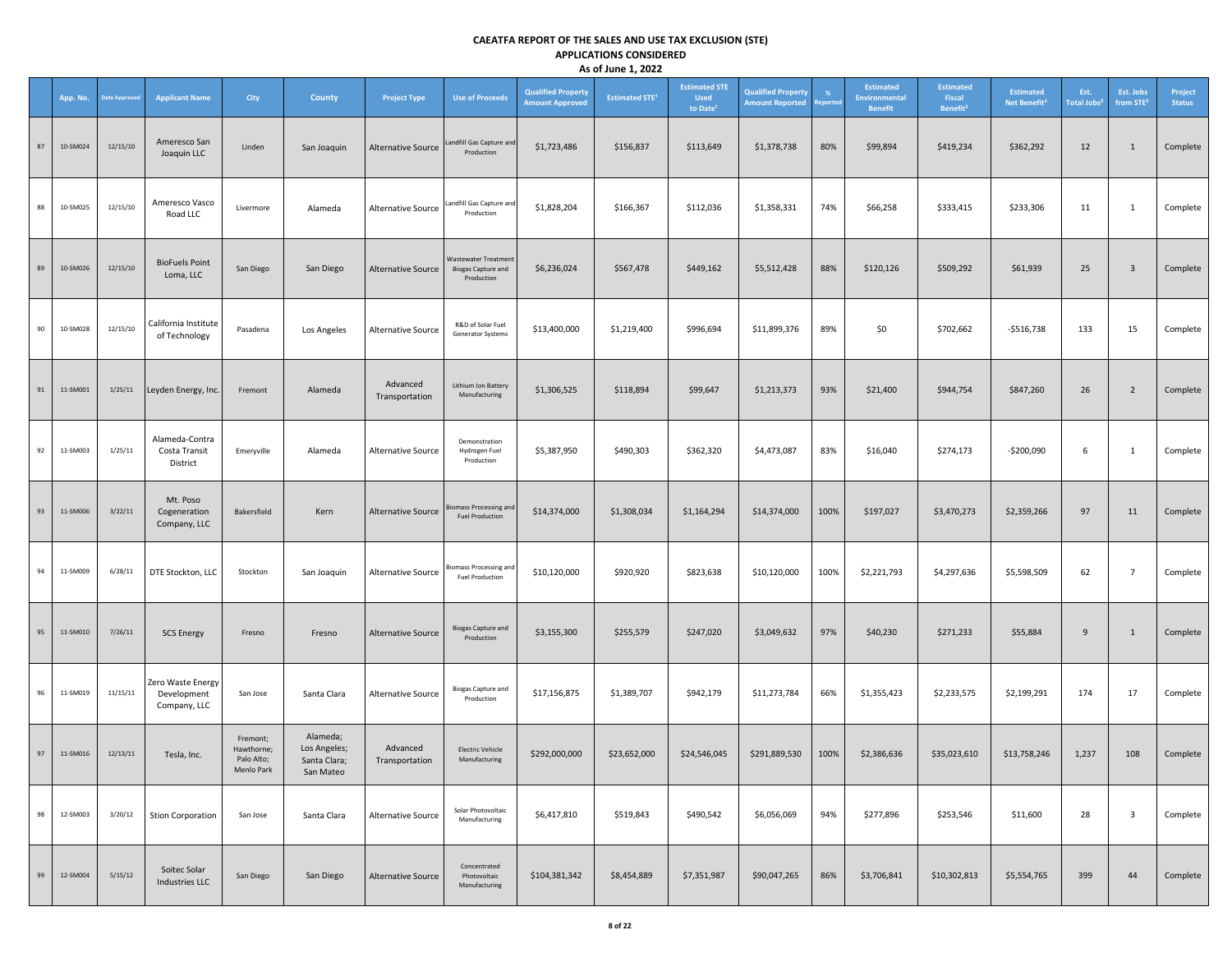|     | App. No. | <b>Date Approved</b> | <b>Applicant Name</b>                                       | City                             | <b>County</b>                        | <b>Project Type</b>        | <b>Use of Proceeds</b>                                  | <b>Qualified Property</b><br><b>Amount Approved</b> | <b>Estimated STE<sup>1</sup></b> | <b>Estimated STE</b><br><b>Used</b><br>to Date <sup>1</sup> | <b>Qualified Property</b><br><b>Amount Reported</b> | %<br><b>eported</b> | <b>Estimated</b><br>Environmental<br><b>Benefit</b> | <b>Estimated</b><br>Fiscal<br>Benefit <sup>2</sup> | <b>Estimated</b><br>Net Benefit <sup>2</sup> | Est.<br><b>Total Jobs</b> | Est. Jobs<br>from STE <sup>2</sup> | Project<br><b>Status</b> |
|-----|----------|----------------------|-------------------------------------------------------------|----------------------------------|--------------------------------------|----------------------------|---------------------------------------------------------|-----------------------------------------------------|----------------------------------|-------------------------------------------------------------|-----------------------------------------------------|---------------------|-----------------------------------------------------|----------------------------------------------------|----------------------------------------------|---------------------------|------------------------------------|--------------------------|
| 100 | 12-SM006 | 5/15/12              | John Galt Biogas<br>Inc.                                    | Galt                             | Sacramento                           | Alternative Source         | <b>Biogas Capture and</b><br>Production                 | \$1,025,769                                         | \$83,087                         | \$61,712                                                    | \$735,019                                           | 72%                 | \$112,933                                           | \$128,931                                          | \$158,777                                    | 6                         | 1                                  | Complete                 |
| 101 | 12-SM007 | 5/15/12              | Reflexite Soitec<br><b>Optical Technology</b><br><b>LLC</b> | San Diego                        | San Diego                            | <b>Alternative Source</b>  | Concentrated<br>Photovoltaic<br>Manufacturing           | \$24,500,000                                        | \$1,984,500                      | \$2,005,024                                                 | \$24,200,004                                        | 99%                 | \$357,750                                           | \$1,704,725                                        | \$77,975                                     | 114                       | 8                                  | Complete                 |
| 102 | 12-SM008 | 6/19/12              | North Star Biofuels<br><b>LLC</b>                           | Watsonville                      | Santa Cruz                           | Alternative Source         | <b>Biodiesel Production</b>                             | \$4,115,500                                         | \$333,356                        | \$343,220                                                   | \$4,115,500                                         | 100%                | \$84,522                                            | \$2,616,810                                        | \$2,367,976                                  | 30                        | 1                                  | Complete                 |
| 103 | 12-SM012 | 11/13/12             | Zero Waste Energy,<br><b>LLC</b>                            | Marina                           | Monterey                             | Alternative Source         | <b>Biogas Capture and</b><br>Production                 | \$1,187,000                                         | \$96,147                         | \$94,295                                                    | \$1,126,587                                         | 95%                 | \$18,139                                            | \$95,062                                           | \$17,054                                     | $5\overline{5}$           | 1                                  | Complete                 |
| 104 | 12-SM013 | 11/13/12             | Oberon Fuels, Inc.                                          | Brawley                          | Imperial                             | Alternative Source         | Biogas Capture & Bio<br><b>DME Production</b>           | \$13,500,000                                        | \$1,093,500                      | \$379,524                                                   | \$4,510,780                                         | 33%                 | \$423,866                                           | \$679,196                                          | \$9,561                                      | 17                        | $\overline{\mathbf{3}}$            | Complete                 |
| 105 | 13-SM001 | 1/15/13              | CleanWorld                                                  | Davis                            | Yolo                                 | <b>Alternative Source</b>  | iomass Processing and<br><b>Fuel Production</b>         | \$5,851,298                                         | \$489,754                        | \$459,934                                                   | \$5,462,394                                         | 93%                 | \$106,588                                           | \$506,088                                          | \$122,923                                    | 24                        | $\overline{\mathbf{3}}$            | Complete                 |
| 106 | 13-SM002 | 3/19/13              | Buster Biofuels,<br>LLC                                     | Escondido                        | San Diego                            | Alternative Source         | <b>Biodiesel Production</b>                             | \$1,905,343                                         | \$159,477                        | \$160,430                                                   | \$1,905,343                                         | 100%                | \$103,496                                           | \$786,032                                          | \$730,051                                    | 32                        | $\overline{2}$                     | Complete                 |
| 107 | 13-SM007 | 6/18/13              | ABEC Bidart-Old<br>River, LLC                               | Bakersfield                      | Kern                                 | Alternative Source         | <b>Biogas Capture and</b><br>Production                 | \$6,254,045                                         | \$523,464                        | \$328,667                                                   | \$3,926,732                                         | 63%                 | \$351,613                                           | \$523,038                                          | \$351,188                                    | 28                        | $\overline{2}$                     | Complete                 |
| 108 | 13-SM009 | 8/20/13              | North State<br>Rendering Co Inc.                            | Oroville                         | Butte                                | Alternative Source         | <b>Biomass Processing and</b><br><b>Fuel Production</b> | \$7,355,324                                         | \$615,641                        | \$619,318                                                   | \$7,355,324                                         | 100%                | \$305,075                                           | \$422,917                                          | \$112,351                                    | 12                        | $\overline{2}$                     | Complete                 |
| 109 | 13-SM010 | 9/17/13              | Central Valley Ag<br>Power, LLC                             | Oakdale                          | Stanislaus                           | Alternative Source         | iomass Processing and<br><b>Fuel Production</b>         | \$3,481,313                                         | \$291,386                        | \$293,077                                                   | \$3,480,725                                         | 100%                | \$38,218                                            | \$394,801                                          | \$141,634                                    | 23                        | $\overline{2}$                     | Complete                 |
| 110 | 13-SM011 | 10/15/13             | Blue Line Transfer,<br>Inc.                                 | South San<br>Francisco           | San Mateo                            | Alternative Source         | <b>Biomass Processing and</b><br><b>Fuel Production</b> | \$4,976,469                                         | \$416,530                        | \$326,788                                                   | \$3,881,088                                         | 78%                 | \$43,980                                            | \$423,841                                          | \$51,291                                     | 20                        | $\overline{\mathbf{3}}$            | Complete                 |
| 111 | 13-SM013 | 11/19/13             | Crimson<br>Renewable Energy,<br>LP                          | Bakersfield                      | Kern                                 | Alternative Source         | iomass Processing and<br><b>Fuel Production</b>         | \$14,065,000                                        | \$1,177,241                      | \$1,181,210                                                 | \$14,064,999                                        | 100%                | \$136,306                                           | \$2,737,899                                        | \$1,696,964                                  | 38                        | $\overline{2}$                     | Complete                 |
| 112 | 13-SM015 | 12/17/13             | Tesla, Inc.                                                 | Fremont; Palo<br>Alto; Hawthorne | Alameda; Santa<br>Clara; Los Angeles | Advanced<br>Transportation | <b>Electric Vehicle</b><br>Manufacturing                | \$415,000,000                                       | \$34,735,500                     | \$34,929,532                                                | \$414,840,044                                       | 100%                | \$4,847,406                                         | \$54,306,869                                       | \$24,418,775                                 | 2,050                     | 115                                | Complete                 |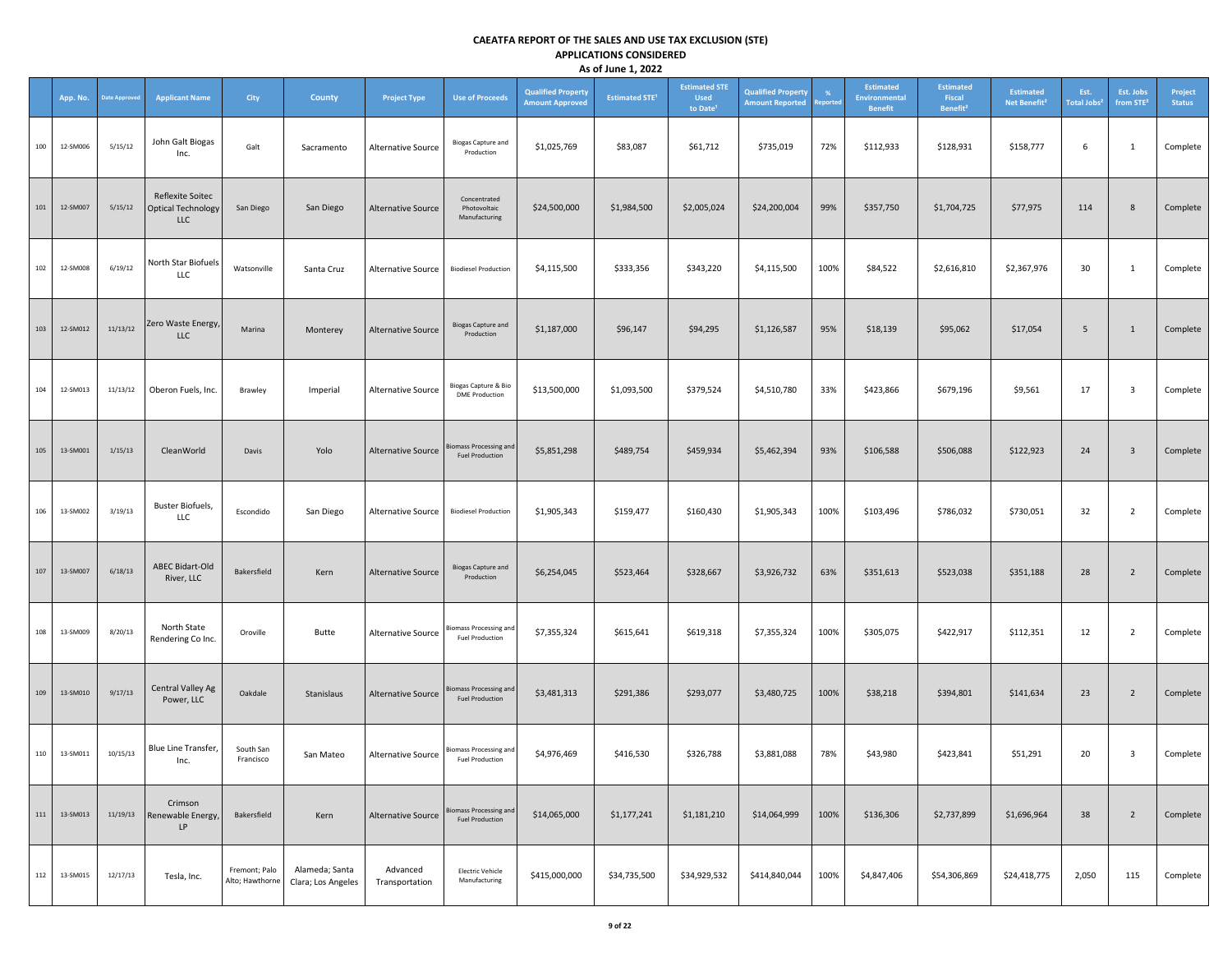|     | App. No.  | <b>Date Approver</b> | <b>Applicant Name</b>                    | <b>City</b>      | <b>County</b>  | <b>Project Type</b>       | <b>Use of Proceeds</b>                       | <b>Qualified Property</b><br><b>Amount Approved</b> | <b>Estimated STE<sup>1</sup></b> | <b>Estimated STE</b><br><b>Used</b><br>to Date <sup>1</sup> | <b>Qualified Property</b><br><b>Amount Reported</b> | Reporter | <b>Estimated</b><br><b>Environmental</b><br><b>Benefit</b> | <b>Estimated</b><br>Fiscal<br>Benefit <sup>2</sup> | <b>Estimated</b><br>Net Benefit <sup>2</sup> | Est.<br><b>Total Jobs<sup>2</sup></b> | Est. Jobs<br>from STE <sup>2</sup> | Project<br><b>Status</b> |
|-----|-----------|----------------------|------------------------------------------|------------------|----------------|---------------------------|----------------------------------------------|-----------------------------------------------------|----------------------------------|-------------------------------------------------------------|-----------------------------------------------------|----------|------------------------------------------------------------|----------------------------------------------------|----------------------------------------------|---------------------------------------|------------------------------------|--------------------------|
| 113 | 14-SM001  | 2/18/14              | <b>Enovix Corporation</b>                | Fremont          | Alameda        | Advanced<br>Manufacturing | Lithium Ion Battery<br>Manufacturing         | \$16,234,215                                        | \$1,358,804                      | \$1,359,068                                                 | \$16,234,215                                        | 100%     | N/A                                                        | \$1,920,567                                        | \$561,763                                    | 78                                    | 6                                  | Complete                 |
| 114 | 14-SM004  | 5/20/14              | Pixley Biogas, LLC                       | Pixley           | Tulare         | Alternative Source        | <b>Biogas Capture and</b><br>Production      | \$3,363,238                                         | \$283,185                        | \$283,108                                                   | \$3,362,323                                         | 100%     | \$287,308                                                  | \$321,007                                          | \$325,130                                    | 9                                     | $\overline{2}$                     | Complete                 |
| 115 | 14-SM005  | 5/20/14              | MSB Investors, LLC                       | Santa Barbara    | Santa Barbara  | Alternative Source        | <b>Biogas Capture and</b><br>Production      | \$17,696,003                                        | \$1,490,003                      | \$1,244,107                                                 | \$14,860,761                                        | 84%      | \$319,442                                                  | \$1,392,985                                        | \$222,423                                    | 75                                    | 5                                  | Complete                 |
| 116 | 14-SM007  | 5/20/14              | E&J Gallo Winery                         | Livingston       | Merced         | Alternative Source        | <b>Biogas Capture and</b><br>Production      | \$17,592,381                                        | \$1,481,278                      | \$1,249,865                                                 | \$14,846,239                                        | 84%      | \$363,691                                                  | \$1,142,019                                        | \$24,432                                     | 45                                    | $\overline{7}$                     | Complete                 |
| 117 | 14-SM008  | 6/17/14              | Niagara Bottling,<br>LLC                 | San Bernardino   | San Bernardino | Advanced<br>Manufacturing | <b>Water Bottling Facility</b>               | \$30,000,000                                        | \$2,526,000                      | \$2,525,683                                                 | \$29,996,239                                        | 100%     | N/A                                                        | \$7,988,338                                        | \$5,462,338                                  | 86                                    | 6                                  | Complete                 |
| 118 | 14-SM011  | 9/16/14              | <b>Rialto Bioenergy</b><br>Facility, LLC | Bloomington      | San Bernardino | Alternative Source        | <b>Biogas Capture and</b><br>Production      | \$14,722,168                                        | \$1,239,607                      | \$1,230,773                                                 | \$14,722,160                                        | 100%     | \$765,232                                                  | \$1,662,628                                        | \$1,188,254                                  | 35                                    | 3                                  | Complete                 |
| 119 | 14-SM012  | 9/16/14              | Anaheim Energy,<br><b>LLC</b>            | Anaheim          | Orange         | <b>Alternative Source</b> | <b>Biogas Capture and</b><br>Production      | \$19,143,601                                        | \$1,611,891                      | \$1,601,066                                                 | \$19,143,566                                        | 100%     | \$568,979                                                  | \$1,938,411                                        | \$895,499                                    | 40                                    | 5                                  | Complete                 |
| 120 | 14-SM022  | 12/16/14             | Bowerman Power<br>LFG, LLC               | Irvine           | Orange         | Alternative Source        | Landfill Gas Capture and<br>Production       | \$7,030,000                                         | \$591,926                        | \$520,311                                                   | \$6,179,466                                         | 88%      | \$273,723                                                  | \$1,091,792                                        | \$773,589                                    | 30                                    | 3                                  | Complete                 |
| 121 | 14-SM023  | 1/20/15              | <b>WM Renewable</b><br>Energy, LLC       | Novato           | Marin          | <b>Alternative Source</b> | <b>Biogas Capture and</b><br>Production      | \$2,004,360                                         | \$168,767                        | \$168,072                                                   | \$1,996,102                                         | 100%     | \$71,130                                                   | \$347,143                                          | \$249,507                                    | 19                                    | $\mathbf{1}$                       | Complete                 |
| 122 | 15-SM003. | 2/17/15              | Silevo, Inc.                             | Fremont          | Alameda        | Alternative Source        | Solar Photovoltaic<br>Manufacturing          | \$106,551,184                                       | \$8,971,610                      | \$6,347,130                                                 | \$75,381,594                                        | 71%      | \$3,402,597                                                | \$9,175,513                                        | \$3,606,500                                  | 319                                   | 33                                 | Complete                 |
| 123 | 15-SM006. | 4/21/15              | California<br>Renewable Power,<br>LLC    | Perris           | Riverside      | <b>Alternative Source</b> | <b>Biogas Capture and</b><br>Production      | \$13,079,755                                        | \$1,101,315                      | \$1,101,315                                                 | \$13,079,755                                        | 100%     | \$137,797                                                  | \$1,839,848                                        | \$876,329                                    | 48                                    | $\overline{4}$                     | Complete                 |
| 124 | 15-SM003  | 5/19/15              | Weber Metals, Inc.                       | Paramount        | Los Angeles    | Advanced<br>Manufacturing | Metal Forging                                | \$167,661,606                                       | \$14,117,107                     | \$11,339,860                                                | \$135,006,352                                       | 81%      | N/A                                                        | \$35,048,735                                       | \$20,931,628                                 | 192                                   | 18                                 | Complete                 |
| 125 | 15-SM005  | 6/16/15              | U.S. Corrugated of<br>Los Angeles, Inc.  | Santa Fe Springs | Los Angeles    | Advanced<br>Manufacturing | <b>Corrugated Packaging</b><br>Manufacturing | \$23,969,087                                        | \$2,018,197                      | \$2,018,197                                                 | \$23,969,087                                        | 100%     | N/A                                                        | \$7,825,890                                        | \$5,807,693                                  | 160                                   | 13                                 | Complete                 |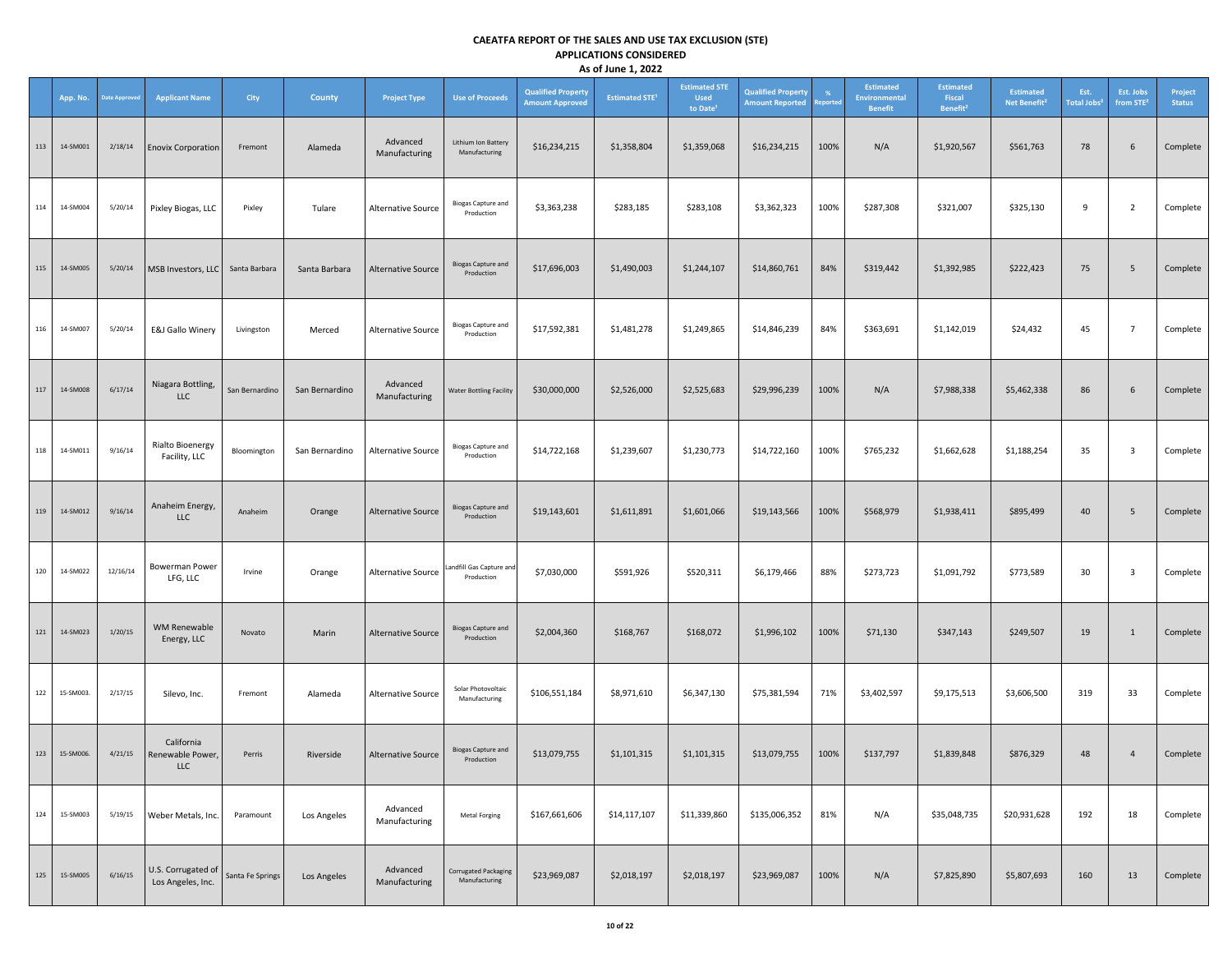|     | App. No. | <b>Date Approved</b> | <b>Applicant Name</b>                               | City                | <b>County</b> | <b>Project Type</b>        | <b>Use of Proceeds</b>                                 | <b>Qualified Property</b><br><b>Amount Approved</b> | <b>Estimated STE<sup>1</sup></b> | <b>Estimated STE</b><br><b>Used</b><br>to Date <sup>1</sup> | <b>Qualified Property</b><br><b>Amount Reported</b> | -%<br><b>eported</b> | <b>Estimated</b><br><b>Environmental</b><br><b>Benefit</b> | <b>Estimated</b><br>Fiscal<br>Benefit <sup>2</sup> | <b>Estimated</b><br>Net Benefit <sup>2</sup> | Est.<br>Total Jobs <sup>:</sup> | Est. Jobs<br>from STE <sup>2</sup> | Project<br><b>Status</b> |
|-----|----------|----------------------|-----------------------------------------------------|---------------------|---------------|----------------------------|--------------------------------------------------------|-----------------------------------------------------|----------------------------------|-------------------------------------------------------------|-----------------------------------------------------|----------------------|------------------------------------------------------------|----------------------------------------------------|----------------------------------------------|---------------------------------|------------------------------------|--------------------------|
| 126 | 15-SM006 | 6/16/15              | Efficient<br>Drivetrains, Inc.                      | Milpitas            | Santa Clara   | Advanced<br>Transportation | <b>Electric Vehicle</b><br>Drivetrain<br>Manufacturing | \$5,008,800                                         | \$421,741                        | \$315,331                                                   | \$3,768,913                                         | 75%                  | \$1,434,548                                                | \$970,990                                          | \$1,983,797                                  | 57                              | 4                                  | Complete                 |
| 127 | 15-SM007 | 6/16/15              | The Monadnock<br>Company                            | Industry            | Los Angeles   | Advanced<br>Manufacturing  | Specialty Aerospace<br>Fastener Manufacturing          | \$6,475,000                                         | \$545,195                        | \$465,419                                                   | \$5,540,581                                         | 86%                  | N/A                                                        | \$1,847,167                                        | \$1,301,972                                  | 299                             | 10                                 | Complete                 |
| 128 | 15-SM008 | 7/21/15              | Hi Shear<br>Corporation                             | Torrance            | Los Angeles   | Advanced<br>Manufacturing  | Specialty Aerospace<br>Fastener Manufacturing          | \$39,385,000                                        | \$3,316,217                      | \$3,199,996                                                 | \$38,077,811                                        | 97%                  | N/A                                                        | \$3,432,623                                        | \$116,406                                    | 1,117                           | 43                                 | Complete                 |
| 129 | 15-SM009 | 7/21/15              | Las Gallinas Valley<br><b>Sanitary District</b>     | San Rafael          | Marin         | <b>Alternative Source</b>  | <b>Biogas Capture and</b><br>Production                | \$788,757                                           | \$66,413                         | \$66,413                                                    | \$788,757                                           | 100%                 | \$10,707                                                   | \$44,765                                           | $-$10,941$                                   | $\overline{7}$                  | $\mathbf 0$                        | Complete                 |
| 130 | 15-SM011 | 8/18/15              | Orbital ATK, Inc.                                   | Northridge          | Los Angeles   | Advanced<br>Manufacturing  | Defense and Aerospace<br>Manufacturing                 | \$16,275,154                                        | \$1,370,368                      | \$1,364,924                                                 | \$16,275,149                                        | 100%                 | N/A                                                        | \$3,648,303                                        | \$2,277,935                                  | 320                             | 10                                 | Complete                 |
| 131 | 15-SM012 | 9/15/15              | Rolls-Royce High<br>Temperature<br>Composites, Inc. | Huntington<br>Beach | Orange        | Advanced<br>Manufacturing  | Composites<br>Manufacturing                            | \$8,728,000                                         | \$734,898                        | \$702,916                                                   | \$8,348,171                                         | 96%                  | N/A                                                        | \$788,866                                          | \$53,969                                     | 105                             | 6                                  | Complete                 |
| 132 | 15-SM010 | 10/20/15             | Karma Automotive<br>LLC                             | Moreno Valley       | Riverside     | Advanced<br>Manufacturing  | Plug-In Hybrid Vehicle<br>Manufacturing                | \$38,194,860                                        | \$3,216,007                      | \$3,216,007                                                 | \$38,194,860                                        | 100%                 | N/A                                                        | \$4,025,187                                        | \$809,179                                    | 205                             | 16                                 | Complete                 |
| 133 | 15-SM014 | 10/20/15             | Space Exploration<br>Technologies Corp.             | Hawthorne           | Los Angeles   | Advanced<br>Manufacturing  | Aerospace<br>Manufacturing                             | \$360,169,639                                       | \$30,326,284                     | \$30,197,114                                                | \$359,033,144                                       | 100%                 | N/A                                                        | \$40,537,040                                       | \$10,210,756                                 | 4,200                           | 183                                | Complete                 |
| 134 | 15-SM015 | 10/20/15             | Madera<br>Renewable Energy,<br>LLC                  | Madera              | Madera        | Alternative Source         | <b>Biogas Capture and</b><br>Production                | \$1,999,507                                         | \$168,358                        | \$168,244                                                   | \$1,999,507                                         | 100%                 | \$418,611                                                  | \$201,229                                          | \$451,481                                    | $\overline{7}$                  | 1                                  | Complete                 |
| 135 | 15-SM016 | 10/20/15             | Hanford<br>Renewable Energy<br><b>LLC</b>           | Hanford             | Kings         | <b>Alternative Source</b>  | <b>Biogas Capture and</b><br>Production                | \$3,748,012                                         | \$315,583                        | \$311,895                                                   | \$3,708,525                                         | 99%                  | \$974,447                                                  | \$435,837                                          | \$1,094,701                                  | 9                               | $\mathbf{1}$                       | Complete                 |
| 136 | 15-SM017 | 11/17/15             | Space<br>Systems/Loral LLC                          | Palo Alto           | Santa Clara   | Advanced<br>Manufacturing  | Aerospace<br>Manufacturing                             | \$5,586,000                                         | \$470,341                        | \$203,707                                                   | \$2,419,329                                         | 43%                  | N/A                                                        | \$812,787                                          | \$342,446                                    | 354                             | $\overline{\mathbf{3}}$            | Complete                 |
| 137 | 15-SM013 | 12/15/15             | ABEC #2 LLC                                         | Buttonwillow        | Kern          | <b>Alternative Source</b>  | <b>Biogas Capture and</b><br>Production                | \$5,990,614                                         | \$504,410                        | \$419,042                                                   | \$4,976,743                                         | 83%                  | \$180,513                                                  | \$618,883                                          | \$294,986                                    | 14                              | $\mathbf 0$                        | Complete                 |
| 138 | 15-SM020 | 12/15/15             | Millennium Space<br>Systems, Inc.                   | El Segundo          | Los Angeles   | Advanced<br>Manufacturing  | Aerospace<br>Manufacturing                             | \$4,284,672                                         | \$360,769                        | \$211,173                                                   | \$2,515,334                                         | 59%                  | N/A                                                        | \$1,389,088                                        | \$1,028,319                                  | 55                              | 4                                  | Complete                 |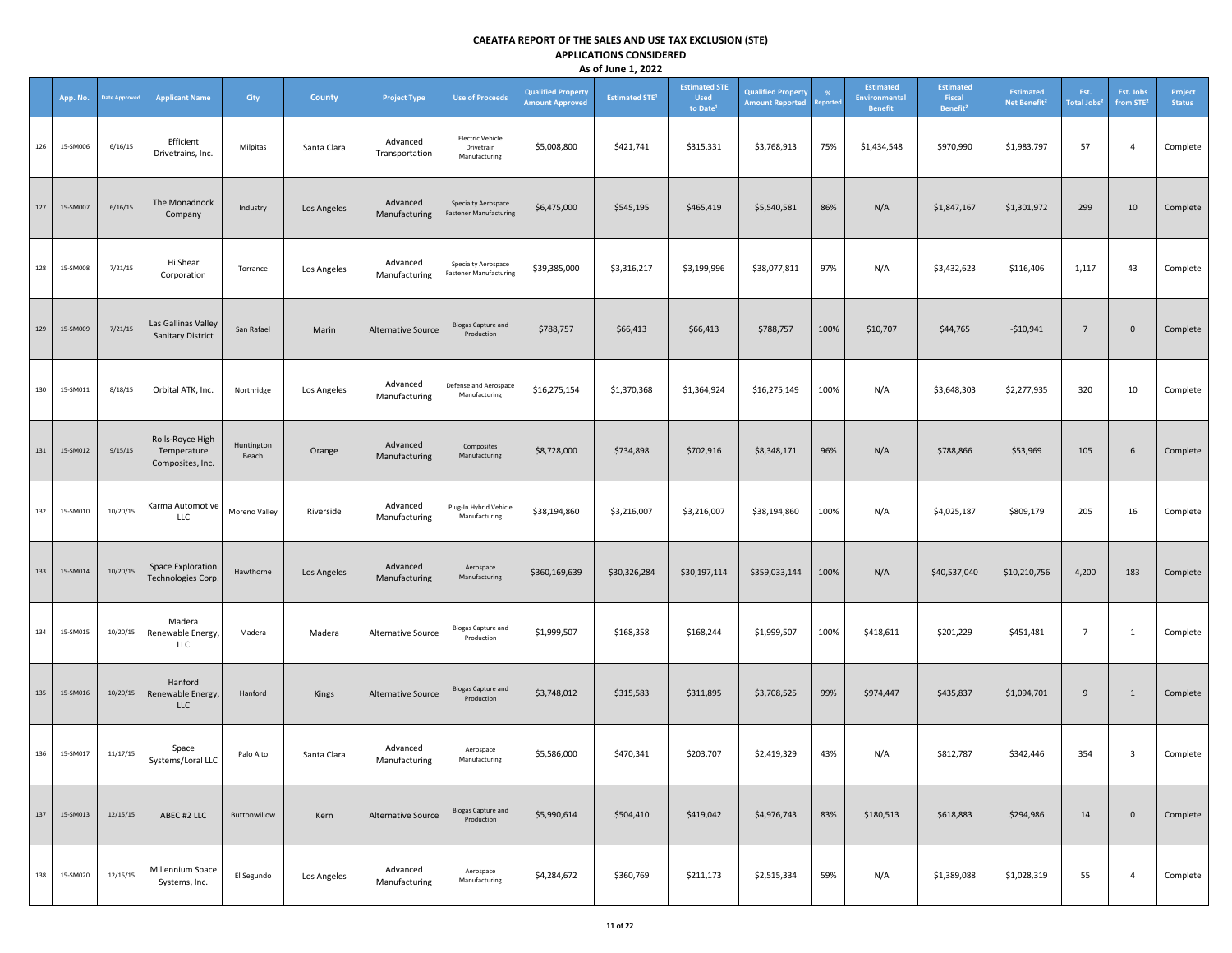|     | App. No. | <b>Date Approve</b> | <b>Applicant Name</b>                                                                   | City                                                           | <b>County</b>                                                         | <b>Project Type</b>                    | <b>Use of Proceeds</b>                   | <b>Qualified Property</b><br><b>Amount Approved</b> | <b>Estimated STE<sup>1</sup></b> | <b>Estimated STE</b><br><b>Used</b><br>to Date <sup>1</sup> | <b>Qualified Property</b><br><b>Amount Reported</b> | %<br>eport | Estimated<br>Environmental<br><b>Benefit</b> | <b>Estimated</b><br>Fiscal<br>Benefit <sup>2</sup> | <b>Estimated</b><br>Net Benefit <sup>2</sup> | Est.<br><b>Total Jobs<sup>2</sup></b> | Est. Jobs<br>from STE <sup>2</sup> | Project<br><b>Status</b> |
|-----|----------|---------------------|-----------------------------------------------------------------------------------------|----------------------------------------------------------------|-----------------------------------------------------------------------|----------------------------------------|------------------------------------------|-----------------------------------------------------|----------------------------------|-------------------------------------------------------------|-----------------------------------------------------|------------|----------------------------------------------|----------------------------------------------------|----------------------------------------------|---------------------------------------|------------------------------------|--------------------------|
| 139 | 15-SM024 | 12/15/15            | Tesla, Inc.                                                                             | Fremont;<br>Hawthorne;<br>Palo Alto;<br>Menlo Park;<br>Lathrop | Alameda;<br>Los Angeles;<br>Santa Clara;<br>San Mateo; San<br>Joaquin | Advanced<br>Transportation             | <b>Electric Vehicle</b><br>Manufacturing | \$463,625,000                                       | \$39,037,225                     | \$39,037,008                                                | \$463,622,420                                       | 100%       | \$4,766,289                                  | \$61,843,129                                       | \$27,572,193                                 | 1,439                                 | 41                                 | Complete                 |
| 140 | 16-SM003 | 1/19/16             | Kite Pharma, Inc.                                                                       | El Segundo                                                     | Los Angeles                                                           | Advanced<br>Manufacturing              | Biopharmaceutical<br>Manufacturing       | \$13,763,050                                        | \$1,158,849                      | \$1,158,554                                                 | \$13,763,037                                        | 100%       | N/A                                          | \$5,393,473                                        | \$4,234,624                                  | 305                                   | 18                                 | Complete                 |
| 141 | 16-SM005 | 1/19/16             | Escondido<br><b>Bioenergy Facility,</b><br><b>LLC</b>                                   | Escondido                                                      | San Diego                                                             | <b>Alternative Source</b>              | <b>Biogas Capture and</b><br>Production  | \$1,900,000                                         | \$159,980                        | \$49,901                                                    | \$596,906                                           | 31%        | \$28,355                                     | \$344,260                                          | \$212,635                                    | 11                                    | $\mathbf{1}$                       | Complete                 |
| 142 | 16-SM002 | 2/16/16             | The Gill<br>Corporation and Its<br>Subsidiary, Castle<br>Industries                     | El Monte;<br>Ontario                                           | Los Angeles; San<br>Bernardino                                        | Advanced<br>Manufacturing              | Aerospace<br>Manufacturing               | \$8,472,000                                         | \$713,342                        | \$271,936                                                   | \$3,231,275                                         | 38%        | N/A                                          | \$2,371,545                                        | \$1,658,203                                  | 608                                   | 36                                 | Complete                 |
| 143 | 16-SM008 | 10/18/16            | Waste<br>Management of<br>Alameda County                                                | San Leandro                                                    | Alameda                                                               | <b>Recycled Resource</b><br>Extraction | <b>Mixed Recycling</b>                   | \$77,272,550                                        | \$6,506,349                      | \$3,141,565                                                 | \$37,394,412                                        | 48%        | \$141,898                                    | \$8,381,777                                        | \$2,017,327                                  | 144                                   | 20                                 | Complete                 |
| 144 | 16-SM009 | 10/18/16            | Waste<br>Management<br>Recycling and<br><b>Disposal Services</b><br>of California, Inc. | Sun Valley                                                     | Los Angeles                                                           | Recycled Resource<br>Extraction        | <b>Mixed Organics</b>                    | \$3,500,000                                         | \$294,700                        | \$287,607                                                   | \$3,416,592                                         | 98%        | \$8,008                                      | \$568,386                                          | \$281,694                                    | 37                                    | $\mathbf{1}$                       | Complete                 |
| 145 | 16-SM011 | 10/18/16            | <b>SANCO Services, LP</b>                                                               | Escondido                                                      | San Diego                                                             | <b>Recycled Resource</b><br>Extraction | <b>Mixed Recycling</b>                   | \$24,190,000                                        | \$2,036,798                      | \$1,440,631                                                 | \$17,116,898                                        | 71%        | \$91,615                                     | \$3,306,064                                        | \$1,360,881                                  | 112                                   | 12                                 | Complete                 |
| 146 | 16-SM013 | 10/18/16            | Recology San<br>Francisco                                                               | San Francisco                                                  | San Francisco                                                         | Recycled Resource<br>Extraction        | <b>Mixed Recycling</b>                   | \$7,917,170                                         | \$666,626                        | \$654,667                                                   | \$7,775,140                                         | 98%        | \$16,789                                     | \$701,902                                          | \$52,065                                     | 127                                   | 8                                  | Complete                 |
| 147 | 16-SM014 | 10/18/16            | Monterey Regional<br>Waste<br>Management<br>District                                    | Marina                                                         | Monterey                                                              | <b>Recycled Resource</b><br>Extraction | <b>Mixed Recycling</b>                   | \$11,401,677                                        | \$960,021                        | \$960,021                                                   | \$11,401,677                                        | 100%       | \$44,567                                     | \$1,310,429                                        | \$394,975                                    | 35                                    | $\overline{4}$                     | Complete                 |
| 148 | 16-SM017 | 10/18/16            | Mid-Valley<br>Disposal                                                                  | Fresno                                                         | Fresno                                                                | Recycled Resource<br>Extraction        | Mixed Recycling                          | \$6,821,909                                         | \$574,405                        | \$511,312                                                   | \$6,116,176                                         | 90%        | \$29,922                                     | \$592,293                                          | \$47,811                                     | 54                                    | 5                                  | Complete                 |
| 149 | 16-SM018 | 10/18/16            | Mid-Valley<br>Disposal                                                                  | Kerman                                                         | Fresno                                                                | <b>Recycled Resource</b><br>Extraction | <b>Mixed Organics</b>                    | \$3,739,543                                         | \$314,870                        | \$313,047                                                   | \$3,739,543                                         | 100%       | \$12,990                                     | \$275,785                                          | $-$26,094$                                   | 24                                    | $\mathbf{3}$                       | Complete                 |
| 150 | 16-SM021 | 11/15/16            | GreenWaste<br>Recovery, Inc.                                                            | San Jose                                                       | Santa Clara                                                           | Recycled Resource<br>Extraction        | Mixed Recycling and<br>Organics          | \$4,458,683                                         | \$375,421                        | \$375,421                                                   | \$4,458,683                                         | 100%       | \$9,786                                      | \$910,539                                          | \$544,904                                    | 26                                    | $\overline{2}$                     | Complete                 |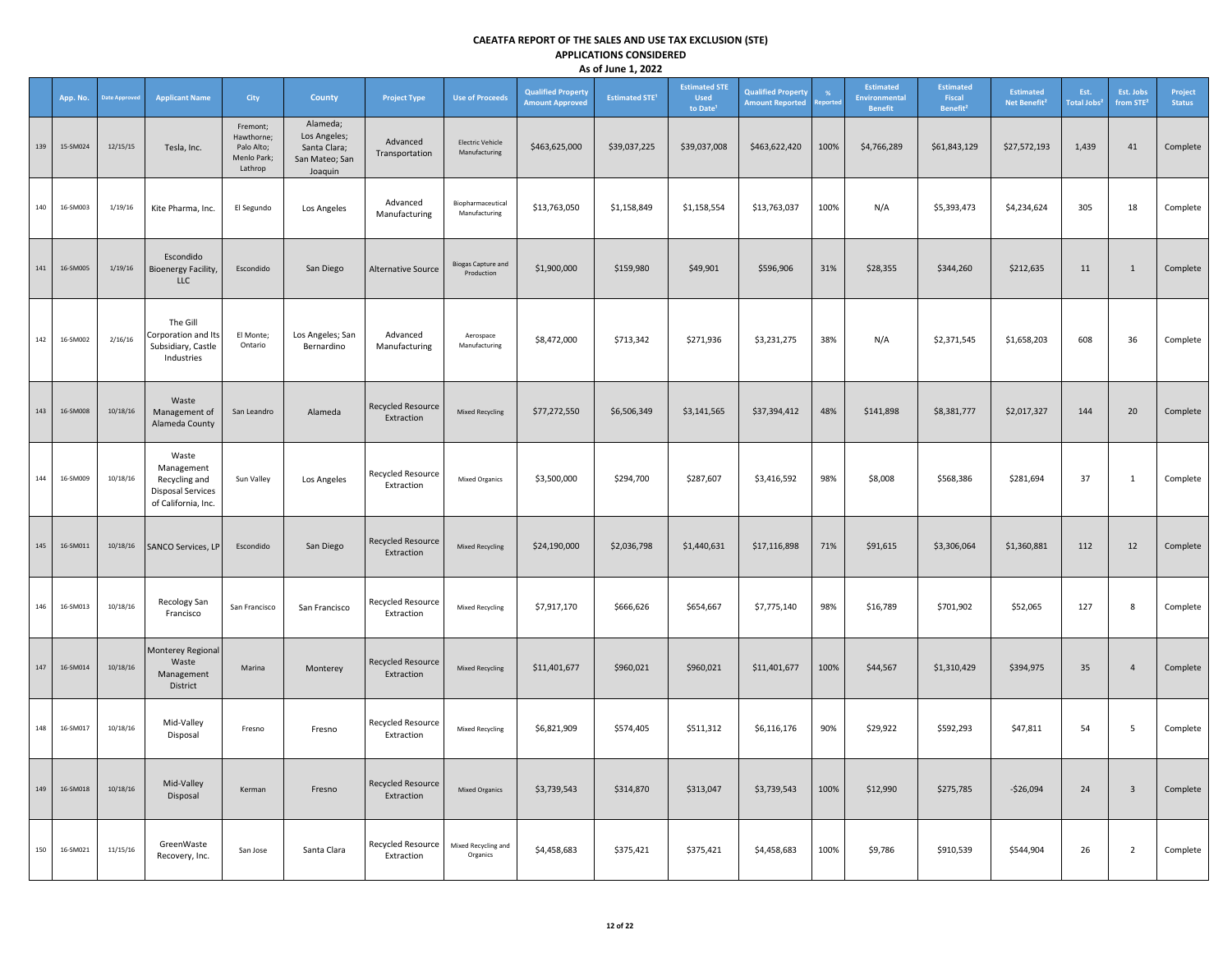|     | App. No. | <b>Date Approved</b> | <b>Applicant Name</b>                              | City                                                           | <b>County</b>                                                         | <b>Project Type</b>        | <b>Use of Proceeds</b>                                           | <b>Qualified Property</b><br><b>Amount Approved</b> | <b>Estimated STE<sup>1</sup></b> | <b>Estimated STE</b><br><b>Used</b><br>to Date | <b>Qualified Property</b><br><b>Amount Reported</b> | %<br><b>eported</b> | <b>Estimated</b><br>Environmental<br><b>Benefit</b> | <b>Estimated</b><br>Fiscal<br>Benefit <sup>2</sup> | <b>Estimated</b><br>Net Benefit <sup>2</sup> | Est.<br>Total Jobs <sup>2</sup> | Est. Jobs<br>from STE <sup>2</sup> | Project<br><b>Status</b> |
|-----|----------|----------------------|----------------------------------------------------|----------------------------------------------------------------|-----------------------------------------------------------------------|----------------------------|------------------------------------------------------------------|-----------------------------------------------------|----------------------------------|------------------------------------------------|-----------------------------------------------------|---------------------|-----------------------------------------------------|----------------------------------------------------|----------------------------------------------|---------------------------------|------------------------------------|--------------------------|
| 151 | 16-SM031 | 12/13/16             | <b>Eslinger Biodiesel</b><br>Inc.                  | Fresno                                                         | Fresno                                                                | <b>Alternative Source</b>  | <b>Biomass Processing and</b><br><b>Fuel Production</b>          | \$8,394,385                                         | \$706,807                        | \$706,274                                      | \$8,394,385                                         | 100%                | \$570,932                                           | \$2,291,152                                        | \$2,155,277                                  | 34                              | $\overline{2}$                     | Complete                 |
| 152 | 16-SM033 | 12/13/16             | ABEC #3 LLC dba<br>Lake View Farms<br>Dairy Biogas | Bakersfield                                                    | Kern                                                                  | <b>Alternative Source</b>  | <b>Biogas Capture and</b><br>Production                          | \$2,401,884                                         | \$202,239                        | \$202,239                                      | \$2,401,884                                         | 100%                | \$33,640                                            | \$311,256                                          | \$142,657                                    | 25                              | $\mathbf{3}$                       | Complete                 |
| 153 | 16-SM034 | 12/13/16             | ABEC #4 LLC dba<br><b>CE&amp;S Dairy Biogas</b>    | Bakersfield                                                    | Kern                                                                  | Alternative Source         | <b>Biogas Capture and</b><br>Production                          | \$2,701,502                                         | \$227,467                        | \$227,466                                      | \$2,701,502                                         | 100%                | \$57,815                                            | \$506,804                                          | \$337,152                                    | 24                              | $\overline{4}$                     | Complete                 |
| 154 | 16-SM036 | 12/13/16             | Tesla, Inc.                                        | Fremont;<br>Hawthorne;<br>Palo Alto;<br>Menlo Park;<br>Lathrop | Alameda;<br>Los Angeles;<br>Santa Clara;<br>San Mateo; San<br>Joaquin | Advanced<br>Transportation | <b>Electric Vehicle</b><br>Manufacturing                         | \$560,917,080                                       | \$47,229,218                     | \$47,229,218                                   | \$560,917,080                                       | 100%                | \$7,883,861                                         | \$46,343,056                                       | \$6,997,699                                  | 1,585                           | 80                                 | Complete                 |
| 155 | 16-SM037 | 12/13/16             | Gilead Sciences,<br>Inc.                           | La Verne                                                       | Los Angeles                                                           | Advanced<br>Manufacturing  | Biopharmaceutical<br>Manufacturing                               | \$51,645,674                                        | \$4,348,566                      | \$4,279,969                                    | \$50,884,272                                        | 99%                 | N/A                                                 | \$3,908,387                                        | $-$440,179$                                  | 746                             | 48                                 | Complete                 |
| 156 | 17-SM003 | 1/17/17              | Tesla, Inc.                                        | Fremont                                                        | Alameda                                                               | Advanced<br>Transportation | <b>Electric Vehicle</b><br>Manufacturing                         | \$287,322,328                                       | \$24,192,540                     | \$24,113,805                                   | \$287,322,316                                       | 100%                | \$2,796,551                                         | \$20,997,523                                       | $-$398,467$                                  | 1,011                           | 43                                 | Complete                 |
| 157 | 17-SM007 | 2/21/17              | BYD Coach & Bus<br><b>LLC</b>                      | Lancaster                                                      | Los Angeles                                                           | Advanced<br>Transportation | <b>Electric Bus</b><br>Manufacturing                             | \$3,189,014                                         | \$268,515                        | \$257,065                                      | \$3,066,014                                         | 96%                 | \$1,728,198                                         | \$11,841,232                                       | \$13,300,915                                 | 1,279                           | 33                                 | Complete                 |
| 158 | 17-SM011 | 2/21/17              | <b>HZIU Kompogas</b><br>SLO inc.                   | San Luis Obispo                                                | San Luis Obispo                                                       | Alternative Source         | <b>Biomass Processing and</b><br><b>Fuel Production</b>          | \$7,104,020                                         | \$598,158                        | \$587,193                                      | \$7,023,772                                         | 99%                 | \$38,784                                            | \$529,337                                          | $-$30,037$                                   | 33                              | 5                                  | Complete                 |
| 159 | 17-SM018 | 3/21/17              | Calgren Dairy<br>Fuels, LLC                        | Pixley                                                         | Tulare                                                                | Alternative Source         | <b>Biomass Processing and</b><br><b>Fuel Production</b>          | \$20,373,200                                        | \$1,715,423                      | \$1,690,988                                    | \$20,227,133                                        | 99%                 | \$1,627,153                                         | \$2,424,238                                        | \$2,335,968                                  | 68                              | 12                                 | Complete                 |
| 160 | 17-SM009 | 4/18/17              | <b>Best Express</b><br>Foods, Inc.                 | Stockton                                                       | San Joaquin                                                           | Advanced<br>Manufacturing  | Advanced Food<br>Production                                      | \$3,502,976                                         | \$294,951                        | \$293,997                                      | \$3,502,753                                         | 100%                | N/A                                                 | \$1,185,647                                        | \$890,697                                    | 78                              | $\overline{4}$                     | Complete                 |
| 161 | 17-SM019 | 4/18/17              | ChargePoint Inc.                                   | Campbell                                                       | Santa Clara                                                           | Advanced<br>Manufacturing  | <b>Electric Vehicle</b><br><b>Charging Station</b><br>Production | \$1,660,000                                         | \$139,772                        | \$137,073                                      | \$1,638,600                                         | 99%                 | N/A                                                 | \$341,105                                          | \$201,333                                    | 35                              | $\mathbf{3}$                       | Complete                 |
| 162 | 17-SM022 | 5/16/17              | SJV Biodiesel, LLC                                 | Pixley                                                         | Tulare                                                                | Alternative Source         | <b>Biodiesel Production</b>                                      | \$6,680,600                                         | \$562,507                        | \$560,241                                      | \$6,680,072                                         | 100%                | \$287,262                                           | \$2,711,381                                        | \$2,436,136                                  | 20                              | $\overline{2}$                     | Complete                 |
| 163 | 17-SM006 | 6/20/17              | CR&R Incorporated Lakeside; Perris                 |                                                                | Riverside                                                             | <b>Alternative Source</b>  | <b>Biomass Processing and</b><br><b>Fuel Production</b>          | \$11,610,900                                        | \$977,638                        | \$956,300                                      | \$11,375,918                                        | 98%                 | \$187,531                                           | \$888,838                                          | \$98,731                                     | 47                              | $6\overline{6}$                    | Complete                 |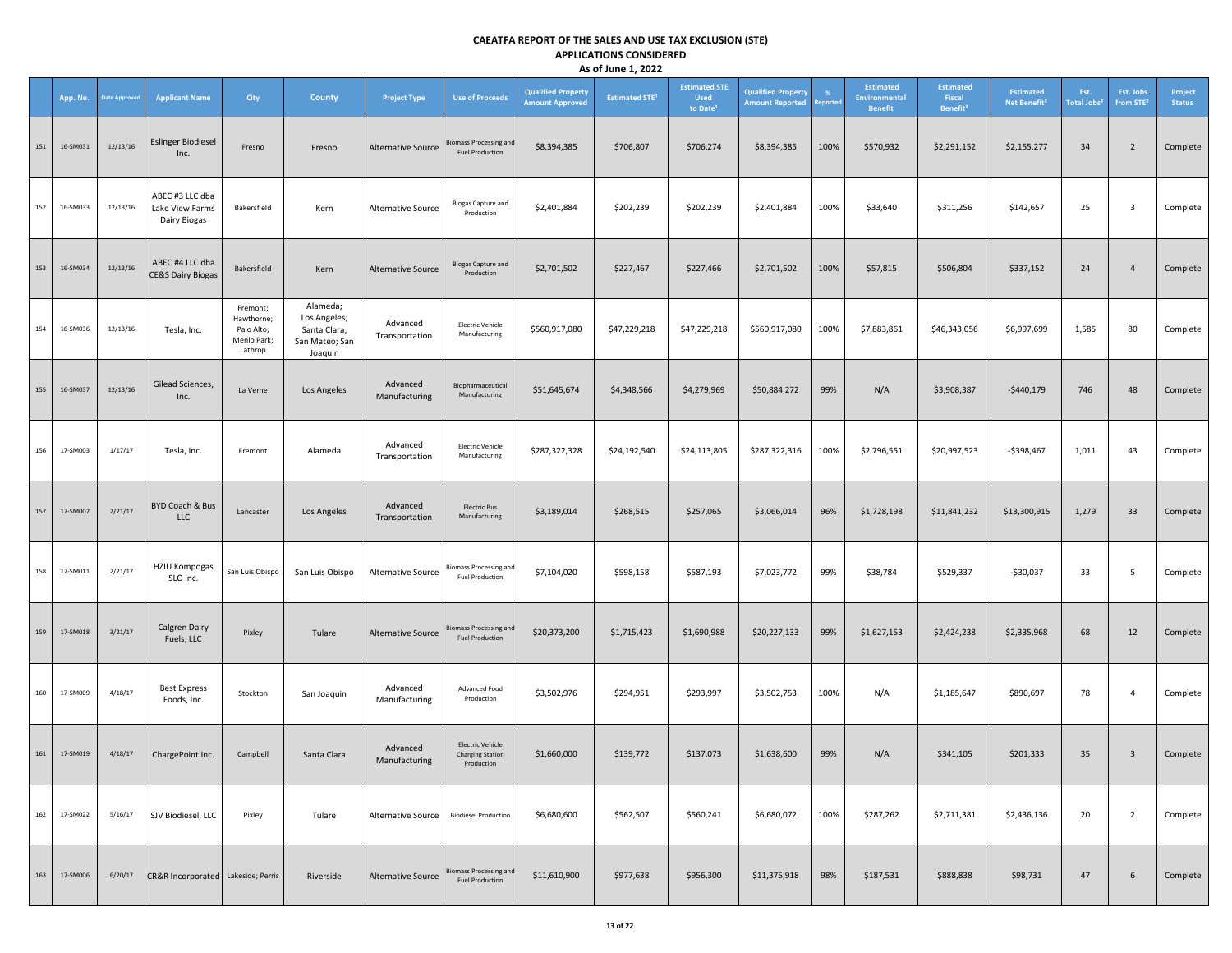|     | App. No. | <b>Jate Approve</b> | <b>Applicant Name</b>                         | City                  | County         | <b>Project Type</b>             | <b>Use of Proceeds</b>                                | <b>Qualified Property</b><br><b>Amount Approved</b> | <b>Estimated STE<sup>1</sup></b> | <b>Estimated STE</b><br><b>Used</b><br>to Date <sup>1</sup> | <b>Qualified Property</b><br><b>Amount Reported</b> | eporte | Estimated<br><b>Environmental</b><br><b>Benefit</b> | <b>Estimated</b><br>Fiscal<br>Benefit <sup>2</sup> | <b>Estimated</b><br>Net Benefit <sup>2</sup> | Est.<br><b>Total Jobs<sup>2</sup></b> | Est. Jobs<br>from STE <sup>2</sup> | Project<br><b>Status</b> |
|-----|----------|---------------------|-----------------------------------------------|-----------------------|----------------|---------------------------------|-------------------------------------------------------|-----------------------------------------------------|----------------------------------|-------------------------------------------------------------|-----------------------------------------------------|--------|-----------------------------------------------------|----------------------------------------------------|----------------------------------------------|---------------------------------------|------------------------------------|--------------------------|
| 164 | 17-SM021 | 6/20/17             | Advance<br>International Inc.                 | Livermore             | Alameda        | Advanced<br>Manufacturing       | Advanced Food<br>Production                           | \$2,283,000                                         | \$192,229                        | \$190,841                                                   | \$2,282,784                                         | 100%   | N/A                                                 | \$884,553                                          | \$692,324                                    | 98                                    | 6                                  | Complete                 |
| 165 | 17-SM042 | 6/20/17             | Aranda Tooling,<br>Inc.                       | Chino                 | San Bernardino | Advanced<br>Manufacturing       | <b>Tooling and Metal</b><br>Stamping                  | \$10,035,231                                        | \$844,966                        | \$778,850                                                   | \$9,257,741                                         | 92%    | N/A                                                 | \$6,607,393                                        | \$5,762,427                                  | 180                                   | 11                                 | Complete                 |
| 166 | 17-SM045 | 6/20/17             | U.S. Corrugated of<br>Los Angeles, Inc.       | Cerritos              | Los Angeles    | Advanced<br>Manufacturing       | Corrugated Packaging<br>Manufacturing                 | \$5,834,792                                         | \$491,289                        | \$488,982                                                   | \$5,834,792                                         | 100%   | N/A                                                 | \$2,325,511                                        | \$1,834,222                                  | 95                                    | 9                                  | Complete                 |
| 167 | 17-SM047 | 6/20/17             | Crimson<br>Renewable Energy,<br>LP            | Bakersfield           | Kern           | <b>Alternative Source</b>       | <b>Biodiesel Production</b>                           | \$21,833,100                                        | \$1,838,347                      | \$1,716,089                                                 | \$20,499,343                                        | 94%    | \$641,781                                           | \$7,253,563                                        | \$6,056,996                                  | 62                                    | 6                                  | Complete                 |
| 168 | 17-SM053 | 7/18/17             | Recology San<br>Francisco                     | San Francisco         | San Francisco  | Recycled Resource<br>Extraction | <b>Mixed Recycling</b>                                | \$3,633,145                                         | \$305,911                        | \$259,121                                                   | \$3,091,815                                         | 85%    | \$6,194                                             | \$359,894                                          | \$60,177                                     | 119                                   | 3                                  | Complete                 |
| 169 | 17-SM054 | 8/15/17             | <b>AMRO Fabricating</b><br>Corporation        | South El Monte        | Los Angeles    | Advanced<br>Manufacturing       | Aerospace<br>Manufacturing                            | \$5,120,000                                         | \$431,104                        | \$411,373                                                   | \$4,920,725                                         | 96%    | N/A                                                 | \$611,847                                          | \$180,743                                    | 92                                    | $7\overline{ }$                    | Complete                 |
| 170 | 17-SM013 | 9/19/17             | PolyPeptide<br>Laboratories, Inc.             | Torrance              | Los Angeles    | Advanced<br>Manufacturing       | Peptide Pharmaceutical<br>Manufacturing               | \$12,750,000                                        | \$1,073,550                      | \$1,067,113                                                 | \$12,749,833                                        | 100%   | N/A                                                 | \$1,026,253                                        | $-$47,297$                                   | 240                                   | $\overline{7}$                     | Complete                 |
| 171 | 17-SM055 | 9/19/17             | National Steel and<br>Shipbuilding<br>Company | San Diego             | San Diego      | Advanced<br>Manufacturing       | Thin Steel Plate<br>Manufacturing                     | \$40,500,000                                        | \$3,410,100                      | \$2,853,485                                                 | \$34,131,478                                        | 84%    | N/A                                                 | \$8,549,758                                        | \$5,139,658                                  | 5,220                                 | 72                                 | Complete                 |
| 172 | 17-SM058 | 10/17/17            | SunLine Transit<br>Agency                     | <b>Thousand Palms</b> | Riverside      | <b>Alternative Source</b>       | Renewable Hydrogen<br>Production                      | \$7,000,000                                         | \$589,400                        | \$585,206                                                   | \$7,000,000                                         | 100%   | \$23,821                                            | \$720,765                                          | \$155,186                                    | $\overline{4}$                        | 1                                  | Complete                 |
| 173 | 17-SM059 | 10/17/17            | CalPlant I, LLC                               | Willows               | Glenn          | Advanced<br>Manufacturing       | <b>Medium Density</b><br><b>Fiberboard Production</b> | \$92,278,983                                        | \$7,769,890                      | \$7,714,523                                                 | \$92,278,983                                        | 100%   | N/A                                                 | \$15,697,094                                       | \$7,927,204                                  | 412                                   | 31                                 | Complete                 |
| 174 | 17-SM060 | 10/17/17            | QuantumScape<br>Corporation                   | San Jose              | Santa Clara    | Advanced<br>Manufacturing       | <b>Electric Vehicle Battery</b><br>Manufacturing      | \$18,243,000                                        | \$1,536,061                      | \$1,525,072                                                 | \$18,242,488                                        | 100%   | N/A                                                 | \$1,213,783                                        | $-$ \$322,277                                | 135                                   | 12                                 | Complete                 |
| 175 | 17-SM063 | 11/14/17            | CR&R Incorporated                             | Stanton               | Orange         | Recycled Resource<br>Extraction | <b>Mixed Organics</b>                                 | \$8,389,685                                         | \$706,411                        | \$577,624                                                   | \$6,909,373                                         | 82%    | \$43,087                                            | \$1,514,068                                        | \$850,743                                    | 34                                    | $\overline{2}$                     | Complete                 |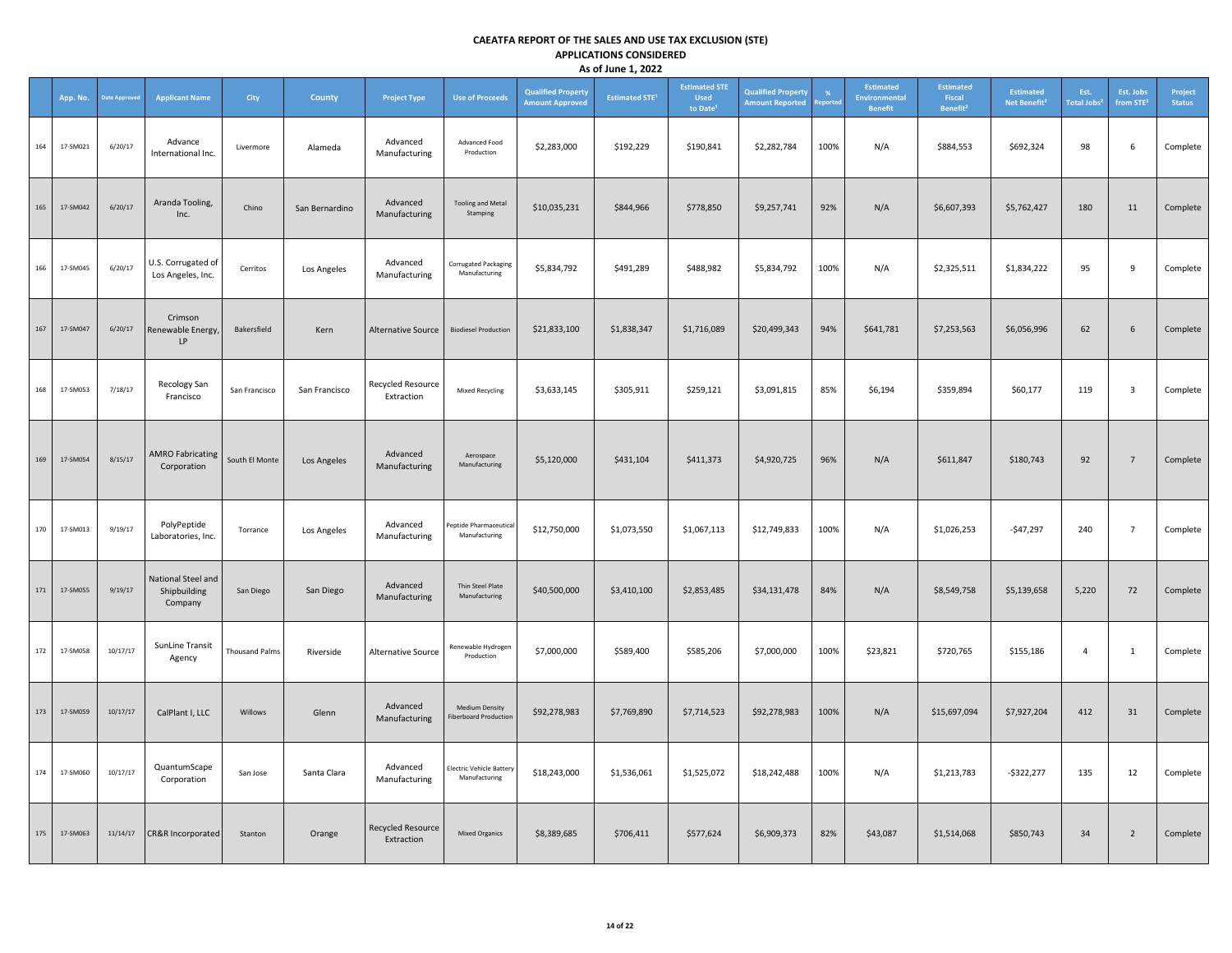|     | App. No. | Date Approved | <b>Applicant Name</b>                                | City                              | <b>County</b>                       | <b>Project Type</b>                    | <b>Use of Proceeds</b>                                   | <b>Qualified Property</b><br><b>Amount Approved</b> | <b>Estimated STE<sup>1</sup></b> | <b>Estimated STE</b><br><b>Used</b><br>to Date <sup>1</sup> | <b>Qualified Property</b><br><b>Amount Reported</b> | -%<br>teportec | <b>Estimated</b><br><b>Environmental</b><br><b>Benefit</b> | <b>Estimated</b><br>Fiscal<br>Benefit <sup>2</sup> | <b>Estimated</b><br>Net Benefit <sup>2</sup> | Est.<br><b>Total Jobs<sup>2</sup></b> | Est. Jobs<br>from STE <sup>2</sup> | Project<br><b>Status</b> |
|-----|----------|---------------|------------------------------------------------------|-----------------------------------|-------------------------------------|----------------------------------------|----------------------------------------------------------|-----------------------------------------------------|----------------------------------|-------------------------------------------------------------|-----------------------------------------------------|----------------|------------------------------------------------------------|----------------------------------------------------|----------------------------------------------|---------------------------------------|------------------------------------|--------------------------|
| 176 | 17-SM056 | 12/19/17      | TBC - The Boring<br>Company                          | Hawthorne                         | Los Angeles                         | Advanced<br>Manufacturing              | <b>Specialized Concrete</b><br><b>Ring Manufacturing</b> | \$3,160,000                                         | \$266,072                        | \$264,176                                                   | \$3,160,000                                         | 100%           | N/A                                                        | \$2,385,590                                        | \$2,119,518                                  | 24                                    | $\mathbf{1}$                       | Complete                 |
| 177 | 17-SM065 | 12/19/17      | Sila<br>Nanotechnologies<br>Inc.                     | Alameda                           | Alameda                             | Advanced<br>Manufacturing              | Silicon Anode Powder<br>Manufacturing                    | \$11,018,845                                        | \$927,787                        | \$912,254                                                   | \$10,912,132                                        | 99%            | N/A                                                        | \$916,086                                          | $-$11,701$                                   | 123                                   | 10                                 | Complete                 |
| 178 | 18-SM001 | 1/16/18       | Mid-Valley<br>Recycling, LLC                         | Kerman                            | Fresno                              | Recycled Resource<br>Extraction        | <b>Mixed Organics</b>                                    | \$1,970,000                                         | \$164,692                        | \$165,721                                                   | \$1,970,000                                         | 100%           | \$16,507                                                   | \$144,811                                          | $-53,374$                                    | 12                                    | $\overline{2}$                     | Complete                 |
| 179 | 18-SM003 | 2/20/18       | <b>Best Express</b><br>Foods, Inc.                   | Stockton                          | San Joaquin                         | Advanced<br>Manufacturing              | Advanced Food<br>Production                              | \$4,293,330                                         | \$358,922                        | \$358,904                                                   | \$4,293,106                                         | 100%           | N/A                                                        | \$1,766,397                                        | \$1,407,475                                  | 35                                    | $\overline{2}$                     | Complete                 |
| 180 | 18-SM004 | 3/20/18       | Tesla, Inc.                                          | Fremont                           | Alameda                             | Advanced<br>Transportation             | <b>Electric Vehicle</b><br>Manufacturing                 | \$239,234,449                                       | \$20,000,000                     | \$20,000,000                                                | \$239,234,448                                       | 100%           | \$2,581,524                                                | \$19,018,169                                       | \$1,599,693                                  | 842                                   | 36                                 | Complete                 |
| 181 | 18-SM007 | 3/20/18       | Sierra Institute for<br>Community and<br>Environment | Quincy                            | Plumas                              | <b>Alternative Source</b>              | <b>Biomass Processing and</b><br><b>Fuel Production</b>  | \$516,286                                           | \$43,162                         | \$41,122                                                    | \$491,888                                           | 95%            | \$4,940                                                    | \$31,347                                           | $-56,874$                                    | 8                                     | $\overline{2}$                     | Complete                 |
| 182 | 18-SM009 | 5/15/18       | Tahoe Asphalt, Inc.                                  | South Lake<br>Tahoe               | El Dorado                           | <b>Recycled Resource</b><br>Extraction | <b>Asphalt Recycling</b>                                 | \$511,000                                           | \$42,720                         | \$42,720                                                    | \$511,000                                           | 100%           | \$3,484                                                    | \$85,695                                           | \$46,549                                     | $\overline{2}$                        | 1                                  | Complete                 |
| 183 | 18-SM011 | 5/15/18       | Peninsula Plastics<br>Recycling, Inc.                | Turlock                           | Stanislaus                          | Recycled Resource<br>Extraction        | Plastic and Mixed<br>Recycling                           | \$3,800,000                                         | \$317,680                        | \$317,562                                                   | \$3,798,584                                         | 100%           | \$7,488                                                    | \$1,692,646                                        | \$1,382,454                                  | 16                                    | $\overline{2}$                     | Complete                 |
| 184 | 18-SM013 | 5/15/18       | GreenWaste<br>Recovery, Inc.                         | San Jose                          | Santa Clara                         | Recycled Resource<br>Extraction        | Mixed Recycling and<br>Organics                          | \$11,999,548                                        | \$1,003,162                      | \$786,499                                                   | \$9,407,883                                         | 78%            | \$46,114                                                   | \$2,430,654                                        | \$1,473,605                                  | 86                                    | 5                                  | Complete                 |
| 185 | 18-SM015 | 6/19/18       | <b>Space Exploration</b><br>Technologies Corp.       | Hawthorne; Los<br>Angeles; Irvine | Los Angeles; Los<br>Angeles; Orange | Advanced<br>Manufacturing              | Aerospace<br>Manufacturing                               | \$142,708,000                                       | \$11,930,389                     | \$11,857,947                                                | \$141,605,298                                       | 99%            | N/A                                                        | \$15,139,753                                       | \$3,209,365                                  | 7,023                                 | 118                                | Complete                 |
| 186 | 18-SM016 | 6/19/18       | Zanker Road<br>Resource<br>Management, Ltd.          | San Jose                          | Santa Clara                         | Recycled Resource<br>Extraction        | <b>Mixed Recycling</b>                                   | \$11,132,857                                        | \$930,707                        | \$919,887                                                   | \$11,003,429                                        | 99%            | \$154,295                                                  | \$1,438,809                                        | \$662,398                                    | 57                                    | 5                                  | Complete                 |
| 187 | 18-SM019 | 8/21/18       | Eurostampa<br>California, LLC                        | Napa                              | Napa                                | Advanced<br>Manufacturing              | <b>Advanced Packaging</b><br><b>Label Production</b>     | \$2,852,000                                         | \$238,427                        | \$238,578                                                   | \$2,852,000                                         | 100%           | N/A                                                        | \$433,975                                          | \$195,548                                    | 58                                    | $\mathbf{3}$                       | Complete                 |
| 188 | 18-SM021 | 8/21/18       | The Almond<br>Company                                | Madera;<br>Chowchilla             | Madera                              | Advanced<br>Manufacturing              | Advanced Food<br>Production                              | \$3,750,000                                         | \$313,500                        | \$266,793                                                   | \$3,182,742                                         | 85%            | N/A                                                        | \$1,448,619                                        | \$1,135,119                                  | 25                                    | $\overline{2}$                     | Complete                 |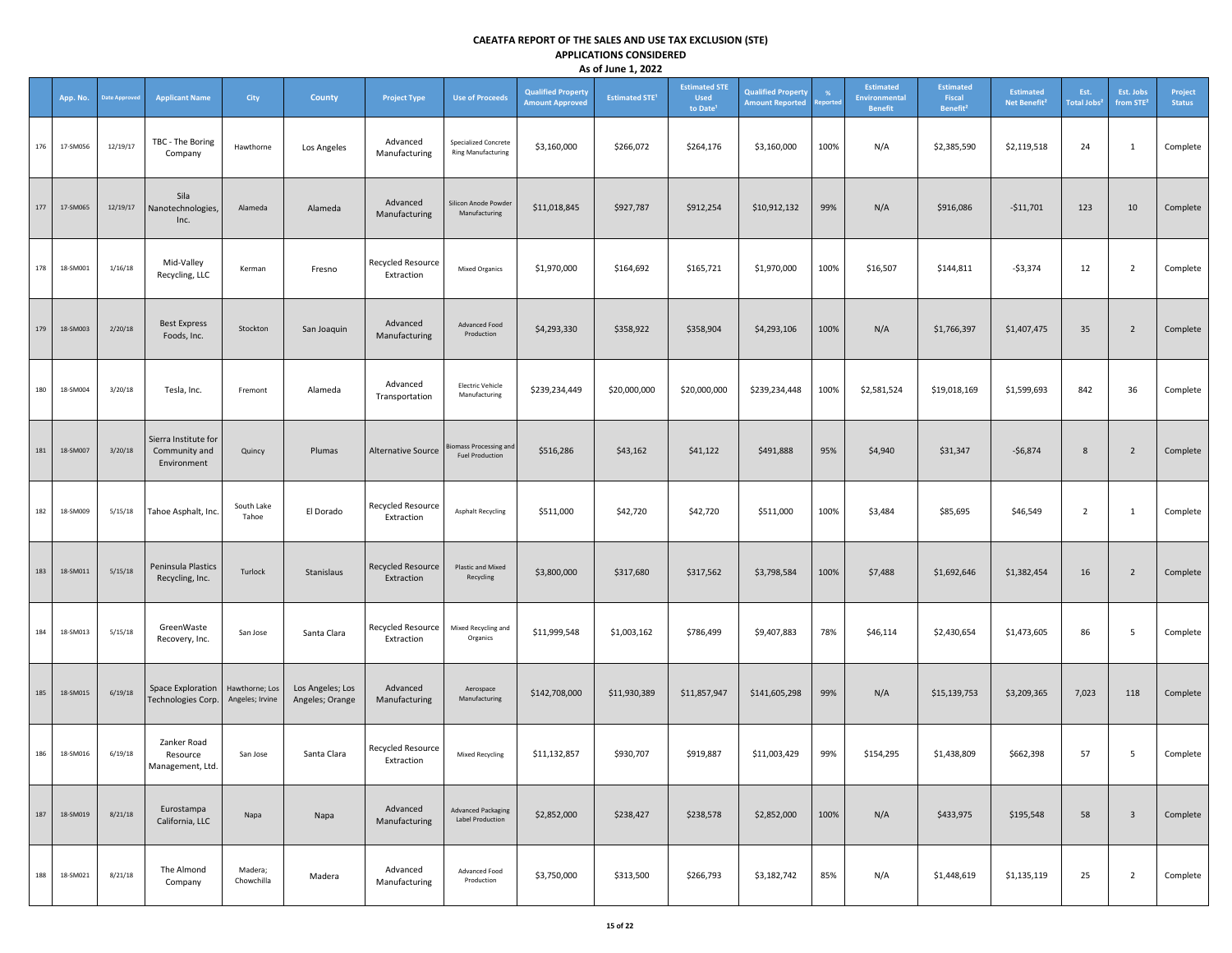|         | App. No. | <b>Date Approver</b> | <b>Applicant Name</b>                                | <b>City</b>           | <b>County</b>  | <b>Project Type</b>             | <b>Use of Proceeds</b>                                         | <b>Qualified Property</b><br><b>Amount Approved</b> | <b>Estimated STE<sup>1</sup></b> | <b>Estimated STE</b><br><b>Used</b><br>to Date <sup>1</sup> | <b>Qualified Property</b><br><b>Amount Reported</b> | %<br>teporte | <b>Estimated</b><br><b>Environmental</b><br><b>Benefit</b> | <b>Estimated</b><br>Fiscal<br>Benefit <sup>2</sup> | <b>Estimated</b><br>Net Benefit <sup>2</sup> | Est.<br>Total Jobs <sup>2</sup> | Est. Jobs<br>from STE <sup>2</sup> | Project<br><b>Status</b> |
|---------|----------|----------------------|------------------------------------------------------|-----------------------|----------------|---------------------------------|----------------------------------------------------------------|-----------------------------------------------------|----------------------------------|-------------------------------------------------------------|-----------------------------------------------------|--------------|------------------------------------------------------------|----------------------------------------------------|----------------------------------------------|---------------------------------|------------------------------------|--------------------------|
| 189     | 18-SM025 | 10/16/18             | <b>EDCO Disposal</b><br>Corporation                  | Lemon Grove           | San Diego      | Recycled Resource<br>Extraction | <b>Mixed Recycling</b>                                         | \$3,750,505                                         | \$313,542                        | \$313,542                                                   | \$3,750,500                                         | 100%         | \$18,776                                                   | \$700,109                                          | \$405,343                                    | 24                              | 1                                  | Complete                 |
| 190     | 18-SM029 | 11/13/18             | MSB Investors, LLC                                   | Santa Barbara         | Santa Barbara  | Recycled Resource<br>Extraction | <b>Mixed Recycling</b>                                         | \$44,661,209                                        | \$3,733,677                      | \$1,422,296                                                 | \$16,996,604                                        | 38%          | \$115,040                                                  | \$3,630,121                                        | \$11,484                                     | 74                              | 10                                 | Complete                 |
| 191     | 18-SM030 | 11/13/18             | Clerprem USA<br>Corp.                                | Sacramento            | Sacramento     | Advanced<br>Manufacturing       | <b>Passenger Seating</b><br><b>System Manufacturing</b>        | \$876,493                                           | \$73,275                         | \$73,253                                                    | \$876,230                                           | 100%         | N/A                                                        | \$231,095                                          | \$157,820                                    | 10                              | $\mathbf{1}$                       | Complete                 |
| 192     | 18-SM031 | 11/13/18             | Niagara Bottling,<br>LLC                             | Rialto                | San Bernardino | Advanced<br>Manufacturing       | <b>Water Bottling</b>                                          | \$70,220,748                                        | \$5,870,455                      | \$5,214,888                                                 | \$62,379,041                                        | 89%          | N/A                                                        | \$6,595,424                                        | \$724,970                                    | 189                             | 14                                 | Complete                 |
| 193     | 18-SM032 | 11/13/18             | Vivotein, LLC                                        | Ontario               | San Bernardino | Advanced<br>Manufacturing       | Animal Feed and<br>Organic Fertilizer                          | \$7,895,770                                         | \$660,086                        | \$129,822                                                   | \$1,552,019                                         | 20%          | N/A                                                        | \$564,872                                          | $-$95,214$                                   | 36                              | 5                                  | Complete                 |
| 194     | 18-SM034 | 11/13/18             | Star Manu LLC                                        | Ontario               | San Bernardino | Advanced<br>Manufacturing       | <b>Health and Beauty</b><br>Products                           | \$2,821,986                                         | \$235,918                        | \$207,180                                                   | \$2,478,227                                         | 88%          | N/A                                                        | \$534,834                                          | \$298,916                                    | 65                              | 3                                  | Complete                 |
| 195     | 18-SM014 | 12/18/18             | <b>FirstElement Fuel</b><br>Inc.                     | Oakland               | Alameda        | Advanced<br>Manufacturing       | Fuel Grade Hydrogen<br>Production                              | \$2,050,000                                         | \$171,380                        | \$171,380                                                   | \$2,050,000                                         | 100%         | N/A                                                        | \$429,910                                          | \$258,530                                    | 23                              | $\overline{2}$                     | Complete                 |
| 196     | 19-SM007 | 3/19/19              | <b>Graham Packaging</b><br>PET Tehcnologies,<br>Inc. | Modesto               | Stanislaus     | Advanced<br>Manufacturing       | <b>Plastic Bottle</b><br>Manufacturing                         | \$10,347,274                                        | \$865,032                        | \$864,923                                                   | \$10,345,967                                        | 100%         | N/A                                                        | \$3,727,188                                        | \$2,862,156                                  | 17                              | 1                                  | Complete                 |
| 197     | 19-SM008 | 4/16/19              | Tesla, Inc.                                          | Fremont               | Alameda        | Advanced<br>Transportation      | <b>Electric Vehicle</b><br>Manufacturing                       | \$81,906,653                                        | \$6,847,396                      | \$6,847,388                                                 | \$81,906,554                                        | 100%         | \$924,621                                                  | \$6,382,653                                        | \$460,584                                    | 288                             | 10                                 | Complete                 |
| 198     | 19-SM009 | 4/16/19              | Northrop<br>Grumman Systems<br>Corporation           | Palmdale              | Los Angeles    | Advanced<br>Manufacturing       | Aerospace<br>Manufacturing                                     | \$211,964,787                                       | \$17,720,256                     | \$17,734,411                                                | \$211,964,787                                       | 100%         | N/A                                                        | \$26,906,447                                       | \$9,186,191                                  | 4,886                           | 232                                | Complete                 |
| 199     | 19-SM011 | 5/21/19              | Quantitative<br>BioSciences, Inc                     | Modesto               | Stanislaus     | Alternative Source              | <b>Biogas Capture and</b><br>Production                        | \$875,511                                           | \$73,193                         | \$72,566                                                    | \$868,017                                           | 99%          | \$17,580                                                   | \$93,692                                           | \$38,079                                     | $\overline{2}$                  | $\mathbf{0}$                       | Complete                 |
| 200     | 19-SM012 | 5/21/19              | SANCO Services,<br>L.P.                              | Escondido             | San Diego      | Alternative Source              | <b>Biogas Capture and</b><br>Production                        | \$15,216,783                                        | \$1,272,131                      | \$1,259,668                                                 | \$15,037,783                                        | 99%          | \$192,942                                                  | \$2,749,888                                        | \$1,670,707                                  | 127                             | 12                                 | Complete                 |
| $201\,$ | 20-SM014 | 3/17/20              | Lam Research<br>Corporation                          | Fremont;<br>Livermore | Alameda        | Advanced<br>Manufacturing       | Semiconductor<br><b>Fabrication Equipment</b><br>Manufacturing | \$119,617,224                                       | \$10,000,000                     | \$10,071,138                                                | \$119,617,223                                       | 100%         | N/A                                                        | \$23,229,619                                       | \$13,229,619                                 | 2,685                           | 68                                 | Complete                 |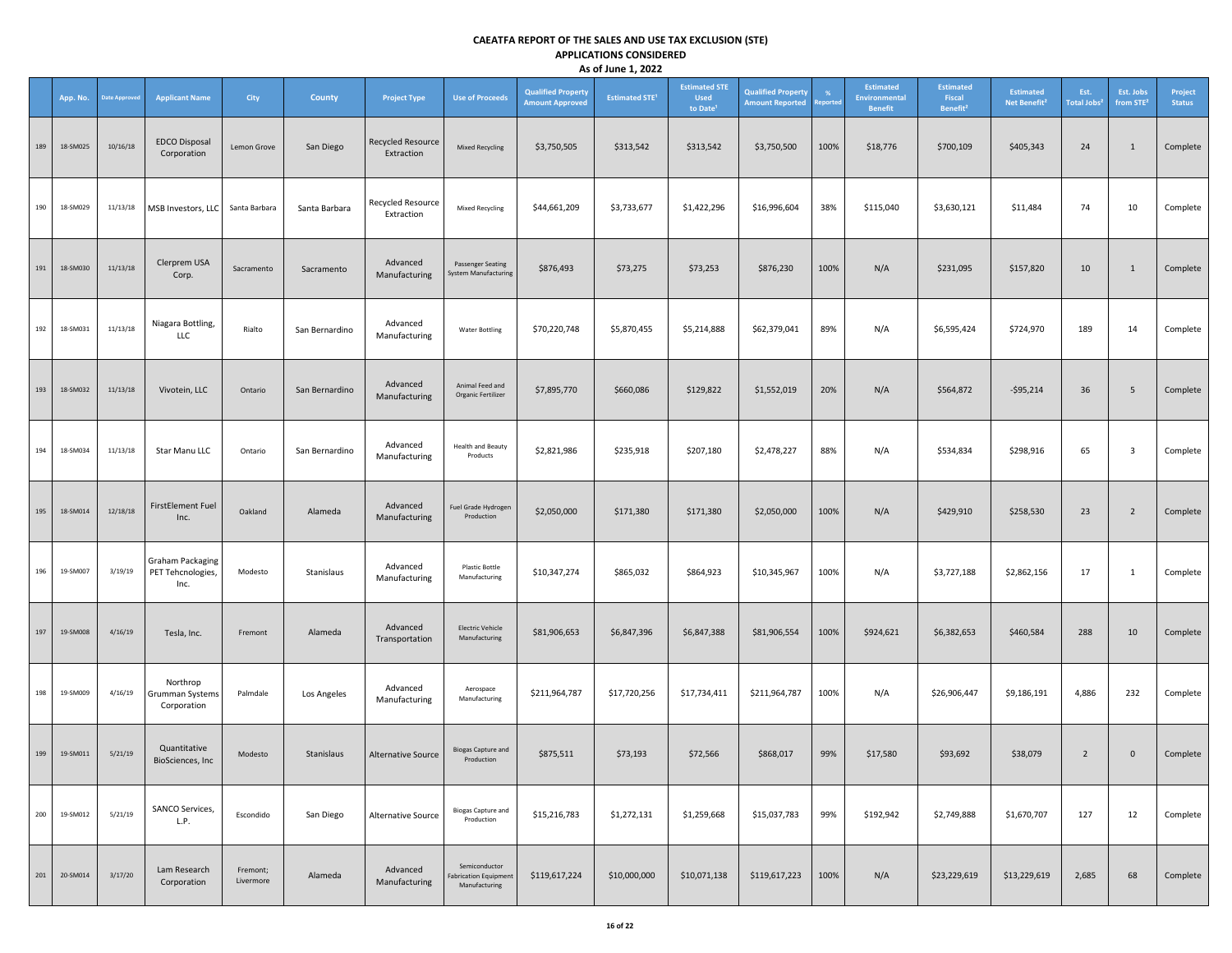|     | App. No. | <b>Date Approved</b> | <b>Applicant Name</b>                  | City                  | <b>County</b>  | <b>Project Type</b>             | <b>Use of Proceeds</b>                                         | <b>Qualified Property</b><br><b>Amount Approved</b> | <b>Estimated STE<sup>1</sup></b> | <b>Estimated STE</b><br><b>Used</b><br>to Date <sup>1</sup> | <b>Qualified Property</b><br><b>Amount Reported</b> | %<br>teporte | <b>Estimated</b><br>Environmental<br><b>Benefit</b> | <b>Estimated</b><br>Fiscal<br>Benefit <sup>2</sup> | <b>Estimated</b><br>Net Benefit <sup>2</sup> | Est.<br>Total Jobs <sup>2</sup> | Est. Jobs<br>from STE <sup>2</sup> | Project<br><b>Status</b> |
|-----|----------|----------------------|----------------------------------------|-----------------------|----------------|---------------------------------|----------------------------------------------------------------|-----------------------------------------------------|----------------------------------|-------------------------------------------------------------|-----------------------------------------------------|--------------|-----------------------------------------------------|----------------------------------------------------|----------------------------------------------|---------------------------------|------------------------------------|--------------------------|
| 202 | 20-SM017 | 3/17/20              | <b>ACC Renewable</b><br>Resources, LLC | Williams              | Colusa         | Alternative Source              | Biomass Processing and<br><b>Fuel Production</b>               | \$12,680,000                                        | \$1,060,048                      | \$1,075,613                                                 | \$12,680,000                                        | 100%         | \$897,448                                           | \$2,045,500                                        | \$1,882,900                                  | 15                              | $\overline{2}$                     | Complete                 |
| 203 | 20-SM025 | 3/17/20              | Tesla, Inc.                            | Fremont               | Alameda        | Advanced<br>Transportation      | <b>Electric Vehicle</b><br>Manufacturing                       | \$119,617,224                                       | \$10,000,000                     | \$10,050,755                                                | \$119,607,839                                       | 100%         | \$5,346,992                                         | \$49,321,388                                       | \$44,668,380                                 | 3,224                           | 57                                 | Complete                 |
| 204 | 20-SM026 | 3/17/20              | Hadco Metal<br>Trading Co., LLC        | Bakersfield           | Kern           | Advanced<br>Manufacturing       | <b>Metal Products</b><br>Manufacturing                         | \$9,400,000                                         | \$785,840                        | \$786,354                                                   | \$9,387,469                                         | 100%         | N/A                                                 | \$868,564                                          | \$82,724                                     | 64                              | 5                                  | Complete                 |
| 205 | 21-SM002 | 3/16/21              | <b>EDCO Disposal</b><br>Corporation    | Lemon Grove           | San Diego      | Recycled Resource<br>Extraction | <b>Mixed Recycling</b>                                         | \$14,659,474                                        | \$1,246,055                      | \$1,193,331                                                 | \$14,274,296                                        | 97%          | \$303,927                                           | \$2,113,570                                        | \$1,171,442                                  | 104                             | 9                                  | Complete                 |
| 206 | 21-SM012 | 3/16/21              | Lam Research<br>Corporation            | Fremont;<br>Livermore | Alameda        | Advanced<br>Manufacturing       | Semiconductor<br><b>Fabrication Equipment</b><br>Manufacturing | \$22,900,000                                        | \$1,946,500                      | \$1,946,500                                                 | \$22,900,000                                        | 100%         | N/A                                                 | \$6,790,103                                        | \$4,843,603                                  | 2,909                           | 24                                 | Complete                 |
| 207 | 21-SM016 | 3/16/21              | Paradigm<br>Packaging West,<br>LLC     | Rancho<br>Cucamonga   | San Bernardino | Advanced<br>Manufacturing       | Medical Device and<br>Component<br>Manufacturing               | \$23,528,330                                        | \$1,999,908                      | \$1,999,908                                                 | \$23,528,330                                        | 100%         | N/A                                                 | \$2,623,298                                        | \$623,690                                    | 357                             | 21                                 | Complete                 |
| 208 | 21-SM017 | 3/16/21              | Circulus Holdings,<br>PBLLC            | Modesto               | Stanislaus     | Advanced<br>Manufacturing       | <b>Plastics Recycling</b>                                      | \$17,747,169                                        | \$1,508,509                      | \$1,490,434                                                 | \$17,534,518                                        | 99%          | N/A                                                 | \$3,522,497                                        | \$2,013,988                                  | 53                              | 5                                  | Complete                 |
| 209 | 10-SM001 | 11/17/10             | <b>Bowerman Power</b><br>LFG, LLC      | Irvine                | Orange         | <b>Alternative Source</b>       | Landfill Gas Capture and<br>Production                         | \$9,240,000                                         | \$840,840                        | \$0                                                         | \$0                                                 | 0%           | \$398,492                                           | \$1,008,052                                        | \$565,704                                    | 30                              | $\mathbf{3}$                       | Inactive                 |
| 210 | 10-SM003 | 11/17/10             | ABEC Bidart Old<br>River, LLC          | Bakersfield           | Kern           | Alternative Source              | <b>Biogas Capture and</b><br>Production                        | \$4,738,000                                         | \$431,158                        | \$0                                                         | \$0                                                 | 0%           | \$3,080,806                                         | \$438,844                                          | \$3,088,491                                  | 50                              | 6                                  | Inactive                 |
| 211 | 10-SM005 | 11/17/10             | Gallo Cattle<br>Company                | Atwater               | Merced         | <b>Alternative Source</b>       | <b>Biogas Capture and</b><br>Production                        | \$1,245,000                                         | \$113,295                        | \$0                                                         | \$0                                                 | 0%           | \$791,959                                           | \$130,374                                          | \$809,038                                    | 30                              | $\mathbf{3}$                       | Inactive                 |
| 212 | 10-SM006 | 11/17/10             | Solyndra LLC                           | Fremont               | Alameda        | Alternative Source              | Solar Photovoltaic<br>Manufacturing                            | \$381,776,000                                       | \$34,741,616                     | \$25,127,322                                                | \$277,309,757                                       | 73%          | \$22,202,363                                        | \$20,765,274                                       | \$8,226,021                                  | 2,084                           | 225                                | Inactive                 |
| 213 | 10-SM009 | 11/17/10             | Nanosolar Inc.                         | San Jose              | Santa Clara    | <b>Alternative Source</b>       | Solar Photovoltaic<br>Manufacturing                            | \$140,187,900                                       | \$12,757,099                     | \$4,306,412                                                 | \$53,035,063                                        | 38%          | \$10,527,415                                        | \$6,992,728                                        | \$4,763,045                                  | 410                             | 36                                 | Inactive                 |
| 214 | 10-SM011 | 11/17/10             | <b>Stion Corporation</b>               | San Jose              | Santa Clara    | Alternative Source              | Solar Photovoltaic<br>Manufacturing                            | \$105,473,402                                       | \$9,598,080                      | \$0                                                         | \$0                                                 | 0%           | \$3,512,324                                         | \$6,207,404                                        | \$121,648                                    | 493                             | 47                                 | Inactive                 |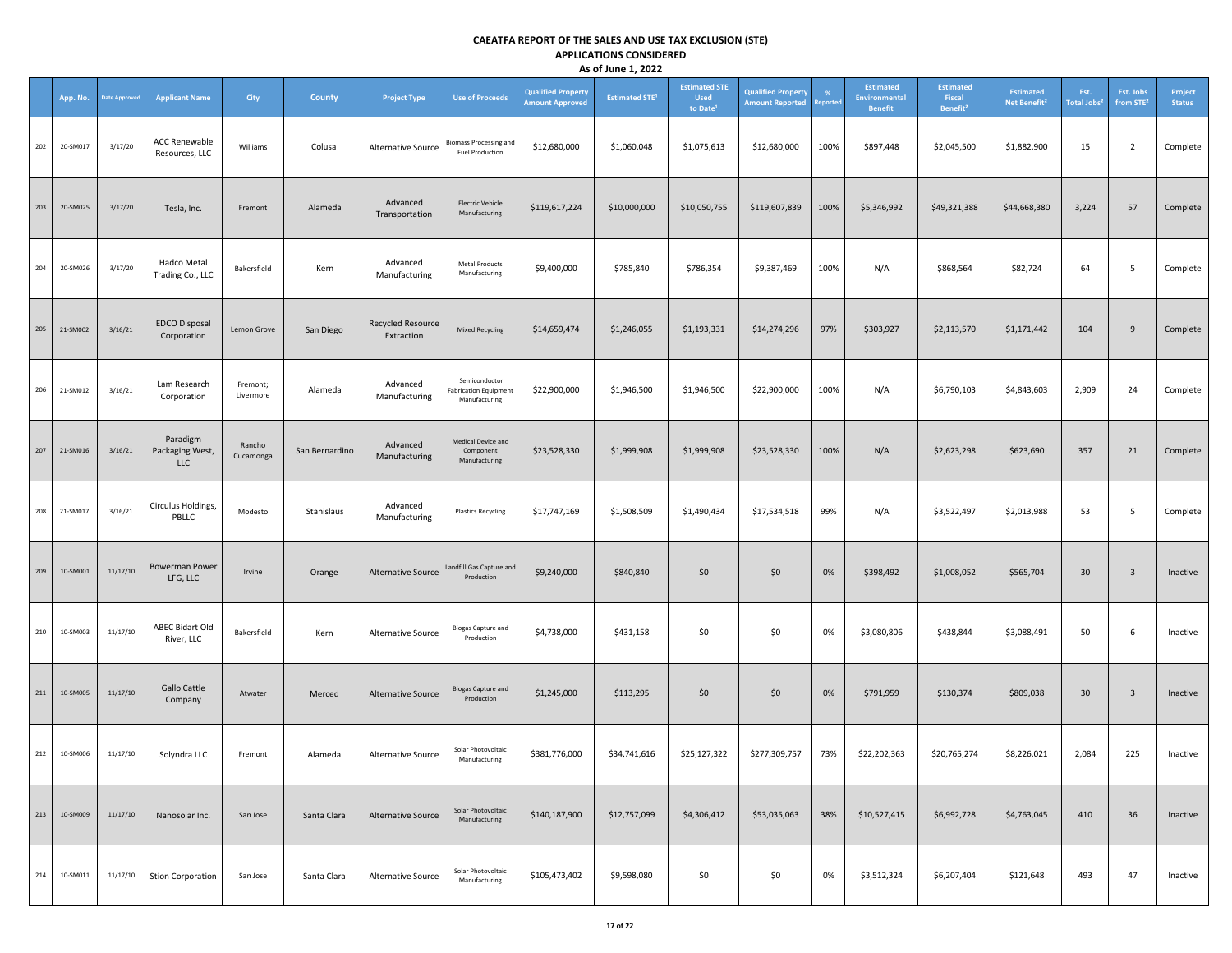|     | App. No. | <b>Date Approved</b> | <b>Applicant Name</b>                                      | City                           | <b>County</b>          | <b>Project Type</b>        | <b>Use of Proceeds</b>                               | <b>Qualified Property</b><br><b>Amount Approved</b> | <b>Estimated STE<sup>1</sup></b> | <b>Estimated STE</b><br><b>Used</b><br>to Date <sup>1</sup> | <b>Qualified Property</b><br><b>Amount Reported</b> | eported | <b>Estimated</b><br><b>Environmental</b><br><b>Benefit</b> | <b>Estimated</b><br>Fiscal<br>Benefit <sup>2</sup> | <b>Estimated</b><br>Net Benefit <sup>2</sup> | Est.<br>Total Jobs <sup>2</sup> | Est. Jobs<br>from STE <sup>2</sup> | Project<br><b>Status</b> |
|-----|----------|----------------------|------------------------------------------------------------|--------------------------------|------------------------|----------------------------|------------------------------------------------------|-----------------------------------------------------|----------------------------------|-------------------------------------------------------------|-----------------------------------------------------|---------|------------------------------------------------------------|----------------------------------------------------|----------------------------------------------|---------------------------------|------------------------------------|--------------------------|
| 215 | 10-SM014 | 11/17/10             | Calisolar Inc.                                             | Sunnyvale                      | Santa Clara            | <b>Alternative Source</b>  | Solar Photovoltaic<br>Manufacturing                  | \$39,000,000                                        | \$3,549,000                      | \$0                                                         | \$0                                                 | 0%      | \$1,971,609                                                | \$1,975,797                                        | \$398,407                                    | 273                             | 13                                 | Inactive                 |
| 216 | 10-SM010 | 12/15/10             | Simbol, Inc.                                               | Calipatria;<br>Niland; Brawley | Imperial               | Advanced<br>Transportation | Lithium and Battery<br><b>Material Manufacturing</b> | \$42,484,174                                        | \$3,866,060                      | \$164,278                                                   | \$1,938,796                                         | 5%      | \$558,363                                                  | \$9,552,414                                        | \$6,244,717                                  | 212                             | 23                                 | Inactive                 |
| 217 | 10-SM016 | 12/15/10             | Quantum Fuel<br>Systems<br>Technologies<br>Worldwide, Inc. | Irvine                         | Orange                 | Alternative Source         | Solar Photovoltaic<br>Manufacturing                  | \$8,945,858                                         | \$814,073                        | \$0                                                         | \$0                                                 | 0%      | \$508,282                                                  | \$5,895,571                                        | \$5,589,780                                  | 94                              | 11                                 | Inactive                 |
| 218 | 10-SM018 | 12/15/10             | Green Vehicles,<br>Inc.                                    | Salinas                        | Monterey               | Advanced<br>Transportation | <b>Electric Vehicle</b><br>Manufacturing             | \$3,708,050                                         | \$337,433                        | \$0                                                         | \$0                                                 | 0%      | \$65,608                                                   | \$3,018,494                                        | \$2,746,669                                  | 126                             | 14                                 | Inactive                 |
| 219 | 10-SM019 | 12/15/10             | Soliant Energy, Inc.                                       | Monrovia                       | Los Angeles            | <b>Alternative Source</b>  | Solar Photovoltaic<br>Manufacturing                  | \$9,966,500                                         | \$906,952                        | \$0                                                         | \$0                                                 | 0%      | \$1,142,989                                                | \$1,709,894                                        | \$1,945,932                                  | 38                              | 5                                  | Inactive                 |
| 220 | 10-SM021 | 12/15/10             | Ameresco Crazy<br>Horse LLC                                | Salinas                        | Monterey               | Alternative Source         | Landfill Gas Capture and<br>Production               | \$1,558,460                                         | \$141,820                        | \$0                                                         | \$0                                                 | 0%      | \$103,093                                                  | \$432,228                                          | \$393,501                                    | 12                              | 1                                  | Inactive                 |
| 221 | 10-SM027 | 12/15/10             | Alta Devices, Inc.                                         | Sunnyvale                      | Santa Clara            | <b>Alternative Source</b>  | Solar Photovoltaic<br>Manufacturing                  | \$40,845,000                                        | \$3,716,895                      | \$1,108,616                                                 | \$13,653,538                                        | 33%     | \$561,404                                                  | \$5,025,666                                        | \$1,870,175                                  | 322                             | 37                                 | Inactive                 |
| 222 | 11-SM002 | 1/25/11              | MiaSolé                                                    | Sunnyvale                      | Santa Clara            | Alternative Source         | Solar Photovoltaic<br>Manufacturing                  | \$26,092,000                                        | \$2,374,372                      | \$881,599                                                   | \$10,883,941                                        | 42%     | \$3,246,664                                                | \$1,363,913                                        | \$2,236,206                                  | 56                              | $\overline{\mathbf{3}}$            | Inactive                 |
| 223 | 11-SM007 | 5/18/11              | Amonix, Inc.                                               | Seal Beach                     | Orange                 | <b>Alternative Source</b>  | Solar Photovoltaic<br>Manufacturing                  | \$2,278,900                                         | \$207,380                        | \$0                                                         | \$0                                                 | 0%      | \$244,895                                                  | \$557,789                                          | \$595,304                                    | 153                             | $\overline{2}$                     | Inactive                 |
| 224 | 11-SM005 | 6/28/11              | Recology East Bay                                          | Oakland                        | Alameda                | Alternative Source         | siomass Processing and<br><b>Fuel Production</b>     | \$3,703,090                                         | \$336,981                        | \$0                                                         | \$0                                                 | 0%      | \$111,243                                                  | \$506,852                                          | \$281,113                                    | 46                              | 5                                  | Inactive                 |
| 225 | 11-SM012 | 8/29/11              | CE Obsidian<br>Energy, LLC                                 | Imperial                       | Imperial               | Alternative Source         | Geothermal Brine<br>Extraction                       | \$174,453,978                                       | \$14,130,772                     | \$0                                                         | \$0                                                 | 0%      | \$7,487,143                                                | \$11,697,269                                       | \$5,053,640                                  | 381                             | 39                                 | Inactive                 |
| 226 | 11-SM014 | 8/29/11              | SoloPower Inc.                                             | San Jose                       | Santa Clara            | Alternative Source         | Solar Photovoltaic<br>Manufacturing                  | \$8,411,240                                         | \$681,310                        | \$494,484                                                   | \$6,104,736                                         | 73%     | \$419,024                                                  | \$575,484                                          | \$313,197                                    | 40                              | 1                                  | Inactive                 |
| 227 | 11-SM015 | 8/29/11              | Amonix, Inc.                                               | Seal Beach;<br>Milpitas        | Orange;<br>Santa Clara | <b>Alternative Source</b>  | Solar Photovoltaic<br>Manufacturing                  | \$7,879,667                                         | \$638,253                        | \$0                                                         | \$0                                                 | 0%      | \$740,148                                                  | \$2,884,021                                        | \$2,985,916                                  | 200                             | 12                                 | Inactive                 |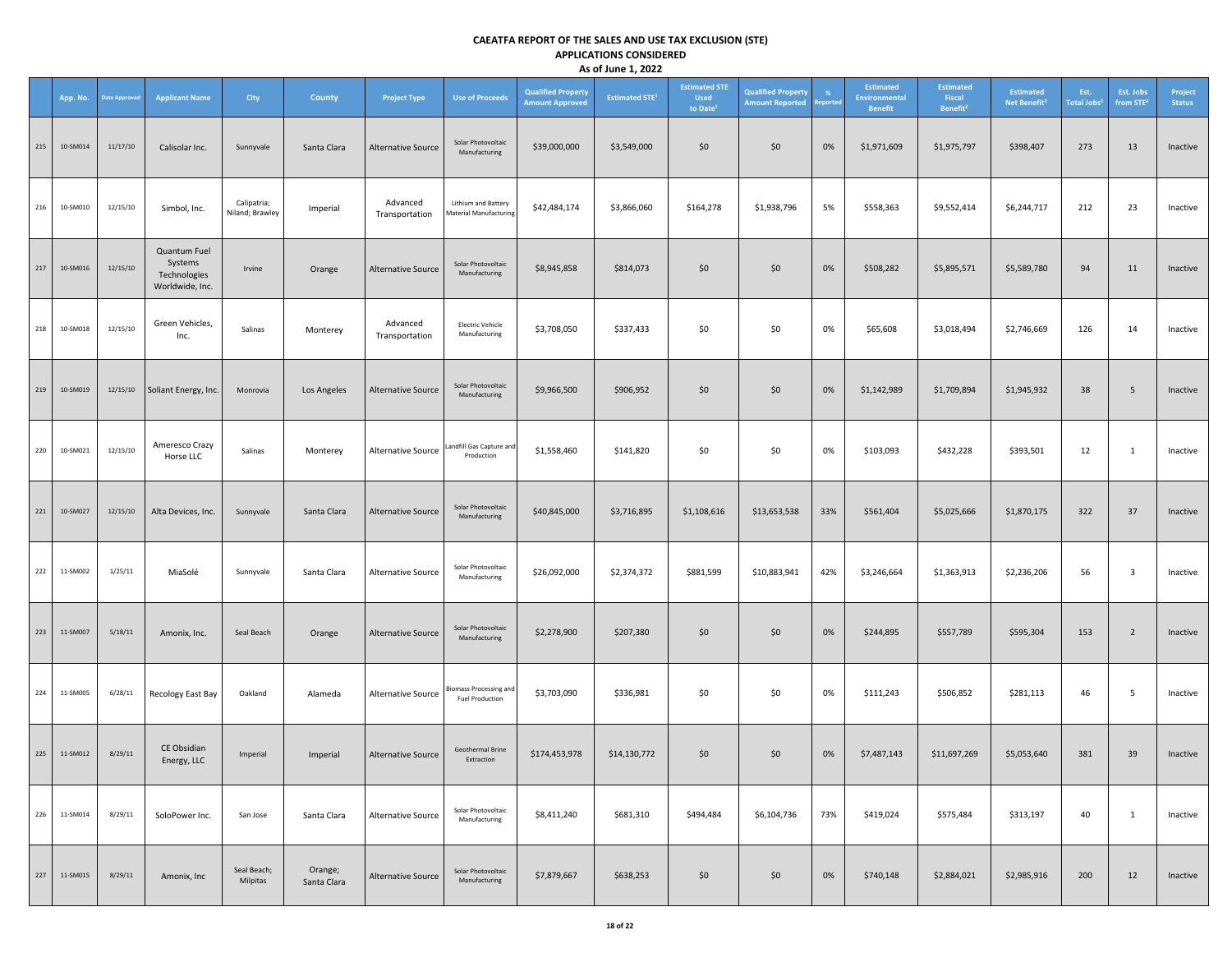|     | App. No. | <b>Date Approved</b> | <b>Applicant Name</b>                          | <b>City</b>              | County                  | <b>Project Type</b>        | <b>Use of Proceeds</b>                                       | <b>Qualified Property</b><br><b>Amount Approved</b> | <b>Estimated STE<sup>1</sup></b> | <b>Estimated STE</b><br><b>Used</b><br>to Date <sup>1</sup> | <b>Qualified Property</b><br><b>Amount Reported</b> | %<br>eported | <b>Estimated</b><br><b>Environmental</b><br><b>Benefit</b> | <b>Estimated</b><br>Fiscal<br>Benefit <sup>2</sup> | <b>Estimated</b><br>Net Benefit <sup>2</sup> | Est.<br><b>Total Jobs<sup>2</sup></b> | Est. Jobs<br>from STE <sup>2</sup> | Project<br><b>Status</b> |
|-----|----------|----------------------|------------------------------------------------|--------------------------|-------------------------|----------------------------|--------------------------------------------------------------|-----------------------------------------------------|----------------------------------|-------------------------------------------------------------|-----------------------------------------------------|--------------|------------------------------------------------------------|----------------------------------------------------|----------------------------------------------|---------------------------------------|------------------------------------|--------------------------|
| 228 | 12-SM001 | 2/21/12              | Soraa, Inc.                                    | Fremont                  | Alameda                 | Alternative Source         | <b>Energy Efficient LED</b><br><b>Lighting Manufacturing</b> | \$57,002,457                                        | \$4,617,199                      | \$1,708,596                                                 | \$20,380,383                                        | 36%          | \$30,775,968                                               | \$2,368,664                                        | \$28,527,434                                 | 180                                   | 14                                 | Inactive                 |
| 229 | 12-SM009 | 10/16/12             | ABEC New Hope<br><b>LLC</b>                    | Galt                     | Sacramento              | <b>Alternative Source</b>  | <b>Biogas Capture and</b><br>Production                      | \$2,633,359                                         | \$213,302                        | \$84,096                                                    | \$1,004,735                                         | 38%          | \$41,150                                                   | \$208,573                                          | \$36,421                                     | 22                                    | $\overline{\mathbf{3}}$            | Inactive                 |
| 230 | 12-SM010 | 10/16/12             | <b>Electric Vehicles</b><br>International, LLC | Stockton                 | San Joaquin             | Advanced<br>Transportation | <b>Electric Vehicle</b><br>Manufacturing                     | \$5,744,962                                         | \$465,342                        | \$256,836                                                   | \$3,170,809                                         | 55%          | \$83,283                                                   | \$906,571                                          | \$524,512                                    | 114                                   | 8                                  | Inactive                 |
| 231 | 12-SM011 | 10/16/12             | Clean World<br>Partners LLC                    | Sacramento               | Sacramento              | <b>Alternative Source</b>  | <b>Biomass Processing and</b><br><b>Fuel Production</b>      | \$11,796,759                                        | \$955,537                        | \$0                                                         | \$0                                                 | 0%           | \$204,651                                                  | \$977,083                                          | \$226,196                                    | 24                                    | $\overline{\mathbf{3}}$            | Inactive                 |
| 232 | 13-SM004 | 4/16/13              | EJ Harrison and<br>Sons Rentals, Inc.          | Oxnard                   | Ventura                 | Alternative Source         | <b>Biogas Capture and</b><br>Production                      | \$1,212,095                                         | \$101,452                        | \$0                                                         | \$0                                                 | 0%           | \$19,311                                                   | \$108,487                                          | \$26,345                                     | 6                                     | 1                                  | Inactive                 |
| 233 | 13-SM005 | 4/16/13              | Vitriflex, Inc.                                | Milpitas                 | Santa Clara             | <b>Alternative Source</b>  | Solar Photovoltaic<br>Component<br>Manufacturing             | \$16,330,000                                        | \$1,366,821                      | \$372,404                                                   | \$4,422,853                                         | 27%          | \$1,256,397                                                | \$886,066                                          | \$775,642                                    | 47                                    | $\overline{4}$                     | Inactive                 |
| 234 | 13-SM012 | 12/17/13             | Sugar Valley<br>Energy, LLC                    | Brawley                  | Imperial                | Advanced<br>Manufacturing  | <b>Biomass Processing and</b><br><b>Fuel Production</b>      | \$444,811,275                                       | \$37,230,704                     | \$0                                                         | \$0                                                 | 0%           | N/A                                                        | \$51,344,220                                       | \$14,113,516                                 | 650                                   | 84                                 | Inactive                 |
| 235 | 13-SM014 | 12/17/13             | Boxer Industries,<br>Inc.                      | Redwood City             | San Mateo               | Advanced<br>Manufacturing  | Carbon Black<br>Production                                   | \$6,553,000                                         | \$548,486                        | \$429,578                                                   | \$5,101,878                                         | 78%          | N/A                                                        | \$539,522                                          | $-58,964$                                    | 12                                    | $\mathbf{1}$                       | Inactive                 |
| 236 | 14-SM002 | 3/18/14              | CleanWorld                                     | San Bernardino           | San Bernardino          | Alternative Source         | <b>Biomass Processing and</b><br><b>Fuel Production</b>      | \$6,698,715                                         | \$564,032                        | \$0                                                         | \$0                                                 | 0%           | \$163,485                                                  | \$858,211                                          | \$457,665                                    | 26                                    | $\overline{\mathbf{3}}$            | Inactive                 |
| 237 | 14-SM006 | 5/20/14              | Recology<br>Bioenergy                          | Vacaville                | Solano                  | <b>Alternative Source</b>  | <b>Biogas Capture and</b><br>Production                      | \$25,967,035                                        | \$2,186,424                      | \$0                                                         | \$0                                                 | 0%           | \$271,168                                                  | \$2,747,503                                        | \$832,247                                    | 57                                    | 8                                  | Inactive                 |
| 238 | 14-SM009 | 8/19/14              | nanoPrecision<br>Products, Inc.                | El Segundo;<br>Camarillo | Los Angeles;<br>Ventura | Advanced<br>Manufacturing  | Optical Ferrule<br>Manufacturing                             | \$7,963,972                                         | \$670,566                        | \$425,181                                                   | \$5,049,657                                         | 63%          | N/A                                                        | \$840,081                                          | \$169,514                                    | 50                                    | $\overline{a}$                     | Inactive                 |
| 239 | 14-SM010 | 8/19/14              | AltAir Paramount,<br><b>LLC</b>                | Paramount                | Los Angeles             | <b>Alternative Source</b>  | Renewable Diesel<br>Production                               | \$16,325,984                                        | \$1,374,648                      | \$1,056,186                                                 | \$12,543,773                                        | 77%          | \$287,233                                                  | \$6,023,164                                        | \$4,935,750                                  | 141                                   | $\overline{\mathbf{3}}$            | Inactive                 |
| 240 | 14-SM014 | 8/19/14              | Mendota<br>Bioenergy, LLC                      | Mendota                  | Fresno                  | <b>Alternative Source</b>  | <b>Biogas Capture and</b><br>Production                      | \$2,200,000                                         | \$185,240                        | \$10,045                                                    | \$119,300                                           | 5%           | \$28,671                                                   | \$596,885                                          | \$440,316                                    | 28                                    | $\overline{\mathbf{3}}$            | Inactive                 |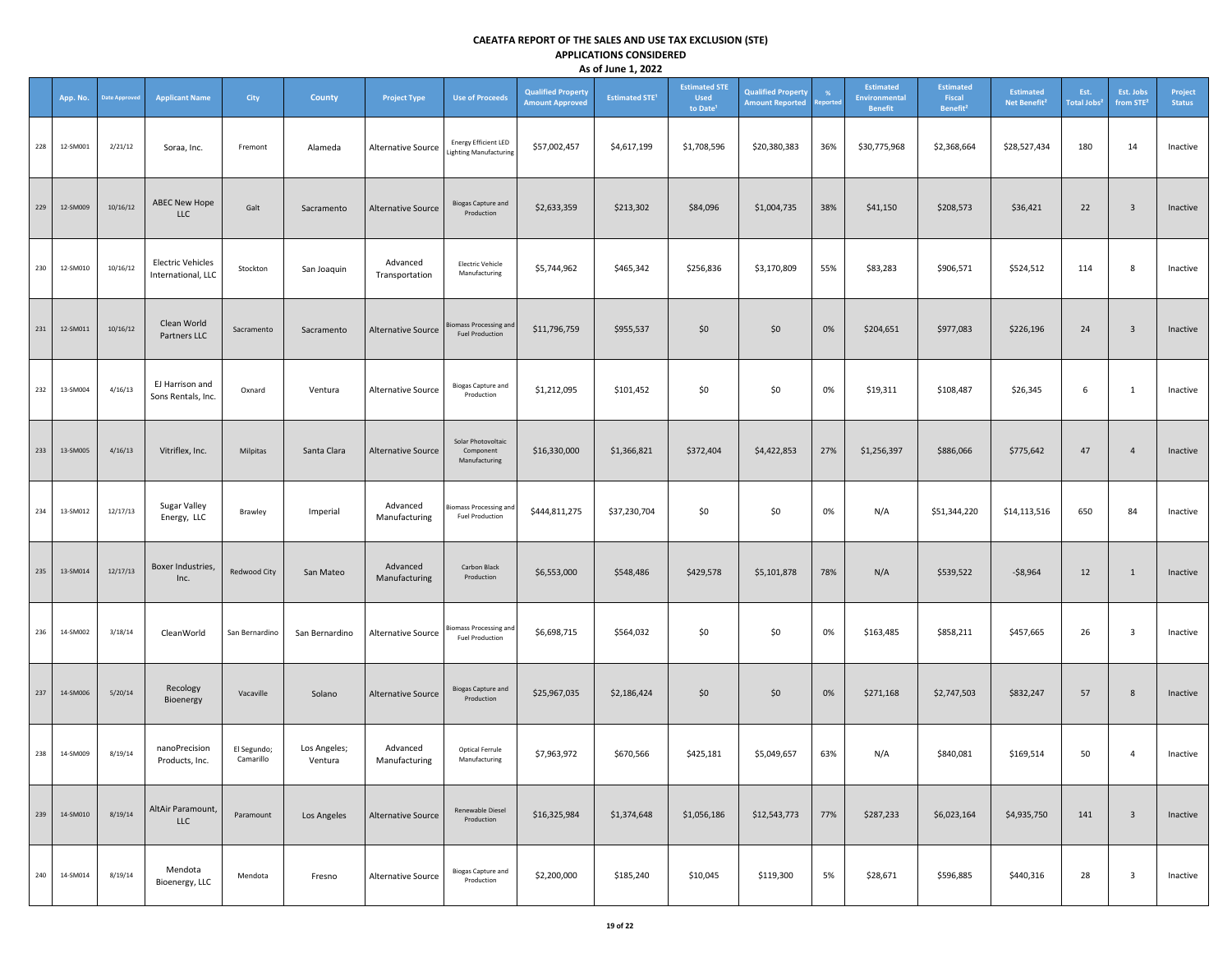|     | App. No.  | <b>Date Approved</b> | <b>Applicant Name</b>                      | City                                | <b>County</b>                            | <b>Project Type</b>             | <b>Use of Proceeds</b>                                  | <b>Qualified Property</b><br><b>Amount Approved</b> | <b>Estimated STE<sup>1</sup></b> | <b>Estimated STE</b><br><b>Used</b><br>to Date <sup>1</sup> | <b>Qualified Property</b><br><b>Amount Reported</b> | -%<br><b>Reported</b> | <b>Estimated</b><br>Environmental<br><b>Benefit</b> | <b>Estimated</b><br>Fiscal<br>Benefit <sup>2</sup> | <b>Estimated</b><br>Net Benefit <sup>2</sup> | Est.<br>Total Jobs <sup>:</sup> | Est. Jobs<br>from STE <sup>2</sup> | Project<br><b>Status</b> |
|-----|-----------|----------------------|--------------------------------------------|-------------------------------------|------------------------------------------|---------------------------------|---------------------------------------------------------|-----------------------------------------------------|----------------------------------|-------------------------------------------------------------|-----------------------------------------------------|-----------------------|-----------------------------------------------------|----------------------------------------------------|----------------------------------------------|---------------------------------|------------------------------------|--------------------------|
| 241 | 14-SM013  | 9/16/14              | Lockheed Martin<br>Corporation             | Palmdale;<br>Helendale              | Los Angeles; San<br>Bernardino           | Advanced<br>Manufacturing       | Aerospace<br>Manufacturing                              | \$345,296,354                                       | \$29,073,953                     | \$0                                                         | \$0                                                 | 0%                    | N/A                                                 | \$38,053,138                                       | \$8,979,185                                  | 1,213                           | 91                                 | Inactive                 |
| 242 | 14-SM019  | 10/21/14             | Solexel, Inc.                              | Milpitas                            | Santa Clara                              | <b>Alternative Source</b>       | Solar Photovoltaic<br>Manufacturing                     | \$20,500,000                                        | \$1,726,100                      | \$1,726,100                                                 | \$20,500,000                                        | 100%                  | \$475,809                                           | \$1,261,678                                        | \$11,387                                     | 128                             | 12                                 | Inactive                 |
| 243 | 14-SM021  | 1/20/15              | Pacific Ethanol<br>Madera, LLC             | Madera                              | Madera                                   | Advanced<br>Manufacturing       | Corn Oil Production                                     | \$4,763,500                                         | \$401,087                        | \$271,375                                                   | \$3,222,978                                         | 68%                   | N/A                                                 | \$988,793                                          | \$587,707                                    | $\overline{\mathbf{3}}$         | $\mathbf{0}$                       | Inactive                 |
| 244 | 14-SM024  | 3/17/15              | Haas Automation,<br>Inc.                   | Oxnard                              | Ventura                                  | Advanced<br>Manufacturing       | <b>CNC Machine</b><br>Manufacturing                     | \$81,426,200                                        | \$6,856,086                      | \$0                                                         | \$0                                                 | 0%                    | N/A                                                 | \$38,174,218                                       | \$31,318,132                                 | 1,235                           | 51                                 | Inactive                 |
| 245 | 15-SM005. | 4/21/15              | <b>GKN Aerospace</b><br>Chem-Tronics, Inc. | Santa Ana                           | Orange                                   | Advanced<br>Manufacturing       | Aerospace<br>Manufacturing                              | \$118,687,529                                       | \$9,993,490                      | \$1,918,895                                                 | \$22,789,729                                        | 19%                   | N/A                                                 | \$8,483,497                                        | $-$1,509,993$                                | 231                             | 13                                 | Inactive                 |
| 246 | 15-SM004  | 6/16/15              | T2Energy, LLC                              | Vista                               | San Diego                                | Advanced<br>Manufacturing       | Omega Oil Production                                    | \$4,737,500                                         | \$398,898                        | \$0                                                         | \$0                                                 | 0%                    | N/A                                                 | \$1,881,353                                        | \$1,482,455                                  | 48                              | 3                                  | Inactive                 |
| 247 | 16-SM001  | 1/19/16              | Atieva USA Inc                             | Menlo Park;<br>Tracy;<br>Sacramento | San Mateo; San<br>Joaquin;<br>Sacramento | Advanced<br>Transportation      | <b>Electric Vehicle</b><br>Manufacturing                | \$530,750,000                                       | \$44,689,150                     | \$0                                                         | \$0                                                 | 0%                    | \$5,593,675                                         | \$137,469,584                                      | \$98,374,109                                 | 1,547                           | 98                                 | Inactive                 |
| 248 | 16-SM015  | 10/18/16             | CRM Co., LLC.                              | Stockton                            | San Joaquin                              | Recycled Resource<br>Extraction | Crumb Tire Rubber                                       | \$3,400,000                                         | \$286,280                        | \$0                                                         | \$0                                                 | 0%                    | \$5,872                                             | \$1,015,541                                        | \$735,133                                    | 32                              | $\overline{2}$                     | Inactive                 |
| 249 | 16-SM019  | 10/18/16             | MSB Investors, LLC                         | Santa Barbara                       | Santa Barbara                            | Recycled Resource<br>Extraction | <b>Mixed Recycling</b>                                  | \$32,403,272                                        | \$2,728,356                      | \$0                                                         | \$0                                                 | $0\%$                 | \$80,208                                            | \$2,985,127                                        | \$336,980                                    | 75                              | 11                                 | Inactive                 |
| 250 | 16-SM022  | 10/18/16             | EDCO Disposal<br>Corporation               | San Diego                           | San Diego                                | Recycled Resource<br>Extraction | Mixed Recycling                                         | \$10,000,000                                        | \$842,000                        | \$0                                                         | \$0                                                 | 0%                    | \$47,049                                            | \$961,493                                          | \$166,542                                    | 45                              | 5                                  | Inactive                 |
| 251 | 16-SM023  | 10/18/16             | <b>EDCO Transport</b><br>Services          | Signal Hill                         | Los Angeles                              | Recycled Resource<br>Extraction | <b>Mixed Recycling</b>                                  | \$10,500,000                                        | \$884,100                        | \$0                                                         | \$0                                                 | 0%                    | \$48,397                                            | \$1,094,340                                        | \$258,637                                    | 37                              | 5                                  | Inactive                 |
| 252 | 16-SM026  | 12/13/16             | XT Green, Inc.                             | Corona                              | Riverside                                | Advanced<br>Manufacturing       | <b>Advanced Carpet</b><br>Recycling                     | \$8,970,500                                         | \$755,316                        | \$186,238                                                   | \$2,216,005                                         | 25%                   | N/A                                                 | \$2,260,835                                        | \$1,505,519                                  | 84                              | 15                                 | Inactive                 |
| 253 | 17-SM012  | 1/17/17              | <b>TAP Power LLC</b>                       | Arcata                              | Humboldt                                 | Alternative Source              | <b>Biomass Processing and</b><br><b>Fuel Production</b> | \$9,213,514                                         | \$775,778                        | \$0                                                         | \$0                                                 | 0%                    | \$340,641                                           | \$1,120,388                                        | \$685,251                                    | 33                              | $\overline{a}$                     | Inactive                 |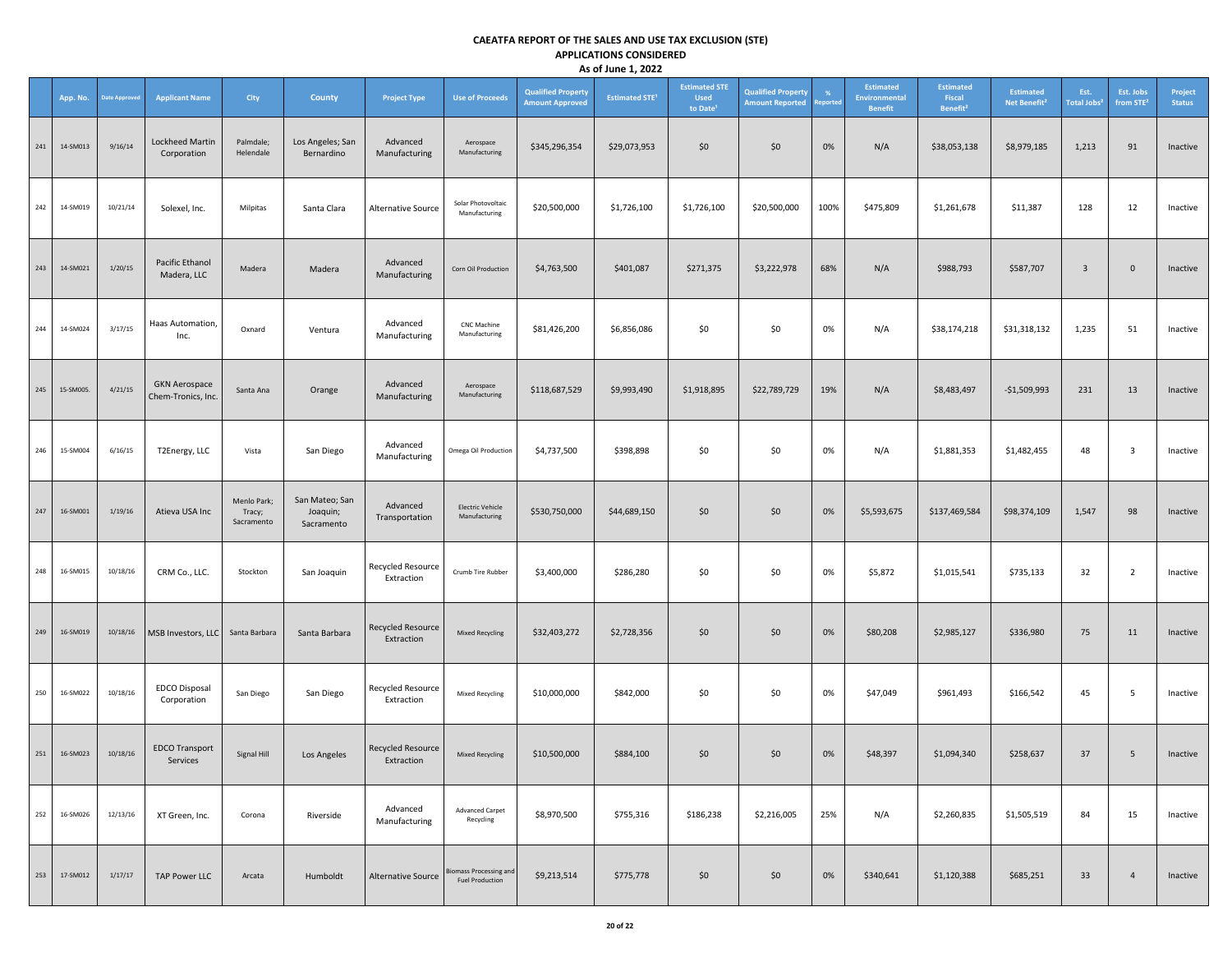|     | App. No. | <b>Date Approved</b> | <b>Applicant Name</b>                                  | <b>City</b>            | <b>County</b>  | <b>Project Type</b>        | <b>Use of Proceeds</b>                           | <b>Qualified Property</b><br><b>Amount Approved</b> | <b>Estimated STE<sup>1</sup></b> | <b>Estimated STE</b><br><b>Used</b><br>to Date <sup>1</sup> | <b>Qualified Property</b><br><b>Amount Reported</b> | $\frac{9}{6}$<br>eportec | <b>Estimated</b><br><b>Environmental</b><br><b>Benefit</b> | <b>Estimated</b><br>Fiscal<br>Benefit <sup>2</sup> | <b>Estimated</b><br>Net Benefit <sup>2</sup> | Est.<br><b>Total Jobs<sup>2</sup></b> | Est. Jobs<br>from STE <sup>2</sup> | Project<br><b>Status</b> |
|-----|----------|----------------------|--------------------------------------------------------|------------------------|----------------|----------------------------|--------------------------------------------------|-----------------------------------------------------|----------------------------------|-------------------------------------------------------------|-----------------------------------------------------|--------------------------|------------------------------------------------------------|----------------------------------------------------|----------------------------------------------|---------------------------------------|------------------------------------|--------------------------|
| 254 | 17-SM016 | 3/21/17              | Colony Energy<br>Partners-Tulare,<br>LLC               | Tulare                 | Tulare         | Alternative Source         | liomass Processing and<br><b>Fuel Production</b> | \$20,800,000                                        | \$1,751,360                      | \$0                                                         | \$0                                                 | 0%                       | \$581,721                                                  | \$2,675,765                                        | \$1,506,126                                  | 49                                    | $\overline{7}$                     | Inactive                 |
| 255 | 17-SM017 | 3/21/17              | FoodService<br>Partners, LLC                           | Richmond               | Contra Costa   | Advanced<br>Manufacturing  | Advanced Food<br>Production                      | \$8,500,000                                         | \$715,700                        | \$0\$                                                       | \$0                                                 | 0%                       | N/A                                                        | \$6,165,933                                        | \$5,450,233                                  | 240                                   | 15                                 | Inactive                 |
| 256 | 17-SM020 | 4/18/17              | CALAMCO NH3 LLC                                        | Taft                   | Kern           | Advanced<br>Manufacturing  | <b>Fertilizer Production</b>                     | \$107,607,827                                       | \$9,060,579                      | \$0                                                         | \$0                                                 | 0%                       | N/A                                                        | \$16,925,300                                       | \$7,864,721                                  | 84                                    | 11                                 | Inactive                 |
| 257 | 17-SM048 | 6/20/17              | <b>Tracy Renewable</b><br>Energy, LLC                  | Tracy                  | San Joaquin    | <b>Alternative Source</b>  | <b>Ethanol Production</b>                        | \$52,246,456                                        | \$4,399,152                      | \$0\$                                                       | \$0                                                 | 0%                       | \$1,620,925                                                | \$15,913,811                                       | \$13,135,585                                 | 97                                    | 10                                 | Inactive                 |
| 258 | 17-SM051 | 6/20/17              | Schlosser Forge<br>Company                             | Rancho<br>Cucamonga    | San Bernardino | Advanced<br>Manufacturing  | Aero Engine Ring<br>Forging                      | \$53,568,357                                        | \$4,510,456                      | \$0                                                         | \$0                                                 | 0%                       | N/A                                                        | \$4,530,814                                        | \$20,359                                     | 263                                   | 17                                 | Inactive                 |
| 259 | 17-SM046 | 7/18/17              | Pacific Ethanol<br>Stockton, LLC                       | Stockton               | San Joaquin    | <b>Alternative Source</b>  | <b>Biogas Capture and</b><br>Production          | \$5,932,500                                         | \$499,517                        | \$0\$                                                       | \$0                                                 | 0%                       | \$273,362                                                  | \$693,533                                          | \$467,378                                    | 31                                    | 5                                  | Inactive                 |
| 260 | 17-SM010 | 8/15/17              | Verdeco Recylcing,<br>Inc.                             | South Gate             | Los Angeles    | Advanced<br>Manufacturing  | Recycled Food<br>Packaging<br>Manufacturing      | \$4,940,350                                         | \$415,977                        | \$0                                                         | \$0                                                 | 0%                       | N/A                                                        | \$1,699,834                                        | \$1,283,856                                  | 8                                     | <sup>1</sup>                       | Inactive                 |
| 261 | 17-SM008 | 9/19/17              | Aemerge RedPak<br>Services Southern<br>California, LLC | Hesperia               | San Bernardino | Advanced<br>Manufacturing  | Medical Waste<br>Recycling                       | \$37,000,676                                        | \$3,115,457                      | \$576,520                                                   | \$6,863,148                                         | 19%                      | N/A                                                        | \$3,399,447                                        | \$283,990                                    | 55                                    | 9                                  | Inactive                 |
| 262 | 17-SM064 | 12/19/17             | WIE-AGRON<br>Bioenergy, LLC                            | Watsonville            | Santa Cruz     | Alternative Source         | <b>Biodiesel Production</b>                      | \$3,500,000                                         | \$294,700                        | \$171,130                                                   | \$2,047,056                                         | 58%                      | \$116,974                                                  | \$909,611                                          | \$731,885                                    | 18                                    | <sup>1</sup>                       | Inactive                 |
| 263 | 18-SM005 | 3/20/18              | Thermal<br>Technology, LLC                             | Santa Rosa             | Sonoma         | Advanced<br>Manufacturing  | <b>Additive Manufacturing</b>                    | \$8,726,448                                         | \$729,531                        | \$0\$                                                       | \$0                                                 | 0%                       | N/A                                                        | \$799,519                                          | \$69,988                                     | 21                                    | $\overline{2}$                     | Inactive                 |
| 264 | 18-SM006 | 4/17/18              | Siva Power, Inc.                                       | Santa Clara            | Santa Clara    | Alternative Source         | Solar Photovoltaic<br>Manufacturing              | \$6,746,508                                         | \$564,008                        | \$564,005                                                   | \$6,746,466                                         | 100%                     | \$339,550                                                  | \$729,070                                          | \$504,612                                    | 62                                    | 6                                  | Inactive                 |
| 265 | 18-SM010 | 5/15/18              | <b>GB CNC Services,</b><br><b>LLC</b>                  | <b>Fountain Valley</b> | Orange         | Advanced<br>Manufacturing  | <b>Turned Part</b><br>Manufacturing              | \$7,680,000                                         | \$642,048                        | \$23,441                                                    | \$280,397                                           | 4%                       | N/A                                                        | \$1,164,200                                        | \$522,152                                    | 37                                    | $\overline{2}$                     | Inactive                 |
| 266 | 18-SM012 | 6/19/18              | Chanje Energy, Inc.                                    | Hawthorne              | Los Angeles    | Advanced<br>Transportation | <b>Electric Vehicle</b><br>Manufacturing         | \$22,329,400                                        | \$1,866,738                      | \$0                                                         | \$0                                                 | 0%                       | \$15,578,624                                               | \$71,861,266                                       | \$85,573,152                                 | 260                                   | 15                                 | Inactive                 |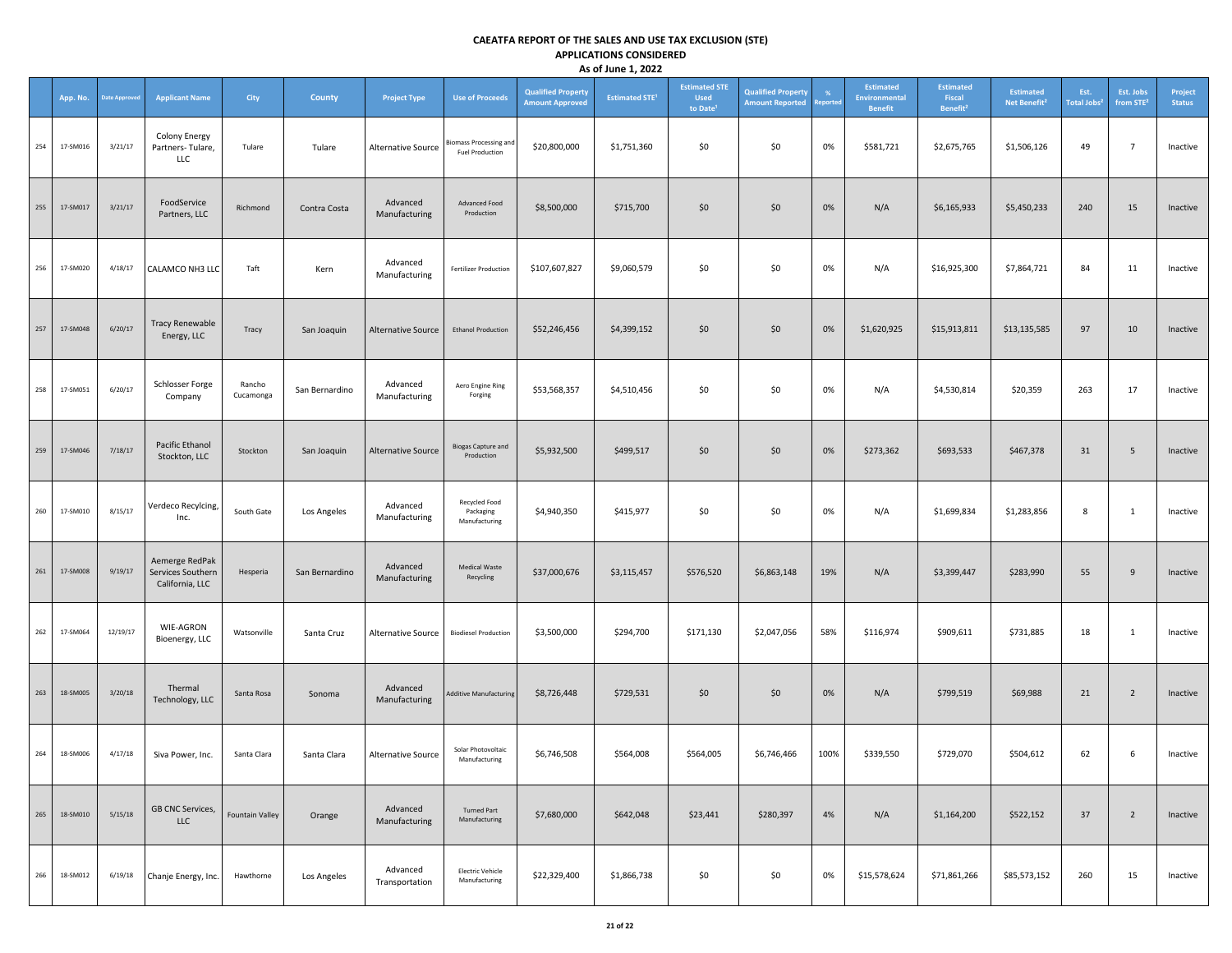|     | App. No. | <b>Date Approve</b> | <b>Applicant Name</b>                       | <b>City</b> | County      | <b>Project Type</b>                          | <b>Use of Proceeds</b>                                         | <b>Qualified Property</b><br><b>Amount Approved</b> | <b>Estimated STE<sup>1</sup></b> | <b>Estimated STE</b><br><b>Used</b><br>to Date | <b>Qualified Property</b><br><b>Amount Reported</b> | port: | Estimated<br><b>Environmental</b><br><b>Benefit</b> | <b>Estimated</b><br>Fiscal<br>Benefit <sup>2</sup> | <b>Estimated</b><br>Net Benefit <sup>2</sup> | Est.<br><b>Total Jobs<sup>2</sup></b> | Est. Jobs<br>from STE <sup>2</sup> | Project<br><b>Status</b> |
|-----|----------|---------------------|---------------------------------------------|-------------|-------------|----------------------------------------------|----------------------------------------------------------------|-----------------------------------------------------|----------------------------------|------------------------------------------------|-----------------------------------------------------|-------|-----------------------------------------------------|----------------------------------------------------|----------------------------------------------|---------------------------------------|------------------------------------|--------------------------|
| 267 | 18-SM020 | 8/21/18             | WIE-AGRON<br>Bioenergy, LLC                 | Watsonville | Santa Cruz  | Alternative Source                           | <b>Biodiesel Production</b>                                    | \$7,685,000                                         | \$642,466                        | \$0                                            | \$0                                                 | $0\%$ | \$73,544                                            | \$1,216,403                                        | \$647,480                                    | 45                                    | $7\overline{ }$                    | Inactive                 |
| 268 | 18-SM023 | 9/18/18             | Katerra<br>Construction LLC                 | Tracy       | San Joaquin | Advanced<br>Manufacturing                    | Multifamily Unit<br><b>Building Component</b><br>Manufacturing | \$71,608,261                                        | \$5,986,451                      | \$4,231,674                                    | \$50,611,920                                        | 71%   | N/A                                                 | \$15,745,595                                       | \$9,759,144                                  | 680                                   | 50                                 | Inactive                 |
| 269 | 18-SM033 | 11/13/18            | Nate's Fine Foods<br><b>LLC</b>             | Roseville   | Placer      | Advanced<br>Manufacturing                    | Advanced Food<br>Production                                    | \$5,886,000                                         | \$492,070                        | \$37,794                                       | \$452,076                                           | 8%    | N/A                                                 | \$1,312,727                                        | \$820,658                                    | 79                                    | $5\phantom{.0}$                    | Inactive                 |
| 270 | 18-SM035 | 12/18/18            | UTCRAS, LLC                                 | Bakersfield | Kern        | Advanced<br>Manufacturing                    | <b>Rail Transportation</b><br>Manufacturing                    | \$3,174,400                                         | \$265,380                        | \$109,115                                      | \$1,305,202                                         | 41%   | N/A                                                 | \$599,624                                          | \$334,244                                    | 41                                    | $\overline{3}$                     | Inactive                 |
| 271 | 18-SM037 | 12/18/18            | Aemetis Advanced<br>Products Keyes,<br>Inc. | Riverbank   | Stanislaus  | <b>Alternative Source</b>                    | iomass Processing and<br><b>Fuel Production</b>                | \$153,076,838                                       | \$12,797,224                     | \$207,328                                      | \$2,480,000                                         | 2%    | \$1,371,022                                         | \$17,565,901                                       | \$6,139,699                                  | 622                                   | 72                                 | Inactive                 |
| 272 | 19-SM026 | 5/21/19             | Taft Ammonia<br>Company, LLC                | Taft        | Kern        | Advanced<br>Manufacturing                    | <b>Fertilizer Production</b>                                   | \$239,234,449                                       | \$20,000,000                     | \$0                                            | \$0                                                 | 0%    | N/A                                                 | \$41,686,059                                       | \$21,686,059                                 | 120                                   | 17                                 | Inactive                 |
| 273 | 19-SM002 | 6/18/19             | Verdeco Recycling<br>Inc.                   | South Gate  | Los Angeles | Advanced<br>Manufacturing                    | Recycled Food<br>Packaging<br>Manufacturing                    | \$13,118,950                                        | \$1,096,744                      | \$395,927                                      | \$4,735,973                                         | 36%   | N/A                                                 | \$4,906,568                                        | \$3,809,824                                  | 22                                    | $\mathbf{3}$                       | Inactive                 |
| 274 | 20-SM004 | 1/21/20             | AltAir Paramount,<br>LLC                    | Paramount   | Los Angeles | <b>Alternative Source</b>                    | <b>Renewable Diesel</b><br>Production                          | \$119,617,224                                       | \$10,000,000                     | \$0                                            | \$0                                                 | 0%    | \$5,644,576                                         | \$69,745,006                                       | \$65,389,582                                 | 532                                   | 28                                 | Inactive                 |
| 275 | 20-SM021 | 3/17/20             | Southpoint Biogas<br>LLC                    | Madera      | Madera      | Alternative Source   Dairy Biogas Production |                                                                | \$8,432,257                                         | \$704,937                        | \$0                                            | \$0                                                 | 0%    | \$87,376                                            | \$1,196,391                                        | \$578,830                                    | 70                                    | $7\overline{ }$                    | Inactive                 |
| 276 | 21-SM014 | 3/16/21             | Green Impact<br>Manufacturing, LLC          | Vernon      | Los Angeles | Advanced<br>Manufacturing                    | Plastic Recycling and<br>Thermoform Product<br>Manufacturing   | \$16,008,067                                        | \$1,360,686                      | \$0                                            | \$0                                                 | 0%    | N/A                                                 | \$5,246,166                                        | \$3,885,481                                  | 32                                    | $\overline{2}$                     | Inactive                 |
| 277 | 21-SM015 | 3/16/21             | Fortress North<br>America, LLC              | Rocklin     | Placer      | Advanced<br>Manufacturing                    | <b>Fire Retardant</b><br>Manufacturing                         | \$5,094,248                                         | \$433,011                        | \$0\$                                          | \$0                                                 | 0%    | N/A                                                 | \$3,203,763                                        | \$2,770,752                                  | 35                                    | $\overline{2}$                     | Inactive                 |
| 278 | 17-SM044 | 6/20/17             | Sunergy California<br>LLC                   | McClellan   | Sacramento  | <b>Alternative Source</b>                    | Solar Photovoltaic<br>Manufacturing                            | \$7,823,286                                         | \$658,721                        | \$378,700                                      | \$4,526,931                                         | 58%   | \$2,877,987                                         | \$3,761,032                                        | \$5,980,298                                  | 195                                   | 12                                 | Inactive                 |
|     | 278      |                     |                                             |             |             |                                              | Totals:                                                        | \$12,163,184,163                                    | \$1,026,773,083                  | \$601,680,976                                  | \$7,138,942,107                                     | 59%   | \$245,994,949                                       | \$2,035,898,040                                    | \$1,255,121,015                              | 106,521                               | 5,081                              |                          |